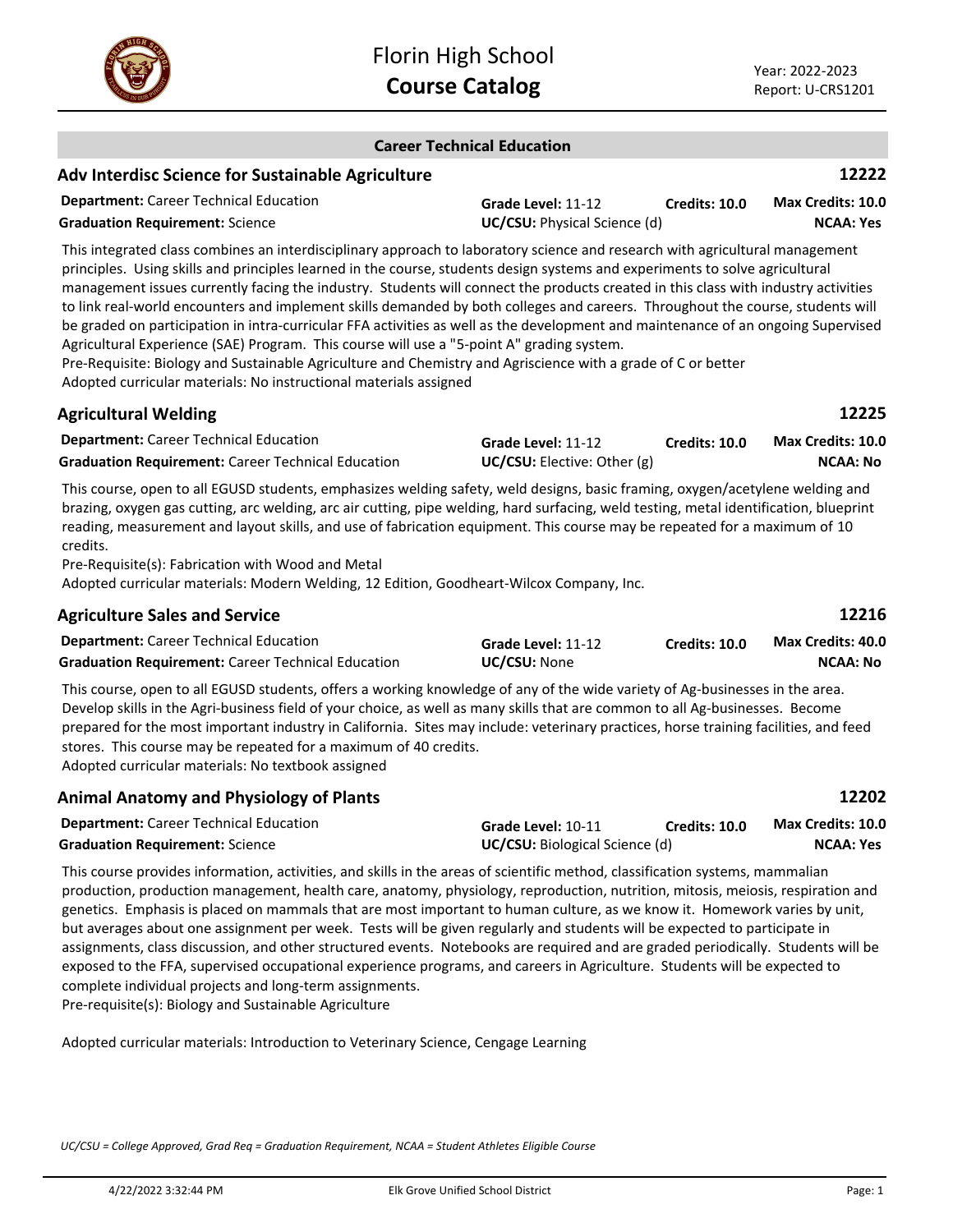Adopted curricular materials: No textbook assigned

*UC/CSU = College Approved, Grad Req = Graduation Requirement, NCAA = Student Athletes Eligible Course*

# **AP Computer Science A**

**Department:** Career Technical Education

**Grade Level:** 10-12 **Graduation Requirement:** Career Technical Education **UC/CSU:** Mathematics III (c) **Credits: 10.0**

**NCAA: No Max Credits: 10.0**

This CTE Pathway course is designed to provide students problem solving, critical thinking, and design thinking skills to solve realworld problems through computer science. Students will learn the fundamentals of computer science, including algorithms, data structures, and object-oriented programming. Students will address problems in the Java programming language, which allows them to write, compile, and test solutions. Upon completion of the course, students will be prepared to take the AP Computer Science A exam.

Pre-requisite(s): Mathematics II AND either Computer Science Principles OR AP Computer Science Principles

Adopted curricular materials: Introduction to Java Programming, AP Edition, Pearson Education, Inc.; Code.org

# **AP Computer Science Principles**

| <b>Department:</b> Career Technical Education             | Grade Level: 10-12                     | Credits: 10.0 | Max Credits: 10.0 |
|-----------------------------------------------------------|----------------------------------------|---------------|-------------------|
| <b>Graduation Requirement: Career Technical Education</b> | <b>UC/CSU:</b> Science Recommended (d) |               | NCAA: No          |

This CTE Pathway course is designed to encourage a diverse group of students to explore computer science and is designed to be equivalent to a first-semester introductory college computing course. Rather than limiting this introductory study to just two traditional topics - algorithms and programming - this course introduces students to a broad set of big ideas. These big ideas, which include algorithms and programming, are often summarized using the terms creative, abstraction, data, Internet, and impact. In addition, this course emphasizes the use of computational thinking practices for effective learning experiences and problem-solving. These practices include connecting, creating, abstracting, analyzing, communicating, and collaborating. Pre-requisite(s): Exploring Computer Science

Adopted curricular materials: Code.org

# **Audio & Music Production, Advanced**

| <b>Department:</b> Career Technical Education             | Grade Level: 11-12                 | <b>Credits: 10.0</b> | <b>Max Credits: 10.0</b> |
|-----------------------------------------------------------|------------------------------------|----------------------|--------------------------|
| <b>Graduation Requirement: Career Technical Education</b> | <b>UC/CSU:</b> Elective: Other (g) |                      | NCAA: No                 |

This CTE Capstone course builds on the skill sets learned in Audio & Music Production, Intermediate and further prepares students for a wide variety of careers in professional audio industries. Students will learn advanced band recording, advanced mixing, synthesis, "off-site" recording and mixing, and live sound reinforcement. Students will create and perform their own live electronic performance piece and explore their personal interests (digital music production, film scoring, sound design) while being challenged with real-world concepts and technologies found in today's professional audio industries. Pre-requisite(s): Audio & Music Production, Intermediate

Adopted curricular materials: Modern Recording Techniques, Eighth Edition, Focal Press

| <b>Audio &amp; Music Production, Intermediate</b>     |                    |                                           | 12123             |
|-------------------------------------------------------|--------------------|-------------------------------------------|-------------------|
| <b>Department:</b> Career Technical Education         | Grade Level: 10-11 | <b>Credits: 10.0</b>                      | Max Credits: 10.0 |
| <b>Graduation Requirement:</b> Visual/Performing Arts |                    | <b>UC/CSU:</b> Visual/Performing Arts (f) |                   |

This course will serve as the concentrator course for the Audio & Music Production pathway. Students will expand upon their learning from the intro course with a closer focus on music theory and instrumentation. Students will revisit some familiar concepts such as rhythm and meter, and then move into scales, chords, arpeggios, and harmonics through the use of a DAW and MIDI piano keyboard. Students will then move into learning about orchestration, surveying all of the instruments found in a typical orchestra or big band as well as a variety of world instruments from such cultures as African, Indian, Cuban/Latin, Middle Eastern, and Asian instruments. Students will practice incorporating these instruments in their own works and work toward the culminating project where they score a short film.

Pre-Requisite: Introduction to Audio & Music Production





**12116**

**12118**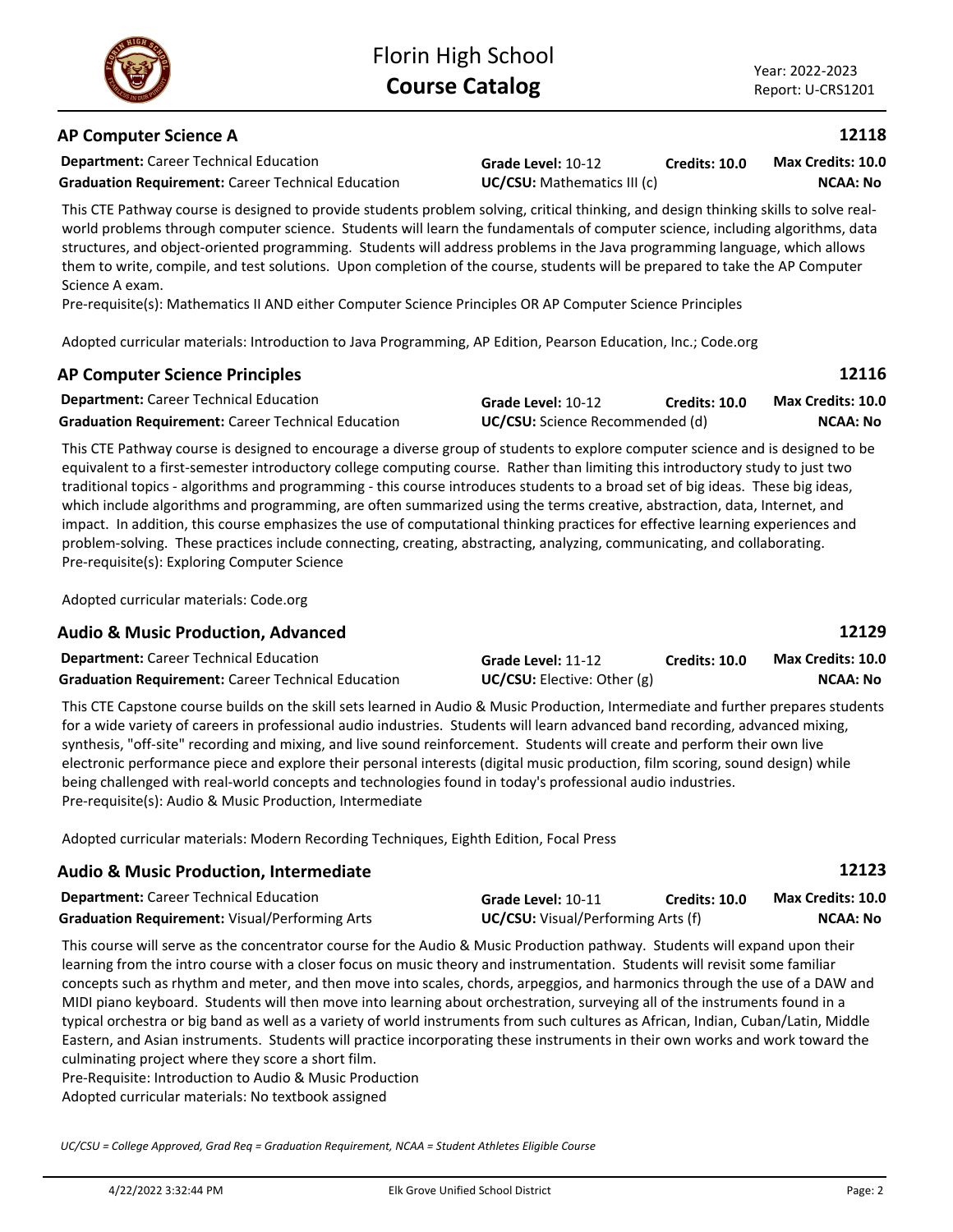# **Audio & Music Production, Introduction to**

**Department:** Career Technical Education

**Graduation Requirement:** Career Technical Education **UC/CSU:** Elective: Visual and Performing Arts (g)

This course serves as an introduction to the professional audio industries. Students will learn about the basics of Digital Audio Workstation (DAW) functionality, songwriting, recording, audio editing, effects processing, and sound design to establish a foundation of knowledge that will be expanded on in the next two pathway courses. Students will begin exploring the many aspects and careers in professional audio and may begin focusing on a particular area that interests them most while grappling with real-world career technical concepts and technologies found in today's professional audio industries. Pre-Requisite: None

Adopted curricular materials: No instructional materials assigned

# **Automotive Services: Advanced**

| <b>Department:</b> Career Technical Education             | Grade Level: 11-12              | <b>Credits: 10.0</b> | Max Credits: 20.0 |
|-----------------------------------------------------------|---------------------------------|----------------------|-------------------|
| <b>Graduation Requirement:</b> Career Technical Education | $UC/CSU:$ Elective: Other $(g)$ |                      | NCAA: No          |

This is the third course in a three-course sequence. It is the advanced-level course for the auto services pathway in which students will be applying advanced knowledge and skills to a variety of automotive systems, tools, and equipment. This course is designed to provide the opportunity to fine-tune and enhance automotive skills in order for students to be prepared for a variety of post-secondary options. These options include college and career options. The students will be involved in numerous workbased learning activities such as job shadows and internships throughout this course. At the conclusion of this course, students complete a hands-on project or service learning project as it relates to automotive services. This course may be repeated for a maximum of 20 credits.

Pre-requisite(s): Automotive Services: The Next Level with a "C" or better; English 11 (recommended) Co-Requisite: Integrated Mathematics II (recommended)

Adopted curricular materials: Automotive Technology: Principles, Diagnosis, and Service, Fifth Edition, Pearson Education

# **Automotive Services: Fundamentals**

| <b>Department:</b> Career Technical Education             | Grade Level: 09-10                 | <b>Credits: 10.0</b> | <b>Max Credits: 10.0</b> |
|-----------------------------------------------------------|------------------------------------|----------------------|--------------------------|
| <b>Graduation Requirement: Career Technical Education</b> | <b>UC/CSU:</b> Elective: Other (g) |                      | NCAA: No                 |

This course is the first course in a three-course sequence. It was designed to provide students with basic automotive shop safety, tool recognition, introduction to automotive repair, technology core, exploring automotive technology and automotive technology design. Other topics include the history, development, manufacturing, and prototyping of the automobile and its impact on the world. Throughout this course, students will be exposed to entry-level training in automotive systems including brakes, engine performance, electrical/electronic systems, and suspension/steering. After completion of this course, students will have the foundational knowledge and skills about various automotive systems in order to determine proper maintenance and repairs.

Adopted curricular materials: Automotive Technology: Principles, Diagnosis, and Service, Fifth Edition, Pearson Education

|                    |                      | 12316                                |
|--------------------|----------------------|--------------------------------------|
| Grade Level: 10-12 | <b>Credits: 10.0</b> | Max Credits: 10.0<br><b>NCAA: No</b> |
|                    |                      | UC/CSU: Electric: Other(g)           |

This course is the second course in a three-course sequence. It is a continuation of The Fundamentals of Automotive Services course with more advanced training and more skill required in the use of tools and equipment. This course is designed to give the students the opportunity to learn practical application along with the related material in the following areas: engine rebuilding, transmissions, clutch, drive train, differentials, major tune-up, and electronic emission control systems. The students will be involved in numerous work-based learning activities such as mentorship and job shadows throughout this course. At the conclusion of this course, students will have the opportunity to showcase their knowledge and skills through a community-wide event "Elk Grove High School Car Show."

Pre-requisite(s): Automotive Services: Fundamentals with a grade of C or better and English 10

Co-Requisite: Integrated Mathematics I (recommended)

Adopted curricular materials: Automotive Technology: Principles, Diagnosis, and Service, Fifth Edition, Pearson Education

*UC/CSU = College Approved, Grad Req = Graduation Requirement, NCAA = Student Athletes Eligible Course*



**12127**

**12317**

**12315**

**Grade Level:** 09-10

**Credits: 10.0 NCAA: No Max Credits: 10.0**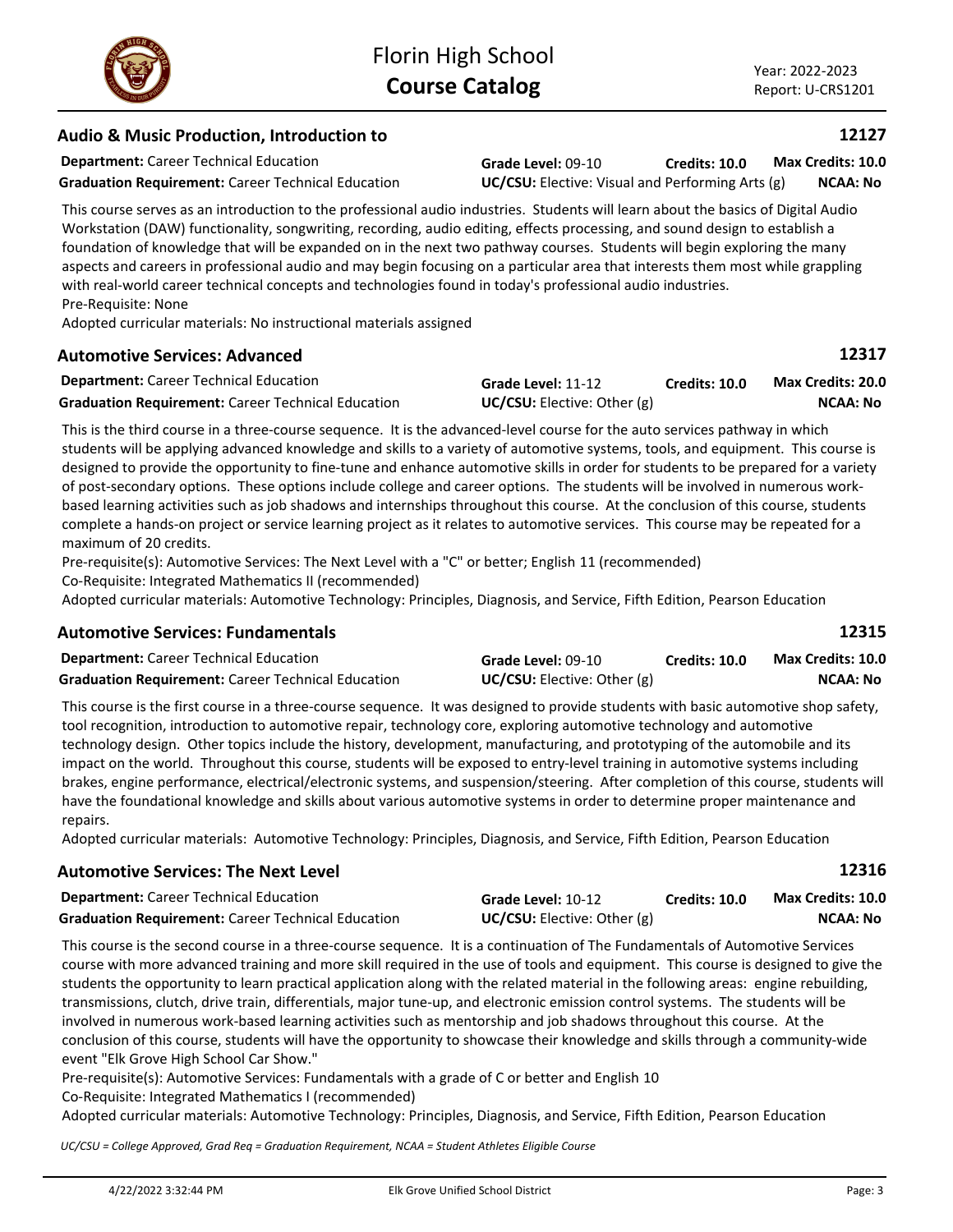| <b>Automotive Technology</b>                                                                                                                                                                                                                                                                                                                                                                                                                                                                                                                                                                                                                                                                                                                                                                                                   |                                                      |                      | 12306                                        |
|--------------------------------------------------------------------------------------------------------------------------------------------------------------------------------------------------------------------------------------------------------------------------------------------------------------------------------------------------------------------------------------------------------------------------------------------------------------------------------------------------------------------------------------------------------------------------------------------------------------------------------------------------------------------------------------------------------------------------------------------------------------------------------------------------------------------------------|------------------------------------------------------|----------------------|----------------------------------------------|
| <b>Department:</b> Career Technical Education<br><b>Graduation Requirement: Career Technical Education</b>                                                                                                                                                                                                                                                                                                                                                                                                                                                                                                                                                                                                                                                                                                                     | Grade Level: 09-12<br>UC/CSU: None                   | <b>Credits: 10.0</b> | Max Credits: 10.0<br><b>NCAA: No</b>         |
| This course is intended to prepare students for automobile ownership. Students will learn the basics of purchasing a vehicle as<br>well as light owner-based maintenance and care.                                                                                                                                                                                                                                                                                                                                                                                                                                                                                                                                                                                                                                             |                                                      |                      |                                              |
| Adopted curricular materials: No instructional materials assigned                                                                                                                                                                                                                                                                                                                                                                                                                                                                                                                                                                                                                                                                                                                                                              |                                                      |                      |                                              |
| <b>Baking &amp; Patisserie</b>                                                                                                                                                                                                                                                                                                                                                                                                                                                                                                                                                                                                                                                                                                                                                                                                 |                                                      |                      | 12424                                        |
| <b>Department:</b> Career Technical Education<br><b>Graduation Requirement: Career Technical Education</b>                                                                                                                                                                                                                                                                                                                                                                                                                                                                                                                                                                                                                                                                                                                     | Grade Level: 09-12<br>UC/CSU: None                   | Credits: 5.0         | Max Credits: 5.0<br><b>NCAA: No</b>          |
| This course is designed for students who are interested in expanding upon their basic culinary knowledge and exploring the<br>bakeshop. Students will learn how to work with quick breads, yeast breads, cookies, cakes, and various other confections. Special<br>units will include tiered cakes, plated desserts, as well as chocolate and sugar manipulation.<br>Pre-requisite(s): None<br>Adopted curricular materials: No textbook assigned                                                                                                                                                                                                                                                                                                                                                                              |                                                      |                      |                                              |
| <b>Beat Making &amp; DJ Fundamentals</b>                                                                                                                                                                                                                                                                                                                                                                                                                                                                                                                                                                                                                                                                                                                                                                                       |                                                      |                      | 12169                                        |
| <b>Department:</b> Career Technical Education<br><b>Graduation Requirement: Career Technical Education</b>                                                                                                                                                                                                                                                                                                                                                                                                                                                                                                                                                                                                                                                                                                                     | Grade Level: 09-12<br>UC/CSU: Elective: Other (g)    | <b>Credits: 10.0</b> | Max Credits: 10.0<br><b>NCAA: No</b>         |
| This course serves as an exploratory experience into the world of disc jockeying and making beats with digital music software.<br>Students will learn the basics of Digital Audio Workstation (DAW) technology and beat making as well as techniques, technologies,<br>and software.<br>Pre-Requisite(s): None                                                                                                                                                                                                                                                                                                                                                                                                                                                                                                                 |                                                      |                      |                                              |
| Adopted curricular materials: No textbook assigned                                                                                                                                                                                                                                                                                                                                                                                                                                                                                                                                                                                                                                                                                                                                                                             |                                                      |                      |                                              |
| <b>Biology and Sustainable Agriculture</b>                                                                                                                                                                                                                                                                                                                                                                                                                                                                                                                                                                                                                                                                                                                                                                                     |                                                      |                      | 12220                                        |
| <b>Department:</b> Career Technical Education<br><b>Graduation Requirement: Life Science</b>                                                                                                                                                                                                                                                                                                                                                                                                                                                                                                                                                                                                                                                                                                                                   | Grade Level: 09-10<br>UC/CSU: Biological Science (d) | <b>Credits: 10.0</b> | <b>Max Credits: 10.0</b><br><b>NCAA: Yes</b> |
| This one-year course, organized into four major units, integrates biological science practices and knowledge into the practice of<br>sustainable agriculture. Unit one addresses the question "What is sustainable agriculture?" Unit two, "How does sustainable<br>agriculture fit into our environment?" Unit three, "What molecular biology principles guide sustainable agriculture?" Unit four,<br>"How do we make decisions to maximize sustainable agricultural practices within a functioning ecosystem?" Within each unit,<br>specific life science principles integrate the agricultural principles, and students gain knowledge of how the two disciplines inform<br>each other, culminating in the development of a sustainable farm model and portfolio of supporting student research.<br>Pre-requisite(s): None |                                                      |                      |                                              |

Florin High School **Course Catalog**

Adopted curricular materials: STEMscopes CA-NGSS-3D, The Living Earth

| <b>Business Finance</b>                                                                                                      |                            |                      | 12010                    |
|------------------------------------------------------------------------------------------------------------------------------|----------------------------|----------------------|--------------------------|
| <b>Department:</b> Career Technical Education                                                                                | <b>Grade Level: 12</b>     | <b>Credits: 10.0</b> | <b>Max Credits: 10.0</b> |
| <b>Graduation Requirement: Mathematics</b>                                                                                   | UC/CSU: Electric: Other(g) |                      | NCAA: No                 |
| This cause is designed for students to apply math skills to nessenal and business situations; keeping menoy reserve figuring |                            |                      |                          |

This course is designed for students to apply math skills to personal and business situations: keeping money records, figuring wage income, commissions, saving and investing money, figuring home and transportation expenses, taxes, sales records, and more. Homework will be assigned on a regular basis. Students completing this course will receive math credit toward graduation.

### Pre-requisite(s): Mathematics I

Adopted curricular materials: Mathematics for Business and Personal Finance, McGraw-Hill Education

*UC/CSU = College Approved, Grad Req = Graduation Requirement, NCAA = Student Athletes Eligible Course*

Year: 2022-2023 Report: U-CRS1201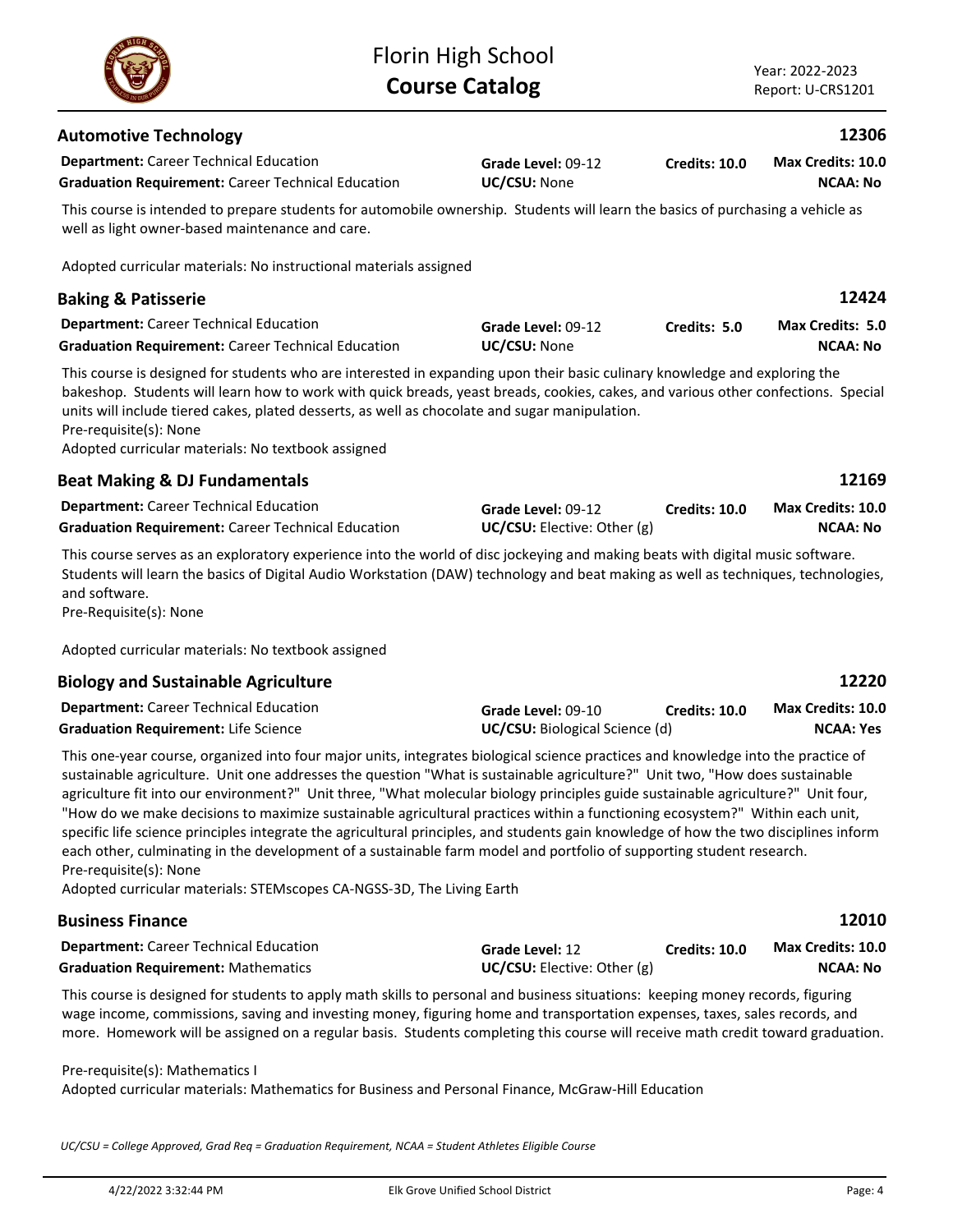### **Chemistry and Agriscience**

**Department:** Career Technical Education **Graduation Requirement:** Physical Science **UC/CSU:** Physical Science (d)

**Grade Level:** 10-11 **Credits: 10.0**

**NCAA: Yes Max Credits: 10.0**

**12221**

This course explores the physical and chemical nature of soil as well as the relationships between soil, plants, animals, and agricultural practices. Students examine properties of soil and land and their connections to plant and animal production. Using knowledge of scientific protocols as well as course content, students develop an Agriscience research program to be conducted throughout the first semester of the course. To complete that entire project, each student will investigate and test an Agriscience research question by formulating a scientific question related to the course content, formulating a hypothesis based on related research, conducting an experiment to test the hypothesis, collecting quantitative data, and forming a conclusion based on analysis of the data. The result of this research program is an in-depth research and experimentation paper that is technically written, based on scientific protocol, and cited using APA formatting. Additionally, students develop and present a capstone soil management plan for agricultural producers, demonstrating their knowledge of the soil chemistry content learned throughout the course. Throughout the course, students are graded on participation in intra-curricular FFA activities as well as the development and maintenance of an ongoing Supervised Agricultural Experience (SAE) Program.

Pre-requisite(s): Biology and Sustainable Agriculture with a grade of C or better

Adopted curricular materials: Experience Chemistry in the Earth System, Copyright 2021, Pearson Education, Inc.

# **Computer Aided Design/Drafting (CADD)**

| <b>Department:</b> Career Technical Education         | Grade Level: 09-10  | Credits: 10.0 | Max Credits: 10.0 |
|-------------------------------------------------------|---------------------|---------------|-------------------|
| <b>Graduation Requirement: Electives</b>              | <b>UC/CSU:</b> None |               | <b>NCAA: No</b>   |
| <b>Graduation Requirement: Technology Proficiency</b> |                     |               |                   |

This course is designed as the foundation for all other CADD courses. The focus is on developing computer-aided design/drafting skills, for those with little or no CADD experience, using Auto CADD software. Students are introduced to the computer hardware and the latest development of program and components. Lectures and exercises cover all the basic functions such as colors, dimensioning, layers, and blocks. Projects such as creating a vise are done to learn and practice the different drawing techniques involved. The class takes in all the fundamentals in making a full-fledged drawing from scaling to plotting. Adopted curricular materials: Applying Auto-Cad, Glencoe

# **Computer Technology**

**Department:** Career Technical Education **Grade Level:** 09-12 **Graduation Requirement:** Computer Technology **UC/CSU:** Elective: Other (g) **Graduation Requirement:** Technology Proficiency

This is an introductory course providing students with general knowledge on how computers work, computer terminology, and the impact of computers on society and work environment. Students will explore digital safety and citizenship, keyboarding, word processing software, spreadsheet software, database software, programming, email, and the Internet. This course satisfies the EGUSD Technology Proficiency graduation requirement.

Adopted curricular materials: Discovering Computers & Microsoft Office 365 OFFICE 2016, A Fundamental Combined Approach, Cengage Learning

# **Culinary Arts I**

| <b>Department:</b> Career Technical Education             | Grade Level: 09-10              | Credits: 10.0 | <b>Max Credits: 10.0</b> |
|-----------------------------------------------------------|---------------------------------|---------------|--------------------------|
| <b>Graduation Requirement:</b> Career Technical Education | $UC/CSU:$ Elective: Other $(g)$ |               | NCAA: No                 |

This course is designed for the student interested in a career in the culinary field. Students will learn techniques in food preparation, measurements and conversions, as well as safety and sanitation. Students will gain hands-on experience with stocks, mother sauces, cooking techniques, and advanced knife skills. Special units will include a focus on sustainable agriculture, "green" cooking, specific product identification, menu planning, plate presentation, James Beard Food Waste modules, and ServSafe. Students will explore a wide variety of food products as well as learn fundamental culinary skills. This course serves as the concentrator course for the Culinary Arts Career Pathway.

Adopted curricular materials: The Culinary Professional, Third Edition, The Goodheart-Willcox Company, Inc.

*UC/CSU = College Approved, Grad Req = Graduation Requirement, NCAA = Student Athletes Eligible Course*

**12100**

**12111**

**12427**

**NCAA: No**

**Max Credits: 5.0**

**Credits: 5.0**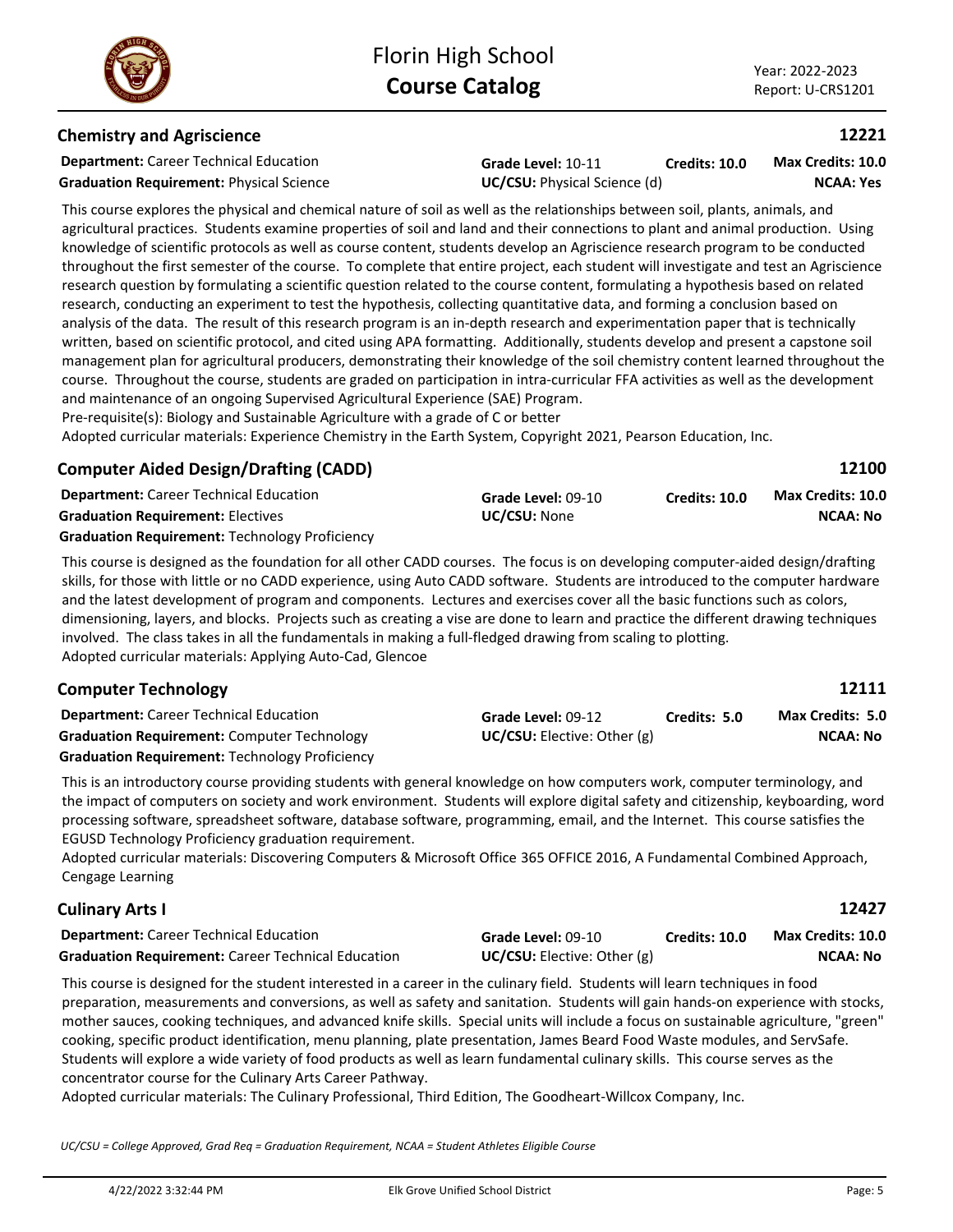# **Culinary Arts II**

**Department:** Career Technical Education **Graduation Requirement:** Career Technical Education **UC/CSU:** Elective: Other (g)

**Grade Level:** 10-11

**Credits: 10.0 NCAA: No Max Credits: 10.0**

This course is designed for the continuing Culinary Arts Career Pathway student interested in gaining new and challenging knowledge and skills for personal use or with the goal of pursuing a career in the culinary field. Students will create a personal portfolio while learning advanced techniques in the areas of use of herbs and spices, sauce-making, cooking methods (grilling, sautéing, braising, etc.), working with a variety of culinary equipment, food/plate presentation, and James Beard Food Waste modules. Students will explore a wide variety of specialty foods and the latest food trends. Students will also gain experience in planning special events and entertaining with food. Careers relating to the culinary arts will be examined with guest speakers and/or field trips.

Pre-requisite(s): Completion of Culinary Arts I with a C or better Adopted curricular materials: Professional Cooking, Eighth Edition, John Wiley & Sons, Inc.

| <b>Culinary Arts III</b>                                  |                                      |                      | 12429             |
|-----------------------------------------------------------|--------------------------------------|----------------------|-------------------|
| <b>Department:</b> Career Technical Education             | Grade Level: 11-12                   | <b>Credits: 10.0</b> | Max Credits: 10.0 |
| <b>Graduation Requirement: Career Technical Education</b> | <b>UC/CSU:</b> Elective: Other $(g)$ |                      | NCAA: No          |

This culinary Capstone course will engage students in a student-led enterprise paired with industry partners. Students will take part in hands-on experiences working in the school café/restaurant or other production-kitchen experiences as well as off-site catering events.

Pre-requisite(s): Culinary Arts I and Culinary Arts II Adopted curricular materials: The Culinary Professional, Third Edition; The Goodheart-Willcox Company, Inc.

| <b>Design Implementation</b>                                       |                                           |                      | 12320             |
|--------------------------------------------------------------------|-------------------------------------------|----------------------|-------------------|
| <b>Department:</b> Career Technical Education                      | Grade Level: 09-10                        | <b>Credits: 10.0</b> | Max Credits: 10.0 |
| <b>Graduation Requirement: Visual/Performing Arts</b>              | <b>UC/CSU:</b> Visual/Performing Arts (f) |                      | <b>NCAA: No</b>   |
| 그는 어디에 가는 어디에 있는 것 같아. 그 사람들은 그 사람들은 그 사람들은 그 사람들은 그 사람들을 지나가고 있다. |                                           |                      |                   |

This course will emphasize aesthetics and creativity, design, drawing, and project implementation. Sculpturing experiences in wood, metal, and clay will be included. Assigned and individualized projects along with course work on history of design and construction are also included. Tests will be given regularly and students will be expected to participate in projects and other assignments. Aesthetic judgment will be a part of the course.

Adopted curricular materials: No textbook assigned

| <b>Digital Art/Graphic Design Production</b>          |                                           |                      | 12143             |
|-------------------------------------------------------|-------------------------------------------|----------------------|-------------------|
| <b>Department:</b> Career Technical Education         | Grade Level: 09-10                        | <b>Credits: 10.0</b> | Max Credits: 10.0 |
| <b>Graduation Requirement: Visual/Performing Arts</b> | <b>UC/CSU:</b> Visual/Performing Arts (f) |                      | <b>NCAA: No</b>   |
| <b>Graduation Requirement: Technology Proficiency</b> |                                           |                      |                   |

This course allows students to study and practice several areas of contemporary graphic production and illustration with a strong emphasis on computer-generated art and graphics. This course is intended for art students who can work at an independent and mature level. Students will work with current software, hardware and graphic technologies and will learn about career opportunities in the graphic arts. Basic computer use and operation, as well as the basic elements of art and the principles of design, will be studied. In addition, art history, art appreciation, art criticism and judgment will be included in the course of study. Students are strongly recommended to complete Art I and Computer Technology prior to the class. Adopted curricular materials: Communication Through Graphic Design, Davis Publishing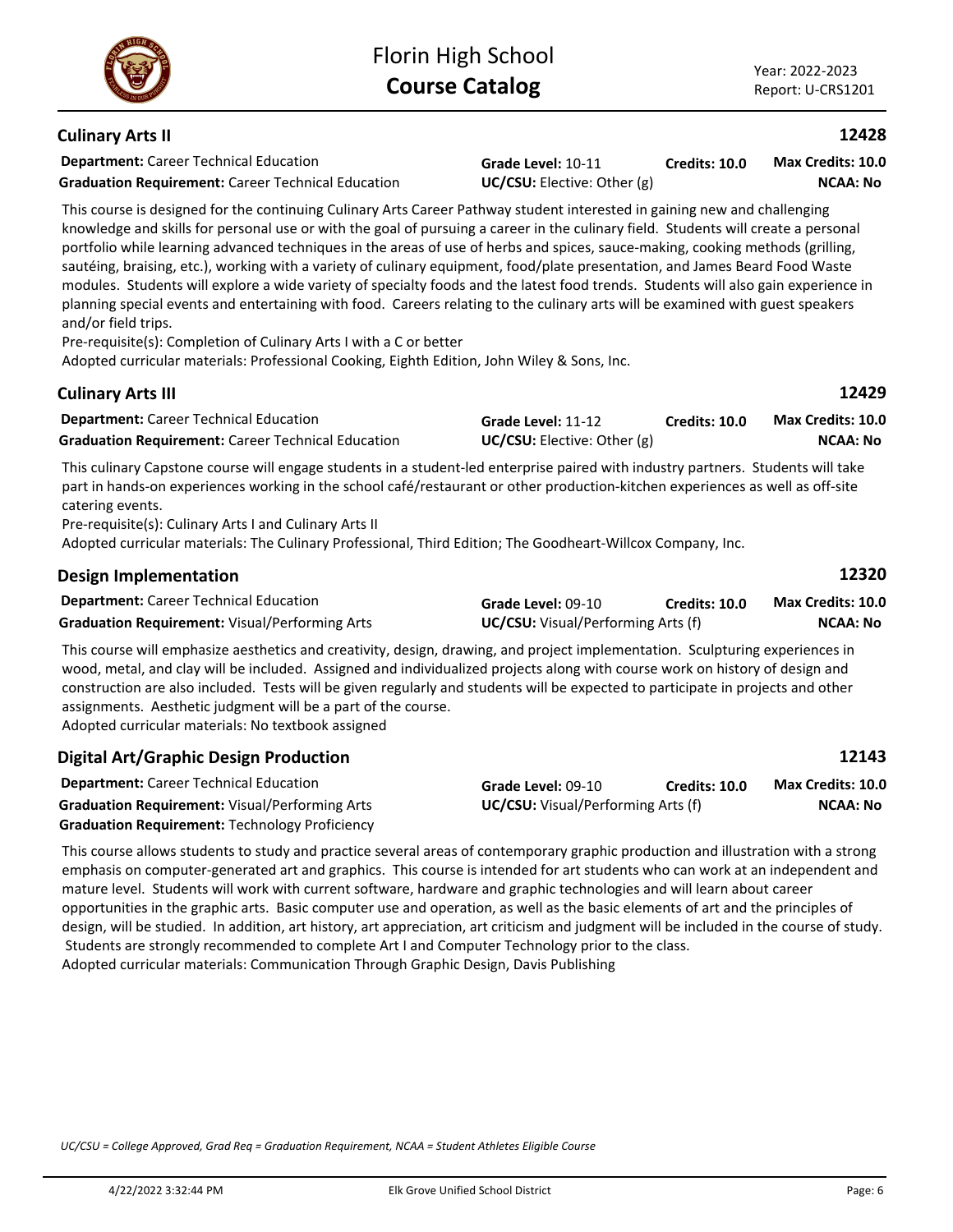### **Economics in Agriculture**

**Department:** Career Technical Education

**Graduation Requirement:** Economics **UC/CSU:** Elective: Other (g)

**Grade Level:** 12

**Credits: 10.0 NCAA: Yes Max Credits: 10.0**

This agri-business course is designed to introduce students to the basic principles of all economic systems with special emphasis on the areas of individual student decision making and world economy as they relate to agriculture. Other topics to be covered will be a) free enterprise business types; b) government and law in the economy; c) credit; and d) taxes. Students will be expected to carry on some type of ownership or non-ownership experience program dealing with agriculture or a related field. This course is designed as part of a series of courses to prepare the student for college level entry into the various disciplines of agricultural science. Students will be exposed to the FFA, supervised occupational experience programs, and careers in Agriculture Business. Adopted curricular materials: Impact California Social Studies: Principles of Economics, Copyright 2019, McGraw-Hill Education

| <b>Engineering Technology</b>                             |                     |                      | 12355             |  |
|-----------------------------------------------------------|---------------------|----------------------|-------------------|--|
| <b>Department:</b> Career Technical Education             | Grade Level: 09-10  | <b>Credits: 10.0</b> | Max Credits: 10.0 |  |
| <b>Graduation Requirement:</b> Career Technical Education | <b>UC/CSU:</b> None |                      | NCAA: No          |  |

This course is designed to create an interest in engineering as a career goal and provide hands-on instruction in a variety of related technologies. Scientific principles, mathematical concepts, and communication skills are taught through an activityoriented approach. Robotics, electronics, hydraulics, pneumatics, and computer design technologies will be explored by all students. Students will combine interdisciplinary skills to produce a final project including all steps of the design process. Adopted curricular materials: Sheet Metal, 2nd Edition, Copyright 2006, American Technical Publishers, Inc.

| <b>Exploring Computer Science</b>                         |                                      |                      | 12137                    |
|-----------------------------------------------------------|--------------------------------------|----------------------|--------------------------|
| <b>Department:</b> Career Technical Education             | Grade Level: 09-10                   | <b>Credits: 10.0</b> | <b>Max Credits: 10.0</b> |
| <b>Graduation Requirement: Career Technical Education</b> | <b>UC/CSU:</b> Elective: Other $(g)$ |                      | NCAA: No                 |

This course focuses on the creative, collaborative, interdisciplinary, and problem-solving nature of computing, featuring an inquiry-based approach to learning and teaching. As part of this curriculum, students will develop real-world computing problems that are culturally relevant and address social and ethical issues while delivering foundational computer science knowledge to students. Students will engage in several in-depth projects to demonstrate the real-world application of computing. Pre-requisite(s): Computer Technology (recommended)

Adopted curricular materials: C-STEM Studio / Soft Integration, c-stem/ucdavis.edu; Code.org; Code HS

| <b>Fabrication With Wood and Metal</b>                    |                                      |               | 12213             |
|-----------------------------------------------------------|--------------------------------------|---------------|-------------------|
| <b>Department:</b> Career Technical Education             | Grade Level: 10-11                   | Credits: 10.0 | Max Credits: 10.0 |
| <b>Graduation Requirement:</b> Career Technical Education | <b>UC/CSU:</b> Elective: Other $(g)$ |               | NCAA: No          |

This course offers practical experiences in arc and oxyacetylene welding, identification and use of tools and equipment as well as building projects with wood and metals. Students will be expected to complete two to three projects of their own choosing. These are graded. Tests will be given regularly and students will be expected to participate in projects and other assignments. Pre-requisite(s): Design Implementation

Adopted curricular materials: Agricultural Mechanics and Technology Systems; The Goodheart-Willcox Company, Inc.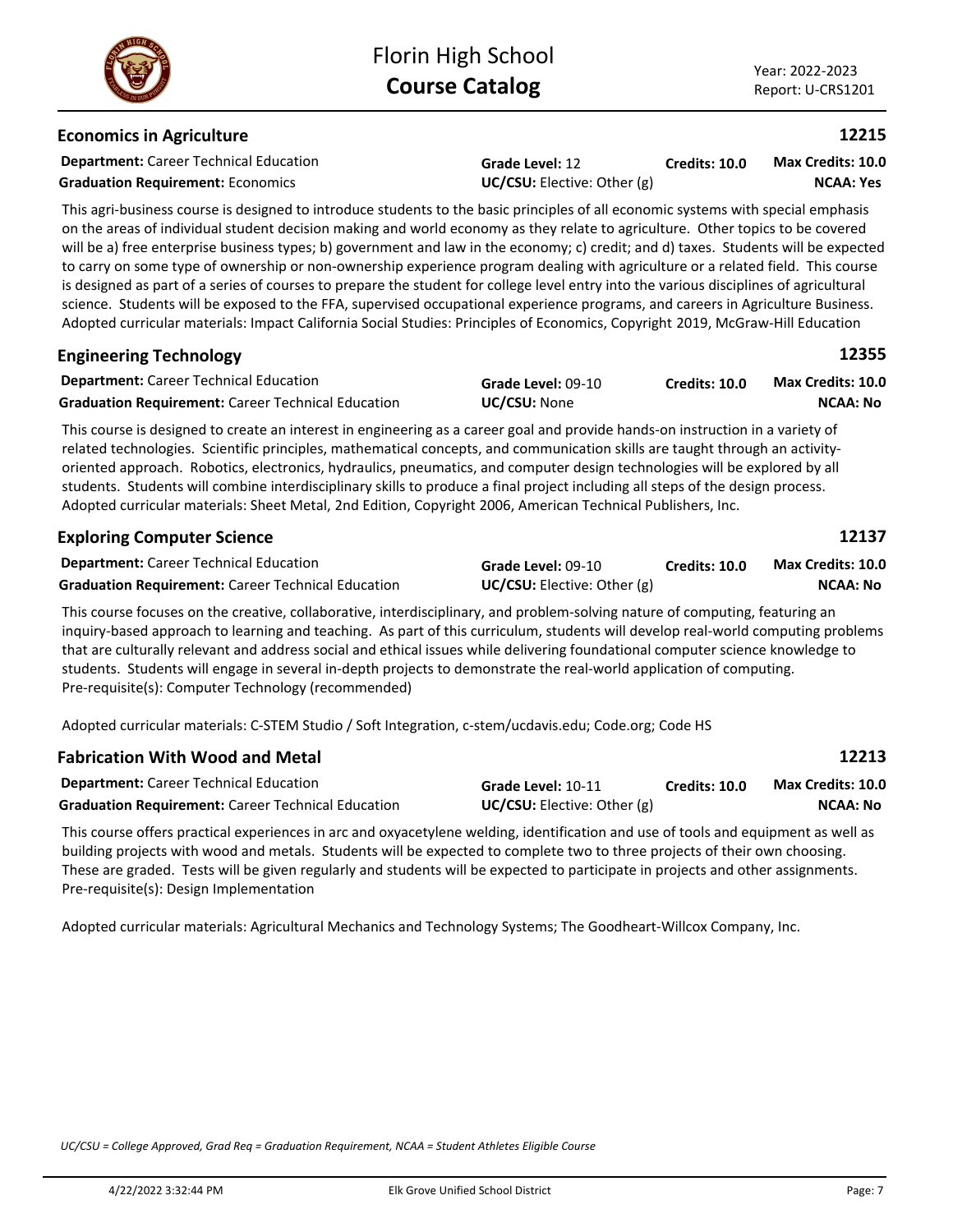

**Credits: 20.0**

| : College Approved, Grad Reg = Graduation Reguirement, NCAA = Student Athletes Eligible Course |                                   |         |
|------------------------------------------------------------------------------------------------|-----------------------------------|---------|
| 4/22/2022 3:32:44 PM                                                                           | Elk Grove Unified School District | Page: 8 |

# **Department:** Career Technical Education **Floral Design and Merchandising Grade Level:** 11-12 **Graduation Requirement:** Career Technical Education **UC/CSU:** None

This course, open to all EGUSD students, allows students to learn professional florist skills for employment in the floral field. Students will learn: proper care and handling of flowers, plants, and foliage; to evaluate floral materials and arrangements; to utilize floral tools, supplies, and products; to apply design principles to floral medium; to construct arrangements for all occasions; to display, price, and market floral designs; to preserve floral materials. After this class, students will be prepared to secure a job in the floral industry.

Adopted curricular materials: The Art of FloralDesign, Delmar

### **Department:** Career Technical Education In this course students will explore the floriculture industry on a more technical and advanced level. Students will expand upon their creative expression, aesthetic valuing, perceptions and historical and cultural context. The art elements and principles of floral design will serve as a foundation for each unit. Students will be exposed to wedding and event planning, including floral consultation, construction and set up. Pre-requisite(s): The Elements and Principles of Floral Design Adopted curricular materials: No textbook assigned **Floral Design II Grade Level:** 10-12 Graduation Requirement: Visual/Performing Arts **UC/CSU:** Elective: Other (g) **Credits: 10.0 NCAA: No Max Credits: 10.0 Department:** Career Technical Education **12023 Legal Careers I Grade Level:** 11 **Graduation Requirement:** Career Technical Education **UC/CSU:** None **Credits: 10.0 NCAA: No Max Credits: 10.0**

This course presents a comprehensive and pragmatic overview of today's legal system and is designed to prepare and train students to work in the legal field as paralegals, legal assistants, legal secretaries, certain legislative roles, as well as anyone working in a law office, and even lawyers. While developing a basic working knowledge of legal careers, students acquire introductory skills that lead to employment and gain information to pursue advanced legal careers. Through study of actual cases and operations of law related employers, students are actively engaged. Adopted curricular materials: The Professional Paralegal, McGraw-Hill

# **Legal Careers II**

| <b>Legal Careers II</b>                                   |                     |               | 12024             |
|-----------------------------------------------------------|---------------------|---------------|-------------------|
| <b>Department:</b> Career Technical Education             | Grade Level: 12     | Credits: 10.0 | Max Credits: 10.0 |
| <b>Graduation Requirement: Career Technical Education</b> | <b>UC/CSU:</b> None |               | NCAA: No          |

Legal Careers II is the final course in the Legal careers series. This program presents information easily accessed by students and offers many opportunities for discussion, research and review. The use of profiles, experiences and case studies of legal professionals woven throughout the program will provide personal and motivating insight while introducing practical tools, substantive issues and the all- important consideration of ethics. It is filled with practice tools such as charts, diagrams, checklists, exhibits and forms. There will also be discussion questions, guest speakers, case examples, and a work component that will encourage discussion of the content and concepts presented.

Adopted curricular materials: The Paralegal Resource Manual, McGraw-Hill

*UC/CSU = College Approved, Grad Req = Graduation Requirement, NCAA = Student Athletes Eligible Course*



# **12228**

**NCAA: No Max Credits: 20.0**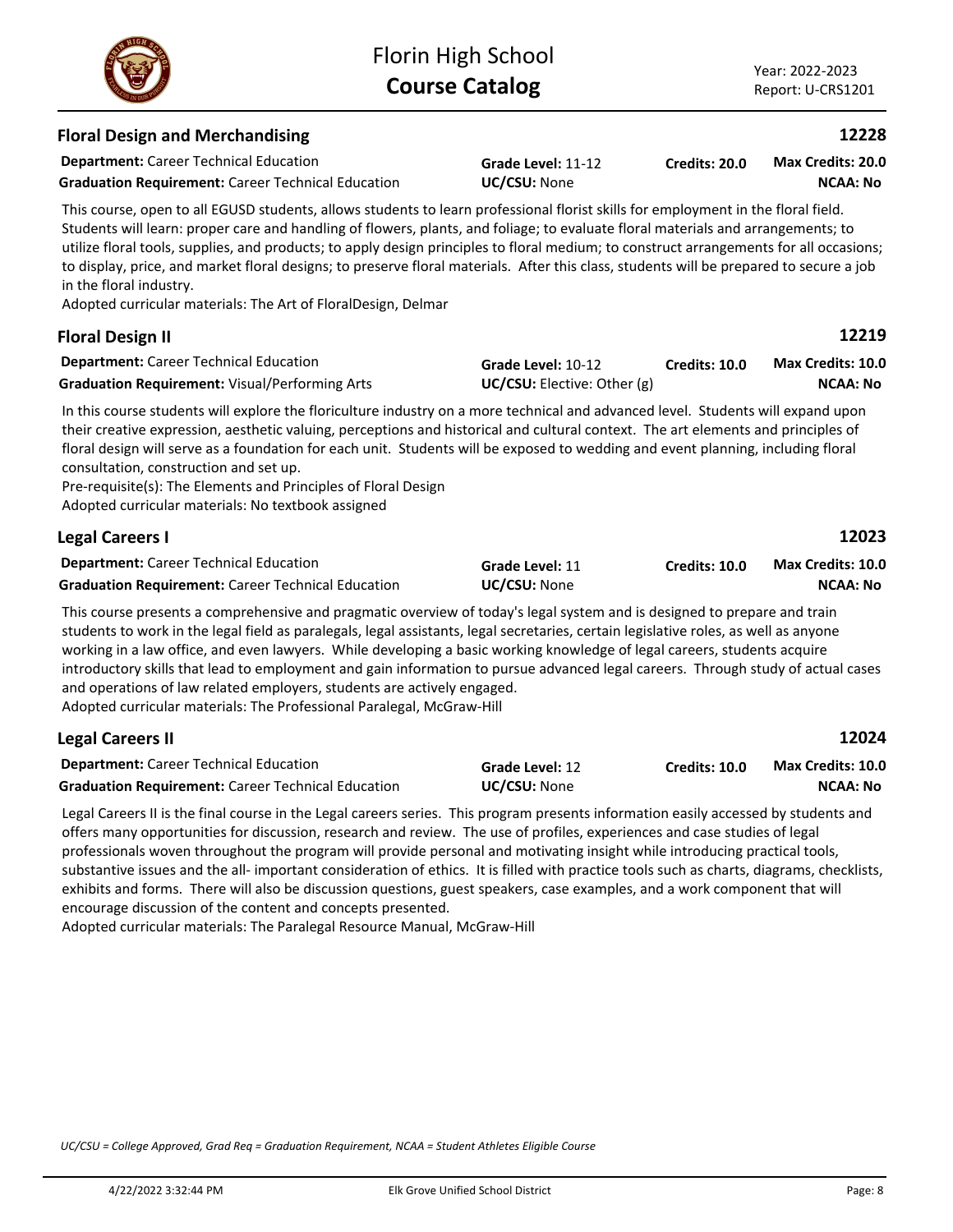**Max Credits: 10.0**

**Credits: 10.0**

# **Outdoor Recreation and Conservation**

**Department:** Career Technical Education

**Graduation Requirement:** Career Technical Education **UC/CSU:** Elective: Other (g)

This course is designed to give experiences involving the study of wildlife and the decreasing quality and quantity of their environments. Students will also study basic forestry management, hunter safety, archery, fishing and backpacking. Students will be expected to complete individual projects and long-term assignments. Homework will vary by unit and will consist of reading, writing lab reports, and research papers. Tests will be given regularly and students will be expected to participate in assignments, class discussions, and other structured events. This course is one of a series of courses that prepare the student for college level entry into the various disciplines of Agriculture Science.

**Grade Level:** 09-12

Adopted curricular materials: Wildlife and Natural Resource Management, Cengage Learning

### **Principles of Engineering A**

| <b>Department:</b> Career Technical Education             | Grade Level: 10-12                 | Credits: 10.0 | <b>Max Credits: 10.0</b> |
|-----------------------------------------------------------|------------------------------------|---------------|--------------------------|
| <b>Graduation Requirement: Career Technical Education</b> | <b>UC/CSU:</b> Elective: Other (g) |               | NCAA: No                 |

This course is designed for students to engage in various hands-on activities to explore the nature of assorted engineering fields. During this exploration, students will gain insight into the educational requirements of the engineering profession, required skills for most engineers, and the roles and functions of engineers. Problem-solving projects will focus on mechanical engineering, electronic engineering, structural engineering, and electrical engineering. While utilizing the engineering design process, students will design, develop, model, and test an engineering solution based on given criteria. Students will create an engineer's portfolio documenting their skills and knowledge gained throughout the year, and they will catalog all the stages of the design process of their student projects.

Pre-requisite(s): Mathematics I and CADD or Engineering Technology

Adopted curricular materials: No textbook assigned

### **Principles of Engineering B**

| <b>Department:</b> Career Technical Education             | Grade Level: 10-12              | <b>Credits: 10.0</b> | <b>Max Credits: 10.0</b> |
|-----------------------------------------------------------|---------------------------------|----------------------|--------------------------|
| <b>Graduation Requirement: Career Technical Education</b> | $UC/CSU:$ Elective: Other $(g)$ |                      | NCAA: No                 |

This course is designed to build on the foundation begun in Principles of Engineering A. Students continue to survey aspects of the primary engineering disciplines and principles of engineering style of problem solving. The course focuses on the engineering and technology found in the field of green energy. Students will collaborate and develop solutions to design problems using the design process learned in Principles of Engineering A. Physic concepts that pertain to the various discussed engineering fields will be taught and demonstrated through end-of-project reports and presentations. Technologies explored include, water reclamation and pumping systems, solar water heaters, wind turbine generators, and micro-hydroelectricity. Pre-requisite(s): Mathematics I or higher level math class and Principles of Engineering A Adopted curricular materials: No textbook assigned

### **Principles of Engineering Design (PLTW) Honors**

| <b>Department:</b> Career Technical Education             | Grade Level: 10-12                     | Credits: 10.0 | <b>Max Credits: 10.0</b> |
|-----------------------------------------------------------|----------------------------------------|---------------|--------------------------|
| <b>Graduation Requirement: Career Technical Education</b> | <b>UC/CSU:</b> Science Recommended (d) |               | NCAA: No                 |

In this course, students explore a range of engineering topics, including mechanisms, energy and power, materials and structures, automation, statistics, and kinematics. Students investigate thermal and alternative energy applications and explore solar hydrogen systems. They use analysis of beam deflection as a context for learning about material properties and calculating the internal and external forces on an object. Students learn to control mechanical systems by investigating computer inputs and outputs and understanding hydraulic and pneumatic fluid power. This EGUSD honors course is recognized as an honors level course by UC/CSU and earns a GPA enhancement by both EGUSD and UC/CSU. Pre-requisite: Mathematics I

Adopted Curricular Materials: Project Lead the Way, https://www.pltw.org/

*UC/CSU = College Approved, Grad Req = Graduation Requirement, NCAA = Student Athletes Eligible Course*



**12344**

**12209**

**12364**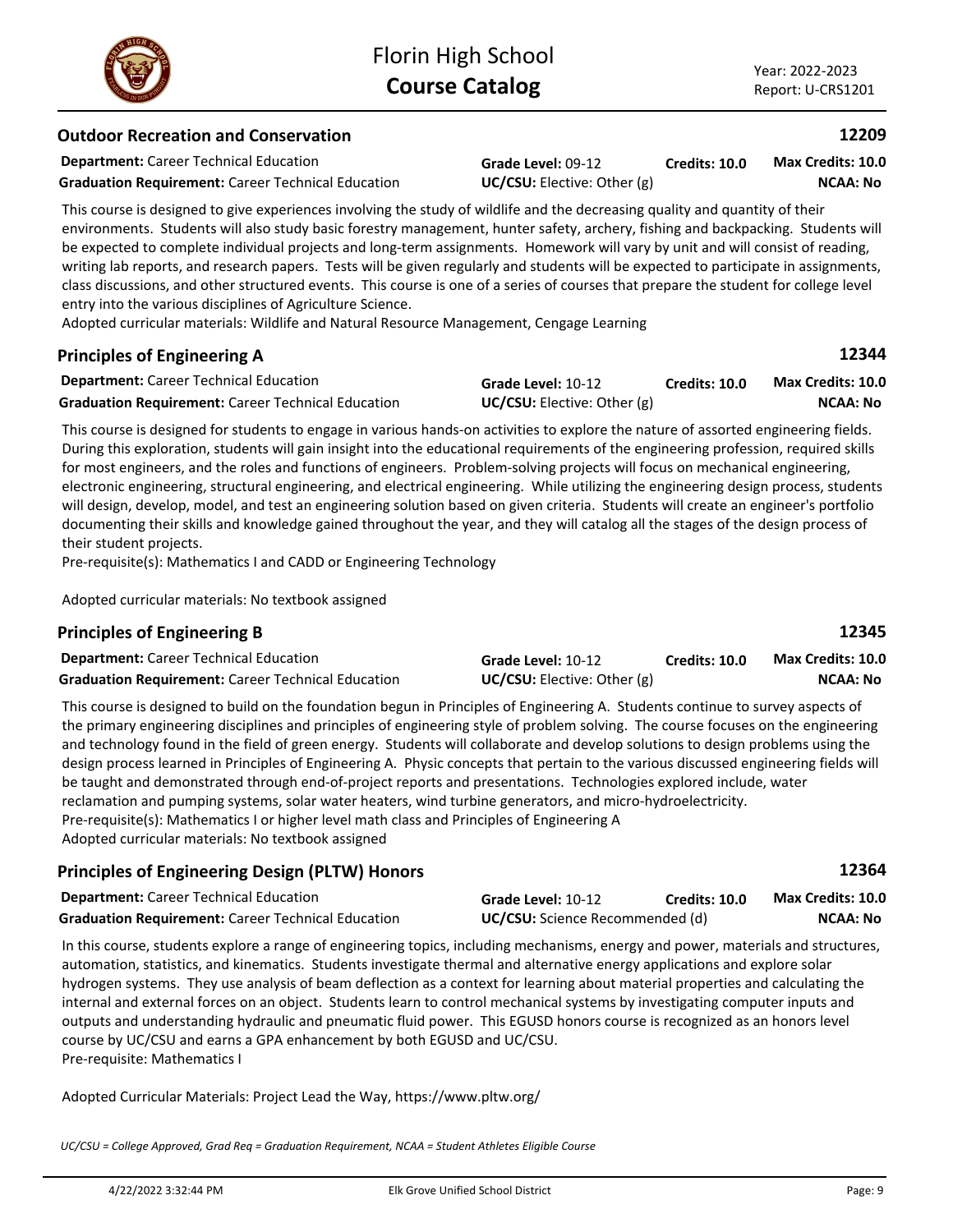### **Public Service, Introduction to**

**Department:** Career Technical Education

**Graduation Requirement:** Electives **UC/CSU:** Elective: Other (g)

**Grade Level:** 10

**Credits: 10.0 NCAA: No Max Credits: 10.0**

This course provides students with a background in legal careers ranging from attorneys to law enforcement and careers in between. The first semester focuses on constitutional law, trial advocacy skills, and the civil justice system. The second semester focuses on law enforcement topics including an introduction to the criminal justice system, leadership skills, professionalism and ethics, and fitness/wellness. Partnerships with local agencies will provide guest speakers and field trip opportunities that will enliven the curriculum across the work-based learning continuum. Upon course completion, students will be well-suited to choose between a future career pathway in public safety or legal practices. Pre-Requisite: None

Adopted curricular materials: Street Law: A Course in Practical Law, 10th Edition, McGraw Hill, copyright 2021

### **Ranch Animal Science**

| <b>Department:</b> Career Technical Education             | Grade Level: 11-12  | Credits: 10.0 | Max Credits: 10.0 |
|-----------------------------------------------------------|---------------------|---------------|-------------------|
| <b>Graduation Requirement:</b> Career Technical Education | <b>UC/CSU: None</b> |               | NCAA: No          |

This course will provide the student with principles in Animal Science focusing on the livestock industry, its history, and the evaluation and selection of different breeds. Particular attention will be given to the production of livestock as it relates to livestock selection, breeding, anatomy, breed characteristics, feeding, health care, and the marketing of animals. This course in Animal Science is designed for students who require competency in all phases of livestock production, maintenance, and management. Students will have the opportunity to incorporate an FFA, 4-H, or a domestic livestock project with the handson/laboratory portion of the course.

Prerequisite(s): Animal Anatomy and Physiology of Plants Adopted curricular materials: No textbook assigned

# **The Elements and Principles of Floral Design**

| <b>Department:</b> Career Technical Education  | Grade Level: 09-11                        | <b>Credits: 10.0</b> | <b>Max Credits: 10.0</b> |
|------------------------------------------------|-------------------------------------------|----------------------|--------------------------|
| Graduation Requirement: Visual/Performing Arts | <b>UC/CSU:</b> Visual/Performing Arts (f) |                      | <b>NCAA: No</b>          |

This course is designed to acquaint students with theories and principles of artistic design and their influence on floral artistry. The course emphasizes the necessary knowledge and skills to provide the student with an understanding of artistic perception, creative expression, historical and cultural context(s); aesthetic valuing and connections, and relations and applications of the visual arts. Balance, color and symmetry using floral and synthetic medium will be emphasized to allow students to apply an artistic approach to floral art. Various assignments based on abstract two and three dimensional designs, historical culture and theory, color theory, and analytical critiques of various floral art works will serve as a foundation for more complex works such as multi-part floral designs and creative expression.

Pre-requisite(s): Biology and Sustainable Agriculture Adopted curricular materials: The Art of Floral Design, Cengage Learning

| <b>Veterinary Science</b>                                 |                                      |                      | 12211             |
|-----------------------------------------------------------|--------------------------------------|----------------------|-------------------|
| <b>Department:</b> Career Technical Education             | Grade Level: 11-12                   | <b>Credits: 10.0</b> | Max Credits: 10.0 |
| <b>Graduation Requirement:</b> Career Technical Education | <b>UC/CSU:</b> Elective: Other $(g)$ |                      | NCAA: No          |

This two-term course provides an introduction into the field of veterinary science. This is an ideal class for students interested in animals or pursuing a career in veterinary medicine. Topics will include animal anatomy and physiology, tissue types and functions, musculoskeletal system, circulatory system, respiratory system, renal system, digestive system, reproductive system, central nervous system, nutrition, common diseases and disorders, principles of surgery, pharmacology, radiology, genetics, professional career opportunities, leadership development (FFA), and a supervised occupational experience project. Pre-requisite(s): Animal Anatomy and Physiology of Plants

Adopted curricular materials: Introduction to Veterinary Science Thomson Learning

*UC/CSU = College Approved, Grad Req = Graduation Requirement, NCAA = Student Athletes Eligible Course*

**12218**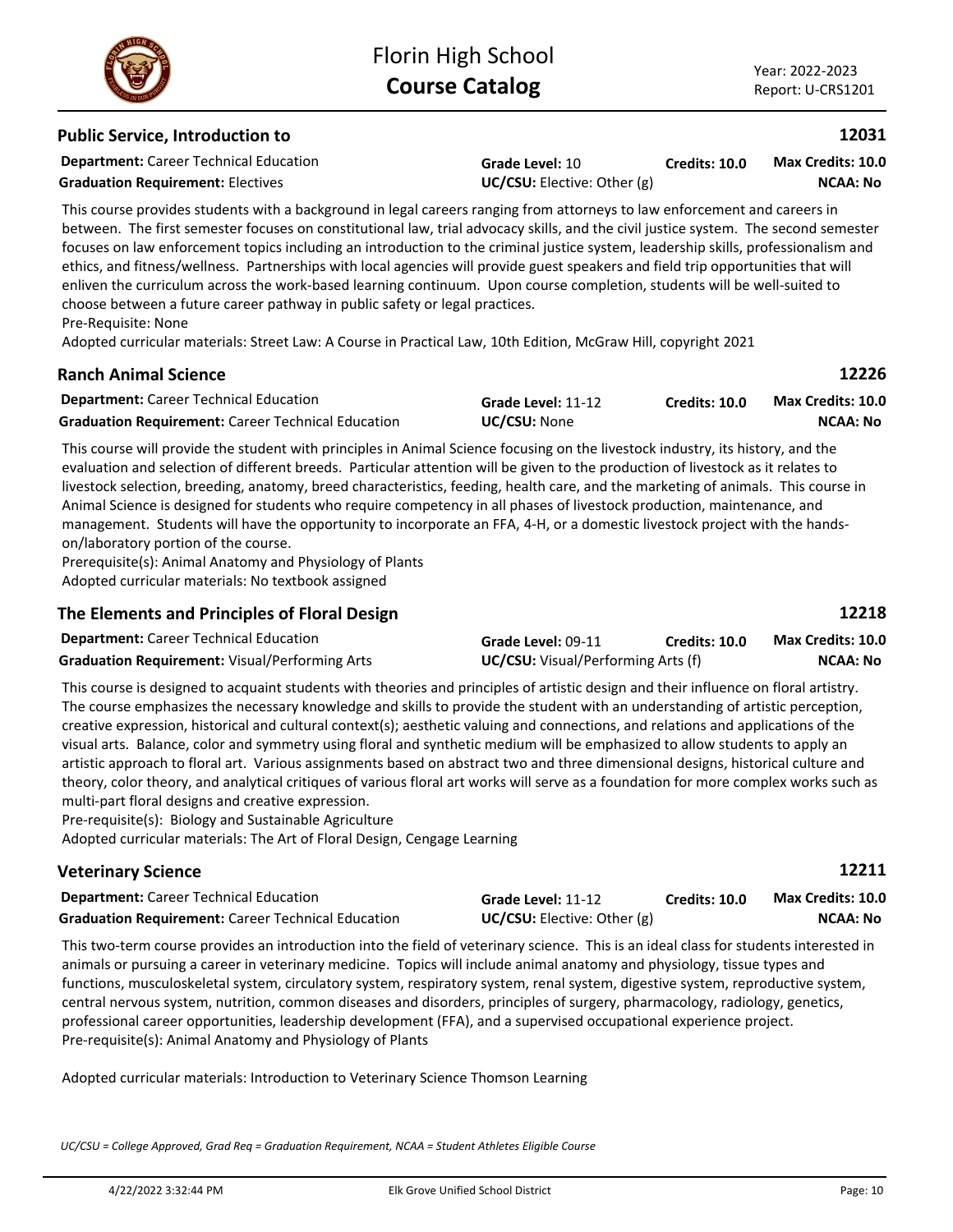

| <b>Electives</b>                                                                                                                                                                                                                                                                                                                                                                                                                                                                                                                                                                                                                                                                                                                                                                                                     |                                                |                      |                                             |
|----------------------------------------------------------------------------------------------------------------------------------------------------------------------------------------------------------------------------------------------------------------------------------------------------------------------------------------------------------------------------------------------------------------------------------------------------------------------------------------------------------------------------------------------------------------------------------------------------------------------------------------------------------------------------------------------------------------------------------------------------------------------------------------------------------------------|------------------------------------------------|----------------------|---------------------------------------------|
| <b>AVID 10</b>                                                                                                                                                                                                                                                                                                                                                                                                                                                                                                                                                                                                                                                                                                                                                                                                       |                                                |                      | 09010                                       |
| <b>Department: Electives</b><br><b>Graduation Requirement: Electives</b>                                                                                                                                                                                                                                                                                                                                                                                                                                                                                                                                                                                                                                                                                                                                             | Grade Level: 10<br>UC/CSU: Elective: Other (g) | Credits: 10.0        | <b>Max Credits: 10.0</b><br><b>NCAA: No</b> |
| The AVID (Advancement Via Individual Determination) Program is a four-year college preparatory class for under-represented<br>students who demonstrate academic potential. The goals of the program are to provide academic instruction and other support<br>to students to prepare them for four-year college and university eligibility, give students college-level entry skills, and motivate<br>them to pursue a college education.<br>Adopted curricular materials: No textbook assigned                                                                                                                                                                                                                                                                                                                       |                                                |                      |                                             |
| AVID 11                                                                                                                                                                                                                                                                                                                                                                                                                                                                                                                                                                                                                                                                                                                                                                                                              |                                                |                      | 09011                                       |
| <b>Department: Electives</b><br><b>Graduation Requirement: Electives</b>                                                                                                                                                                                                                                                                                                                                                                                                                                                                                                                                                                                                                                                                                                                                             | Grade Level: 11<br>UC/CSU: Elective: Other (g) | <b>Credits: 10.0</b> | Max Credits: 10.0<br><b>NCAA: No</b>        |
| The AVID (Advancement Via Individual Determination) Program is a four-year college preparatory class for under-represented<br>students who demonstrate academic potential. The goals of the program are to provide academic instruction and other support<br>to students to prepare them for four-year college and university eligibility, give students college-level entry skills, and motivate<br>them to pursue a college education.<br>Adopted curricular materials: No textbook assigned                                                                                                                                                                                                                                                                                                                       |                                                |                      |                                             |
| AVID 9                                                                                                                                                                                                                                                                                                                                                                                                                                                                                                                                                                                                                                                                                                                                                                                                               |                                                |                      | 09009                                       |
| <b>Department: Electives</b><br><b>Graduation Requirement: Electives</b>                                                                                                                                                                                                                                                                                                                                                                                                                                                                                                                                                                                                                                                                                                                                             | Grade Level: 09<br>UC/CSU: Elective: Other (g) | <b>Credits: 10.0</b> | Max Credits: 10.0<br><b>NCAA: No</b>        |
| The AVID (Advancement Via Individual Determination) Program is a four-year college preparatory class for under-represented<br>students who demonstrate academic potential. The goals of the program are to provide academic instruction and other support<br>to students to prepare them for four-year college and university eligibility, give students college-level entry skills, and motivate<br>them to pursue a college education.<br>Adopted curricular materials: No textbook assigned                                                                                                                                                                                                                                                                                                                       |                                                |                      |                                             |
| <b>AVID Senior Seminar</b>                                                                                                                                                                                                                                                                                                                                                                                                                                                                                                                                                                                                                                                                                                                                                                                           |                                                |                      | 09012                                       |
| <b>Department: Electives</b><br><b>Graduation Requirement: Electives</b>                                                                                                                                                                                                                                                                                                                                                                                                                                                                                                                                                                                                                                                                                                                                             | Grade Level: 12<br>UC/CSU: Elective: Other (g) | <b>Credits: 10.0</b> | Max Credits: 10.0<br><b>NCAA: No</b>        |
| This course involves substantial critical reading and writing, and participating in, as well as conducting, regularly scheduled<br>Socratic Seminars. AVID students will receive assistance and guidance in applying for college, researching financial aid and<br>housing, registering for entrance and placement exams, preparing for Senior Project, and preparing for external examinations in<br>the spring. The AVID Senior Seminar is divided into four quarters of emphasis, leading to the student's acceptance at a four-year<br>college or university. Quarter one - Gaining Admission; Quarter two - Becoming a College Student; Quarter three - Placement and<br>External Exam Preparation; Quarter four - Selecting a Major and Career Emphasis.<br>Adopted curricular materials: No textbook assigned |                                                |                      |                                             |
| <b>Encus on College and Career</b>                                                                                                                                                                                                                                                                                                                                                                                                                                                                                                                                                                                                                                                                                                                                                                                   |                                                |                      | 07518                                       |

| i ocus on concec and career              |                                    |              | .                       |
|------------------------------------------|------------------------------------|--------------|-------------------------|
| <b>Department: Electives</b>             | Grade Level: 09                    | Credits: 5.0 | <b>Max Credits: 5.0</b> |
| <b>Graduation Requirement: Electives</b> | <b>UC/CSU:</b> Elective: Other (g) |              | <b>NCAA: No</b>         |

This course teaches students a quantifiable decision-making process that will help them envision and plan for a future that is productive, achievable, and stimulating. The culmination of this process is the development of an online career and education ten-year plan that can be used for advisory and academic coaching purposes and can be updated as students grow, change, or face transitions. The personalized ten-year plan provides the focus and intrinsic motivation to succeed in college, at work, and in life.

Adopted curricular materials: Career Choices & Changes, 6th Edition, Academic Innovations, Copyright 2019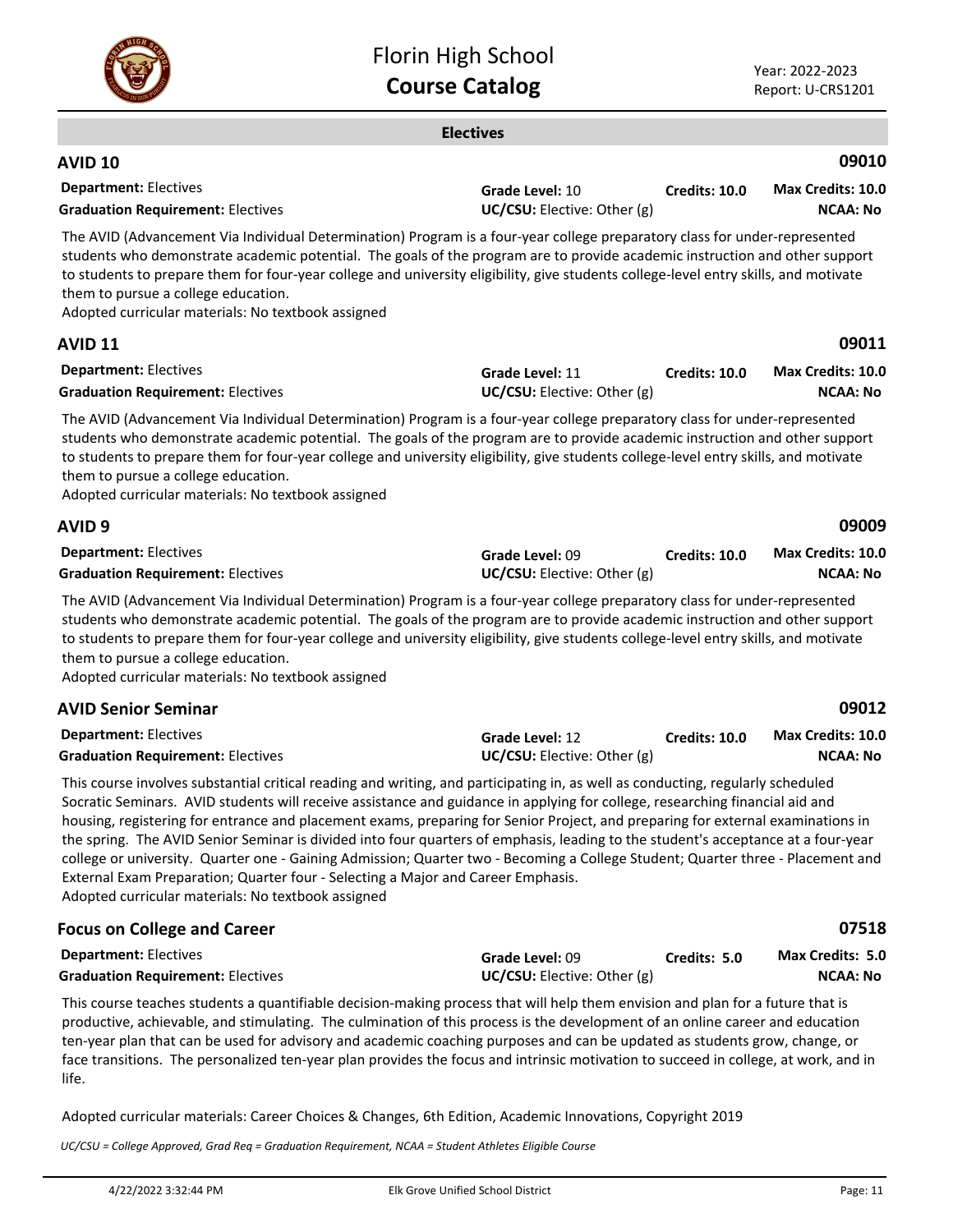

| <b>Government and Leadership</b>                                                                                                                                                                                                                                                                                                                                                                                                                                                                                                                                                                                                                                                         |                                    |               | 07512                                |
|------------------------------------------------------------------------------------------------------------------------------------------------------------------------------------------------------------------------------------------------------------------------------------------------------------------------------------------------------------------------------------------------------------------------------------------------------------------------------------------------------------------------------------------------------------------------------------------------------------------------------------------------------------------------------------------|------------------------------------|---------------|--------------------------------------|
| <b>Department: Electives</b><br><b>Graduation Requirement: Electives</b>                                                                                                                                                                                                                                                                                                                                                                                                                                                                                                                                                                                                                 | Grade Level: 09-12<br>UC/CSU: None | Credits: 10.0 | Max Credits: 40.0<br><b>NCAA: No</b> |
| This course is designed for students who hold elected or appointed positions in student government or leadership positions.<br>These students may enroll in Leadership. This class assists students in developing leadership skills and provides for the planning<br>and implementation of Associated Student Body activities. This course may be repeated for each year a student is elected to<br>student government for a maximum of 40 credits.<br>Pre-requisite(s): Elected or appointed student government or leadership position<br>Adopted curricular materials: Building the World's Greatest High School Student Leader, Triumphant Heart Int., 1st Edition,<br>Copyright 2016 |                                    |               |                                      |
| <b>Scholars</b>                                                                                                                                                                                                                                                                                                                                                                                                                                                                                                                                                                                                                                                                          |                                    |               | 07575                                |
| <b>Department: Electives</b>                                                                                                                                                                                                                                                                                                                                                                                                                                                                                                                                                                                                                                                             | Grade Level: 09-12                 | Credits: 5.0  | <b>Max Credits: 5.0</b>              |
| <b>Graduation Requirement: Electives</b>                                                                                                                                                                                                                                                                                                                                                                                                                                                                                                                                                                                                                                                 | UC/CSU: None                       |               | <b>NCAA: No</b>                      |
| This course focuses on "knowing how you know." Building upon a reflective process of how knowledge is gained, the course will                                                                                                                                                                                                                                                                                                                                                                                                                                                                                                                                                            |                                    |               |                                      |

promote critical thinking skills that will help students become successful scholars in both high school and post high school educational settings. This course will help students develop the learning habits, ways of thinking, study skills, organizational strategies, and planning exhibited by successful students at all levels. Students will examine how knowledge is achieved and used in the following curricular areas: language, math, social science, science, and the arts. As students proceed through high school and acquire knowledge in the different subjects, they will have a better understanding of the effects of reason, logic, and language. The course will require students to use their cognitive skills to critically interact with their learning so that they become consumers of knowledge.

Adopted curricular materials: No textbook assigned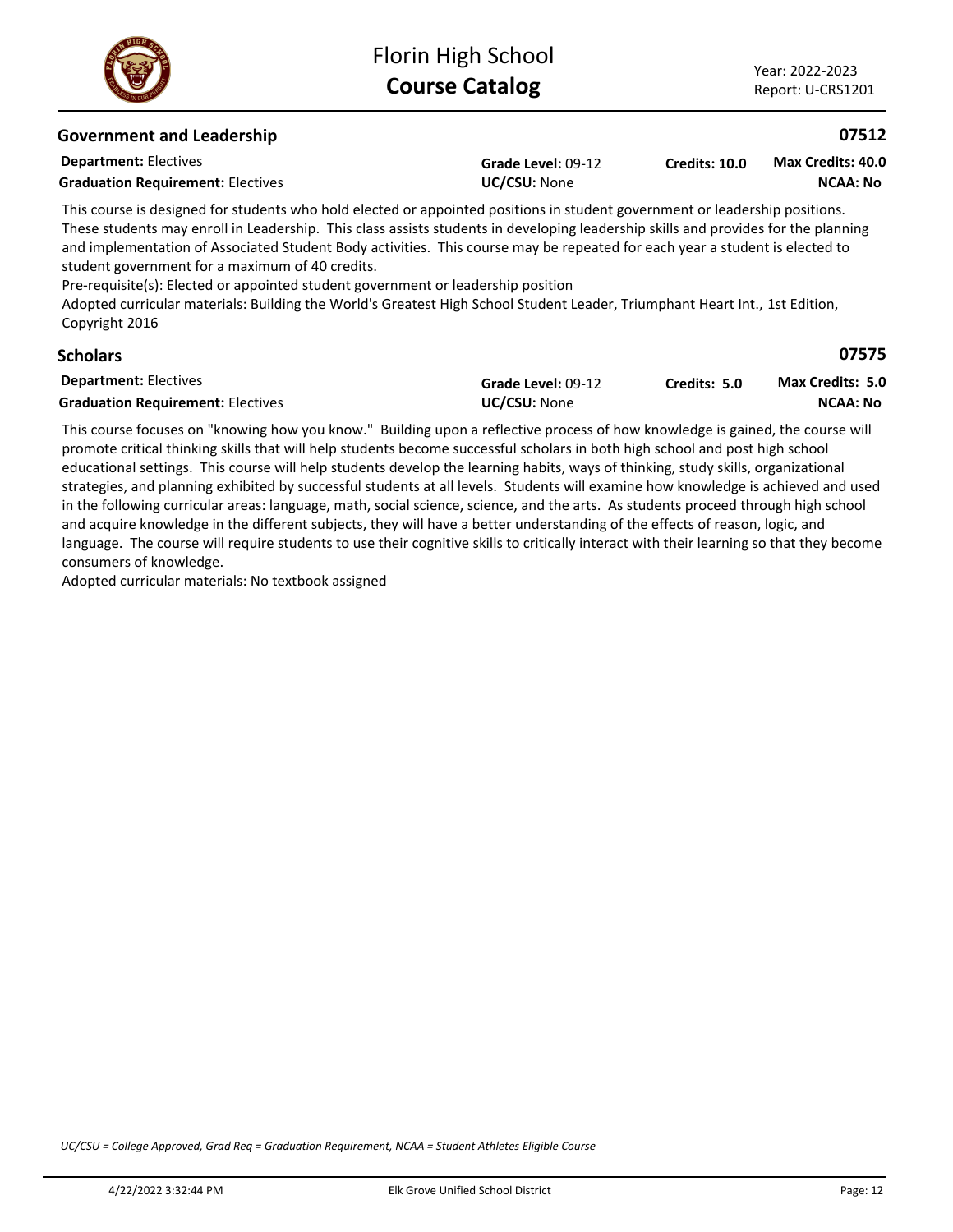

**02711**

**02713**

### **English Department:** English **02240** This course prepares students to be skilled readers of prose written in a variety of periods, disciplines, and rhetorical contexts and skilled writers who compose for a variety of domains—narrative, exploratory, expository, argumentative—and on a variety of subjects from personal experience to public policy, from imaginative literature to popular culture. The AP Language and **AP English 11: Language & Composition Grade Level:** 11 **Graduation Requirement:** English **UC/CSU:** English (b) **Credits: 10.0 NCAA: Yes Max Credits: 10.0**

Composition course's purpose is to prepare students to read complex texts with understanding and to write prose of sufficient richness and complexity to communicate effectively with readers. Students are strongly encouraged to take the AP exam. Adopted curricular materials: Language of Composition, Bedford-St. Martin

### **AP English 12: Literature & Composition**

| <b>Department: English</b>             | <b>Grade Level: 12</b>     | <b>Credits: 10.0</b> | Max Credits: 10.0 |
|----------------------------------------|----------------------------|----------------------|-------------------|
| <b>Graduation Requirement: English</b> | <b>UC/CSU:</b> English (b) |                      | <b>NCAA: Yes</b>  |

This advanced course is designed to prepare college-bound seniors for the English Literature 12, AP test. The class will be based on the study of literature with extensive assignments in critical reading, preparing students for college-level critical reading and literary analysis. Students will write intensively, focusing on critical, analytical essays related to the literature they are studying. They will write frequently in class, sharpening their abilities to respond to the types of essay questions they will face on the AP exam and as college students in timed writing situations.

Note: This course is designed for highly motivated students who are responsible enough to handle rigorous reading and writing assignments on a daily basis, and to complete summer reading and/or between sessions reading as well. Students are strongly encouraged to take the AP exam.

Adopted curricular materials: The Bedford Introduction to Literature, 11th Edition, Bedford/St. Martin's

### **College and Career Writing I**

| <b>Department: English</b>               | Grade Level: 09-12  | Credits: 10.0 | <b>Max Credits: 10.0</b> |
|------------------------------------------|---------------------|---------------|--------------------------|
| <b>Graduation Requirement: Electives</b> | <b>UC/CSU: None</b> |               | NCAA: No                 |

This English elective writing course is designed to build language, improve literacy skills, and provide high-interest issues that prepare English Learners for college and career. The academic emphases of this course are language development, academic vocabulary acquisition, and the development of written language skills. Student-centered activities are culturally and linguistically responsive, while simultaneously teaching students effective communication strategies. Students engage in lessons with culminating writing and oral projects that equip today's College and Career bound English Learner with the communicative confidence and competence needed to realize their academic and personal potential.

Pre-requisite(s): Placement by site's English Learner (EL) team

Co-requisite: 9-12 grade student who is either a LTEL or Struggling Redesignated Fluent (RF)

Adopted curricular materials: English 3D, Course C/II

# **College and Career Writing II**

| <b>Department:</b> English               | <b>Grade Level:</b> 09-12 | <b>Credits: 10.0</b> | <b>Max Credits: 10.0</b> |
|------------------------------------------|---------------------------|----------------------|--------------------------|
| <b>Graduation Requirement: Electives</b> | <b>UC/CSU: None</b>       |                      | NCAA: No                 |

This English elective writing course is designed to build language, improve literacy skills, and provide high-interest issues that prepare English Learners for college and career. The academic emphases of this course are language development, academic vocabulary acquisition, and the development of written language skills. Student-centered activities are culturally and linguistically responsive, while simultaneously teaching students effective communication strategies. Students engage in lessons with culminating writing and oral projects that equip today's College and Career bound English Learner with the communicative confidence and competence needed to realize their academic and personal potential. Pre-requisite(s): Placement by site's English Learner (EL) team

Co-requisite: 9-12 grade student who is either a LTEL or Struggling Redesignated Fluent (RF) Adopted curricular materials: English 3D, Course C/II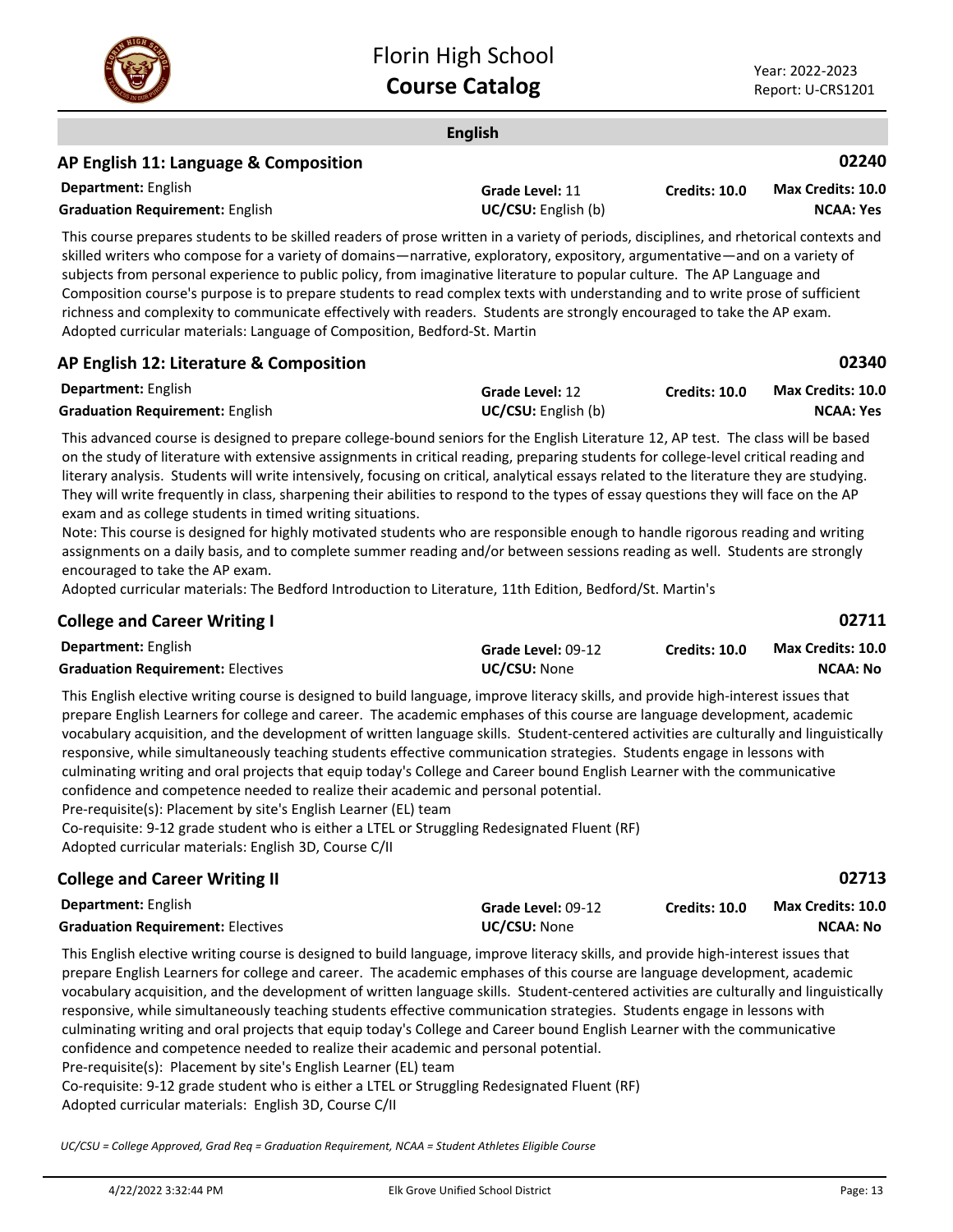| Year: 2022-2023   |
|-------------------|
| Report: U-CRS1201 |

| <b>Department:</b> English<br><b>Graduation Requirement: Electives</b>                                                                                                                                                                                                                                                                                                                                                                                                                                                                                                                                                                                                                                                                                                                                                          | Grade Level: 10-12<br>UC/CSU: Elective: English (g) | Credits: 5.0         | <b>Max Credits: 5.0</b><br><b>NCAA: Yes</b> |
|---------------------------------------------------------------------------------------------------------------------------------------------------------------------------------------------------------------------------------------------------------------------------------------------------------------------------------------------------------------------------------------------------------------------------------------------------------------------------------------------------------------------------------------------------------------------------------------------------------------------------------------------------------------------------------------------------------------------------------------------------------------------------------------------------------------------------------|-----------------------------------------------------|----------------------|---------------------------------------------|
| This elective course is designed for the enthusiastic writer. Activities are geared to develop vivid and concrete descriptions as well<br>as imagination and experimentation in writing. Major assignments may include writing short stories, a short play, many types of<br>poems, and a variety of exercises to stretch the imagination.<br>Adopted curricular materials: No textbook assigned                                                                                                                                                                                                                                                                                                                                                                                                                                |                                                     |                      |                                             |
| <b>EL English Intensive Course I</b>                                                                                                                                                                                                                                                                                                                                                                                                                                                                                                                                                                                                                                                                                                                                                                                            |                                                     |                      | 02802                                       |
| Department: English<br><b>Graduation Requirement: English</b>                                                                                                                                                                                                                                                                                                                                                                                                                                                                                                                                                                                                                                                                                                                                                                   | Grade Level: 09-12<br>UC/CSU: None                  | <b>Credits: 10.0</b> | <b>Max Credits: 10.0</b><br><b>NCAA: No</b> |
| This course provides English Learners with fundamental skills in reading, writing, speaking, and listening via a rigorous and rich<br>academic curriculum that begins preparing students for college and career success. This course builds language and literacy<br>proficiency with robust instruction, accessible instructional level text, close reading of grade level text, and multiple short and in-<br>depth integrated reading and writing opportunities.<br>Pre-requisite(s): Initial identification should be determined by multiple measures (CELDT/ELPAC, SBAC/CAASPP, primary language<br>proficiency, etc.); however, the program placement assessment should be used to determine specific course placement.<br>Adopted Curricular Materials: Edge Fundamentals, National Geographic Learning/Cengage Learning |                                                     |                      |                                             |
| <b>EL English Intensive Course II</b>                                                                                                                                                                                                                                                                                                                                                                                                                                                                                                                                                                                                                                                                                                                                                                                           |                                                     |                      | 02803                                       |
| Department: English<br><b>Graduation Requirement: English</b>                                                                                                                                                                                                                                                                                                                                                                                                                                                                                                                                                                                                                                                                                                                                                                   | Grade Level: 09-12<br>UC/CSU: None                  | <b>Credits: 10.0</b> | <b>Max Credits: 10.0</b><br><b>NCAA: No</b> |
| This course provides English Learners with the next level of skills in reading, writing, speaking, and listening via a rigorous and rich<br>academic curriculum that continues preparing students for college and career success. This course builds language and literacy<br>proficiency with robust instruction, accessible instructional level text, close reading of grade level text, and multiple short and in-<br>depth integrated reading and writing opportunities.<br>Pre-requisite(s): Initial identification should be determined by multiple measures (CELDT/ELPAC, SBAC/CAASPP, primary language<br>proficiency, etc.); however, the program placement assessment should be used to determine specific course placement.                                                                                          |                                                     |                      |                                             |

| <b>EL English Intensive Course III</b> |                            |               | 02804                    |
|----------------------------------------|----------------------------|---------------|--------------------------|
| <b>Department:</b> English             | Grade Level: 09-12         | Credits: 10.0 | <b>Max Credits: 10.0</b> |
| <b>Graduation Requirement: English</b> | <b>UC/CSU:</b> English (b) |               | <b>NCAA: No</b>          |

This course provides English Learners with the next level of skills in reading, writing, speaking, and listening via a rigorous and rich academic curriculum that continues preparing students for college and career success. This course builds language and literacy proficiency with robust instruction, accessible instructional level text, close reading of grade level text, and multiple short and indepth integrated reading and writing opportunities.

Pre-requisite(s): Initial identification should be determined by multiple measures (CELDT/ELPAC, SBAC/CAASPP, primary language proficiency, etc.); however, the program placement assessment should be used to determine specific course placement. Adopted curricular materials: Edge Level B, National Geographic Learning/Cengage Learning

*UC/CSU = College Approved, Grad Req = Graduation Requirement, NCAA = Student Athletes Eligible Course*



**Department:** English

**Creative Writing I**

**Max Credits: 5.0**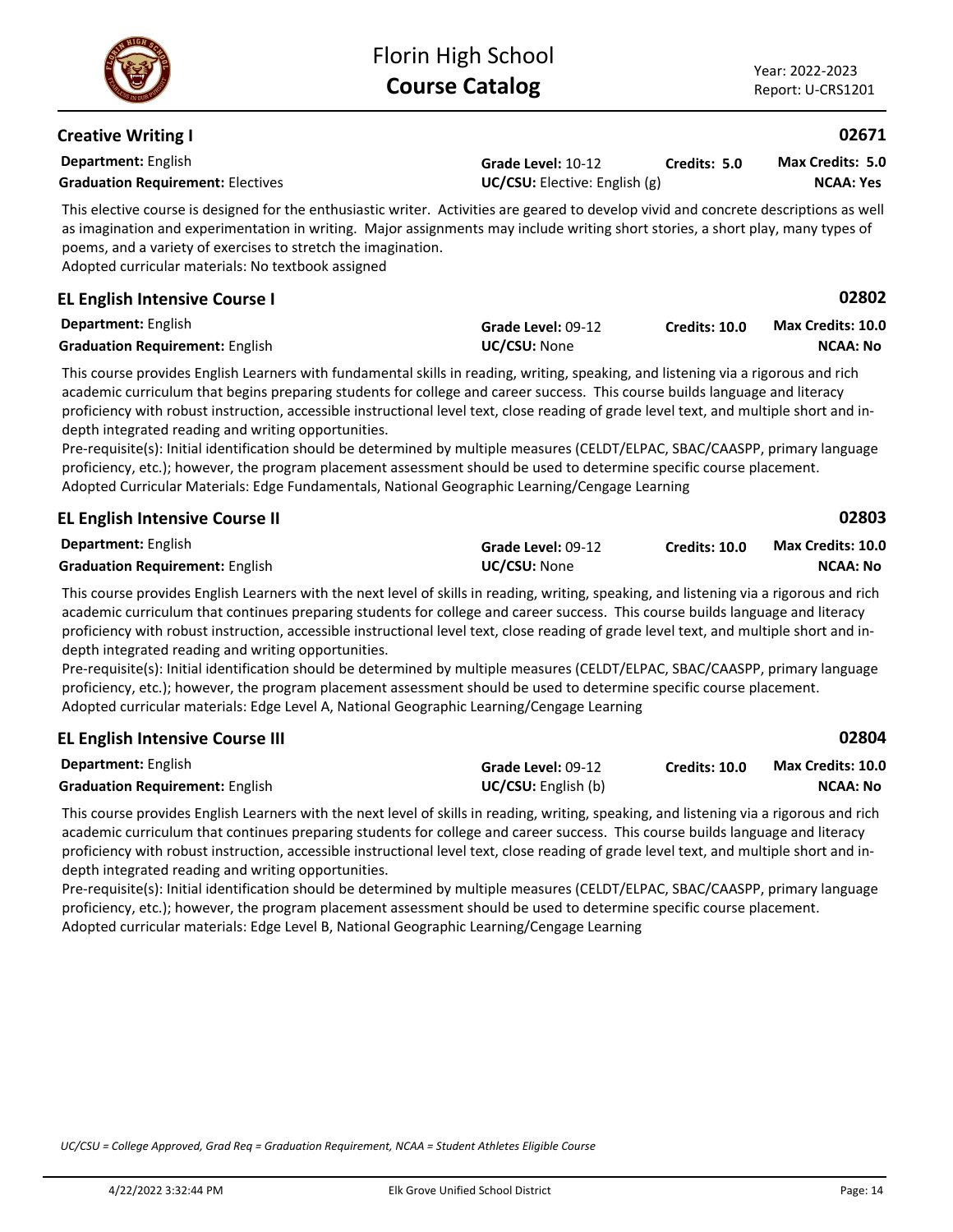**Credits: 10.0**

# **EL English Intensive Course IV**

**Department:** English **Graduation Requirement:** English **Example 2018 UC/CSU:** English (b)

This course provides English Learners with the next level of skills in reading, writing, speaking, and listening via a rigorous and rich academic curriculum that continues preparing students for college and career success. This course builds language and literacy proficiency with robust instruction, accessible instructional level text, close reading of grade level text, and multiple short and indepth integrated reading and writing opportunities.

**Grade Level:** 09-12

Pre-requisite(s): Initial identification should be determined by multiple measures (CELDT/ELPAC, SBAC/CAASPP, primary language proficiency, etc.); however, the program placement assessment should be used to determine specific course placement. Adopted curricular materials: Edge Level C, National Geographic Learning/Cengage Learning

| <b>ELA Literacy 9-12</b>               |                     |                      | 02611                    |
|----------------------------------------|---------------------|----------------------|--------------------------|
| <b>Department:</b> English             | Grade Level: 09-12  | <b>Credits: 10.0</b> | <b>Max Credits: 40.0</b> |
| <b>Graduation Requirement: English</b> | <b>UC/CSU: None</b> |                      | NCAA: No                 |

This English/Language Arts (ELA) course is an intensive intervention class designed for students who have a multi-year trend of being more than two years below grade level in reading and who have demonstrated eligibility for the course based on targeted assessments. The goal of this course is to accelerate student learning for the purpose of being able to exit the course and to be successful with grade-level ELA and literacy standards in all content areas. This course may be repeated for a maximum of 40 credits.

Pre-requisite(s): Placement by site intervention team based on identified district data criteria and assessments Adopted curricular materials: California Language! Live, Voyager Sopris Learning, Inc.

| English 10                             |                            |                      | 02100                    |
|----------------------------------------|----------------------------|----------------------|--------------------------|
| <b>Department:</b> English             | Grade Level: 10-12         | <b>Credits: 10.0</b> | <b>Max Credits: 10.0</b> |
| <b>Graduation Requirement: English</b> | <b>UC/CSU:</b> English (b) |                      | <b>NCAA: Yes</b>         |

This course is designed toward integrating reading, writing, listening, and speaking, and utilizing higher order thinking skills. This course's standards-based instruction will include literature and expository writing, language mechanics and usage, and vocabulary development in meaningful contexts. Various literary and expository genres such as the short story, novel, drama, poetry, biography, and essay will be studied. Whenever possible, connections will be made between the language arts areas and the 10th grade world history course. Writing instruction, based primarily upon expository text and literature studied in the course, will center on a variety of models and writing as a process as well as writing on demand. Adopted curricular materials: CA StudySync 10, McGraw-Hill Education

| <b>English 10 Honors</b>               |                            |               | 02130                    |
|----------------------------------------|----------------------------|---------------|--------------------------|
| <b>Department:</b> English             | <b>Grade Level: 10</b>     | Credits: 10.0 | <b>Max Credits: 10.0</b> |
| <b>Graduation Requirement: English</b> | <b>UC/CSU:</b> English (b) |               | NCAA: Yes                |

This honors course has been revised to align with University of California's Honors distinction criteria and provides students with rigorous instruction aligned to the California state standards. It is intended to prepare students for success in AP or IB level English classes. A balance of rich literature and thought-provoking informational texts, along with a variety of mixed mediums such as novels, visual/auditory presentations, and multi-media, offers student the opportunity to hone their critical reading and thinking skills. Students will demonstrate their understanding of the texts through a variety of assignments and culminating writing projects that place emphasis on analysis, synthesis, and research. This EGUSD honors course is recognized as an honors level course by UC/CSU and earns a GPA enhancement by both EGUSD and UC/CSU.

Pre-requisite(s): English 9 or English 9 Honors

Adopted curricular materials: Advanced Language & Literature, for Honors and pre-AP English Courses, Bedford/St. Martin's



### **02805**

**NCAA: No Max Credits: 10.0**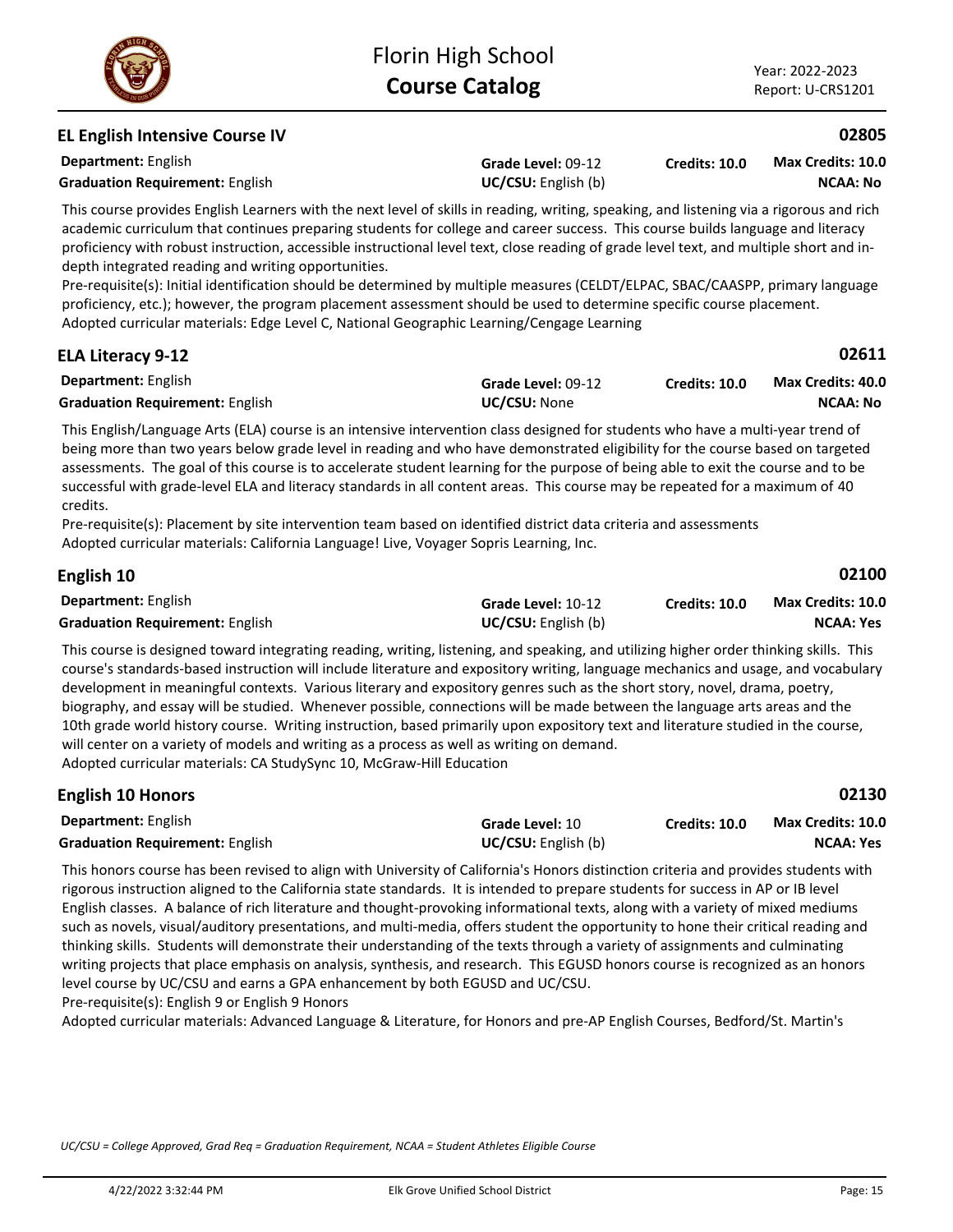

**English 11**

**02200**

| Department: English<br><b>Graduation Requirement: English</b>                                                                                                                                                                                                                                                                                                                                                                                                                                                                                                                                                                                                                                                                                                                                                                           | Grade Level: 11-12<br>UC/CSU: English (b) | <b>Credits: 10.0</b> | <b>Max Credits: 10.0</b><br><b>NCAA: Yes</b> |
|-----------------------------------------------------------------------------------------------------------------------------------------------------------------------------------------------------------------------------------------------------------------------------------------------------------------------------------------------------------------------------------------------------------------------------------------------------------------------------------------------------------------------------------------------------------------------------------------------------------------------------------------------------------------------------------------------------------------------------------------------------------------------------------------------------------------------------------------|-------------------------------------------|----------------------|----------------------------------------------|
| This course provides an integrated language arts approach within an enriched standards-based curriculum focusing on American<br>writers and the study of American literature. Students will examine the literature (which may include short stories, drama,<br>poetry, novels, essays, and biographies) in the context of thematic and/or historical connections. By participating in appropriate<br>reading, writing, and oral language activities, students will broaden their understanding of American culture and literature. This<br>course will prepare students for critical reading and college-level writing.<br>Adopted curricular materials: CA StudySync 11, McGraw-Hill Education                                                                                                                                         |                                           |                      |                                              |
| English 12                                                                                                                                                                                                                                                                                                                                                                                                                                                                                                                                                                                                                                                                                                                                                                                                                              |                                           |                      | 02300                                        |
| Department: English<br><b>Graduation Requirement: English</b>                                                                                                                                                                                                                                                                                                                                                                                                                                                                                                                                                                                                                                                                                                                                                                           | Grade Level: 12<br>UC/CSU: English (b)    | <b>Credits: 10.0</b> | Max Credits: 10.0<br><b>NCAA: Yes</b>        |
| This course offers standards-based integrated language arts instruction designed to address the unique needs of seniors who are<br>preparing for the transition from high school to college and/or career. Students will study representative works of world<br>literature in the context of thematic and/or historical connections to broaden their cultural perspectives. Writing domains<br>emphasized in the course will lend themselves to interdisciplinary topics as well. This course will prepare students for critical<br>reading and college-level writing.<br>Adopted curricular materials: CA StudySync 12, McGraw-Hill Education                                                                                                                                                                                          |                                           |                      |                                              |
| English 9                                                                                                                                                                                                                                                                                                                                                                                                                                                                                                                                                                                                                                                                                                                                                                                                                               |                                           |                      | 02000                                        |
| Department: English<br><b>Graduation Requirement: English</b>                                                                                                                                                                                                                                                                                                                                                                                                                                                                                                                                                                                                                                                                                                                                                                           | Grade Level: 09-12<br>UC/CSU: English (b) | Credits: 10.0        | Max Credits: 10.0<br><b>NCAA: Yes</b>        |
| This course is designed to address the state content standards in reading, writing, listening, and speaking in an integrated<br>approach to English/language arts, utilizing higher order thinking skills. Instruction will include reference skills, study and test-<br>taking skills, writing, reading expository text and literature, language mechanics and usage, and vocabulary development in<br>meaningful contexts. This class will study various and expository literary genres including the short story, novel, drama, poetry,<br>biography, and essay. Writing instruction, based primarily upon expository text and literature studied in the course, will center on<br>a variety of models and writing as a process as well as writing on demand.<br>Adopted curricular materials: CA StudySync 9, McGraw-Hill Education |                                           |                      |                                              |
| <b>Englich 9 Honors</b>                                                                                                                                                                                                                                                                                                                                                                                                                                                                                                                                                                                                                                                                                                                                                                                                                 |                                           |                      | <b>02030</b>                                 |

| LURUSIT JUULUIS                        |                            |               | <u>ULUJU</u>             |
|----------------------------------------|----------------------------|---------------|--------------------------|
| <b>Department:</b> English             | <b>Grade Level: 09</b>     | Credits: 10.0 | <b>Max Credits: 10.0</b> |
| <b>Graduation Requirement: English</b> | <b>UC/CSU:</b> English (b) |               | NCAA: Yes                |

This advanced course focuses on an integrated language arts approach within an enriched standards-based curriculum focusing on writers and the study of a variety of literary and exposition genres. It also includes a wide range of challenging literature. Instruction will focus on reference skills, study and test-taking skills, writing, language mechanics and usage, and vocabulary development. Writing instruction, based primarily upon expository text and literature studied in the course, will center on a variety of models and writing as a process as well as writing on demand. This course will prepare students for critical reading and college-level writing.

Note: This course is not granted "honors" credit by the UC system. This EGUSD honors course is not recognized as an honors level course by UC/CSU. It earns an EGUSD GPA enhancement but does NOT earn a GPA enhancement by UC/CSU.

Adopted curricular materials: CA StudySync 9, McGraw-Hill Education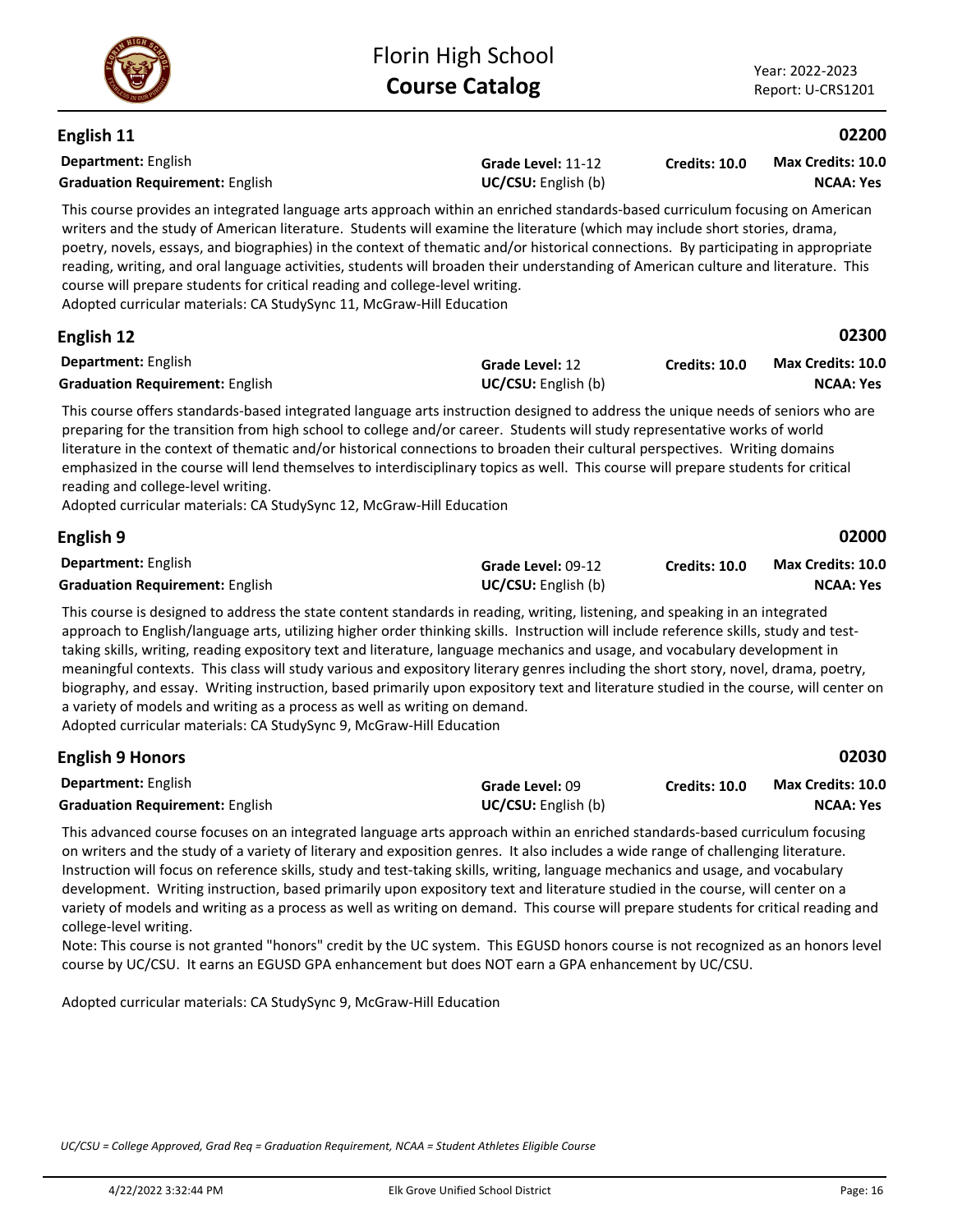### **Film as Literature I**

| <b>Department:</b> English<br><b>Graduation Requirement: Electives</b>                                                           | Grade Level: 10-12<br><b>UC/CSU: None</b> | Credits: 5.0 | <b>Max Credits: 5.0</b><br><b>NCAA: No</b> |  |
|----------------------------------------------------------------------------------------------------------------------------------|-------------------------------------------|--------------|--------------------------------------------|--|
| This elective course provides students with a focused study of film genres as a means to improve students' thinking and writing. |                                           |              |                                            |  |
| Major works of cinema will be studied with emphasis on critical interpretation of the ways film communicates visually and        |                                           |              |                                            |  |

verbally and on the historical and cultural context in which films are created. Students will study modern film as a storytelling medium, focusing on depth of characterization, originality of theme, and significant human issues that are presented in films universally recognized as classics. Students will view films, participate in small and large group discussions, and write several critical essays analyzing and interpreting films.

Pre-requisite(s): Must pass previous English class with a grade of C or better

Adopted curricular materials: Anatomy of Film, Bedford-St. Martin

### **Yearbook**

### **02635**

**02695**

| <b>Department:</b> English               | Grade Level: 09-12  | Credits: 10.0 | <b>Max Credits: 40.0</b> |
|------------------------------------------|---------------------|---------------|--------------------------|
| <b>Graduation Requirement: Electives</b> | <b>UC/CSU:</b> None |               | NCAA: No                 |

This course is designed to be the actual production of the high school yearbook. Students will write and prepare copy and learn the techniques of yearbook layout and production. Students will be expected to work on a specific staff, meet all deadlines as set by the instructor, and participate in book sales. Students must also participate in all other related yearbook activities and distribution. This course may be repeated for a maximum of 40 credits.

Pre-requisite(s): Staff member selection will be by application and instructor approval only Adopted curricular materials: No textbook assigned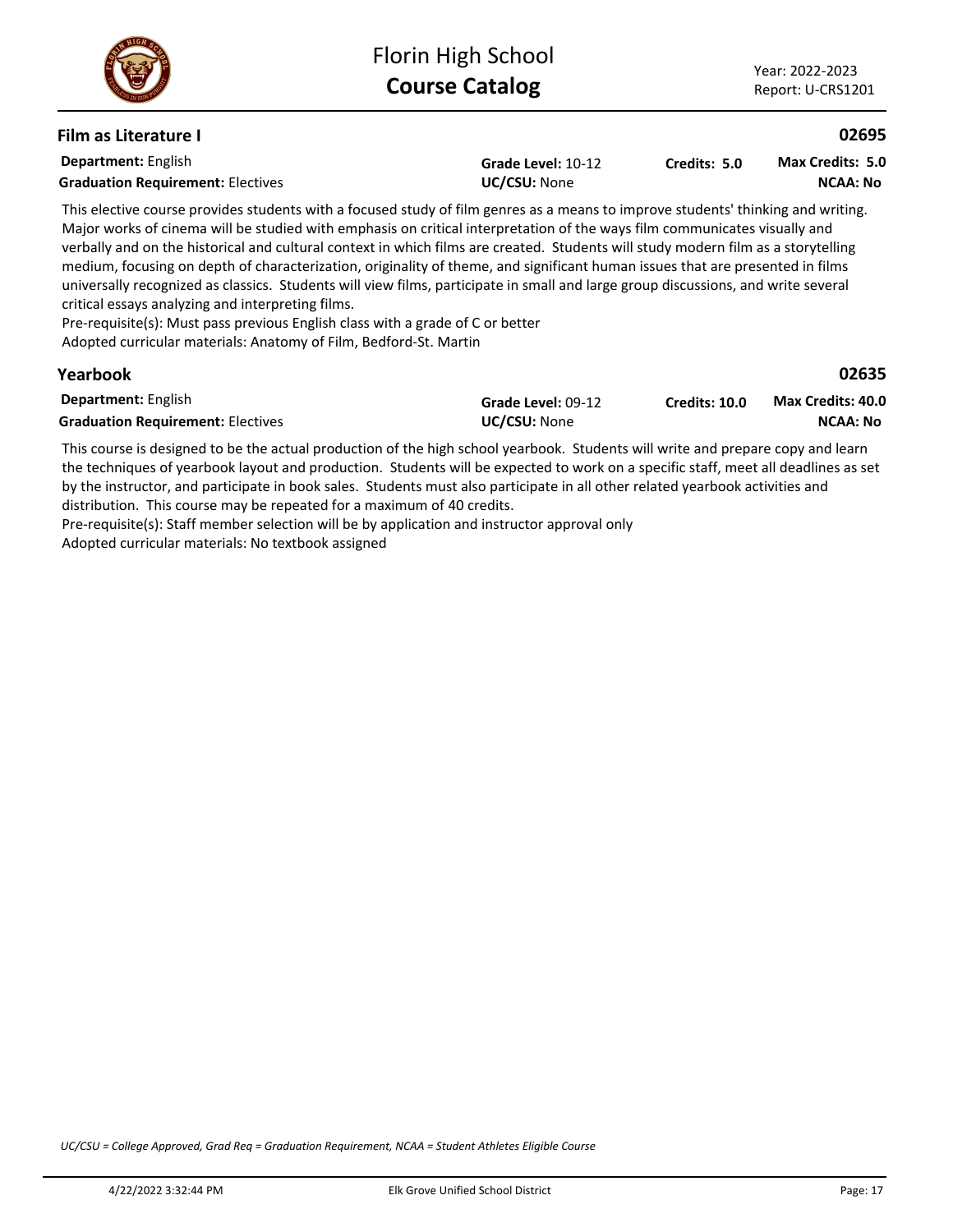

| <b>Health</b>                         |                    |              |                         |
|---------------------------------------|--------------------|--------------|-------------------------|
| <b>Health</b>                         |                    |              | 15000                   |
| <b>Department: Health</b>             | Grade Level: 09-12 | Credits: 5.0 | <b>Max Credits: 5.0</b> |
| <b>Graduation Requirement: Health</b> | UC/CSU: None       |              | NCAA: No                |
| $-1$                                  |                    |              |                         |

This course focuses on health promotion, disease prevention, and risk reduction. Topics may include substance use and abuse, comprehensive sexual health education, human trafficking, nutrition, first aid, hands-on compression-only CPR and AED instruction, health-related physical fitness concepts, hygiene, mental health/self-esteem, and health-related careers.

Adopted curricular materials: Glencoe Health, McGraw-Hill, Copyright 2022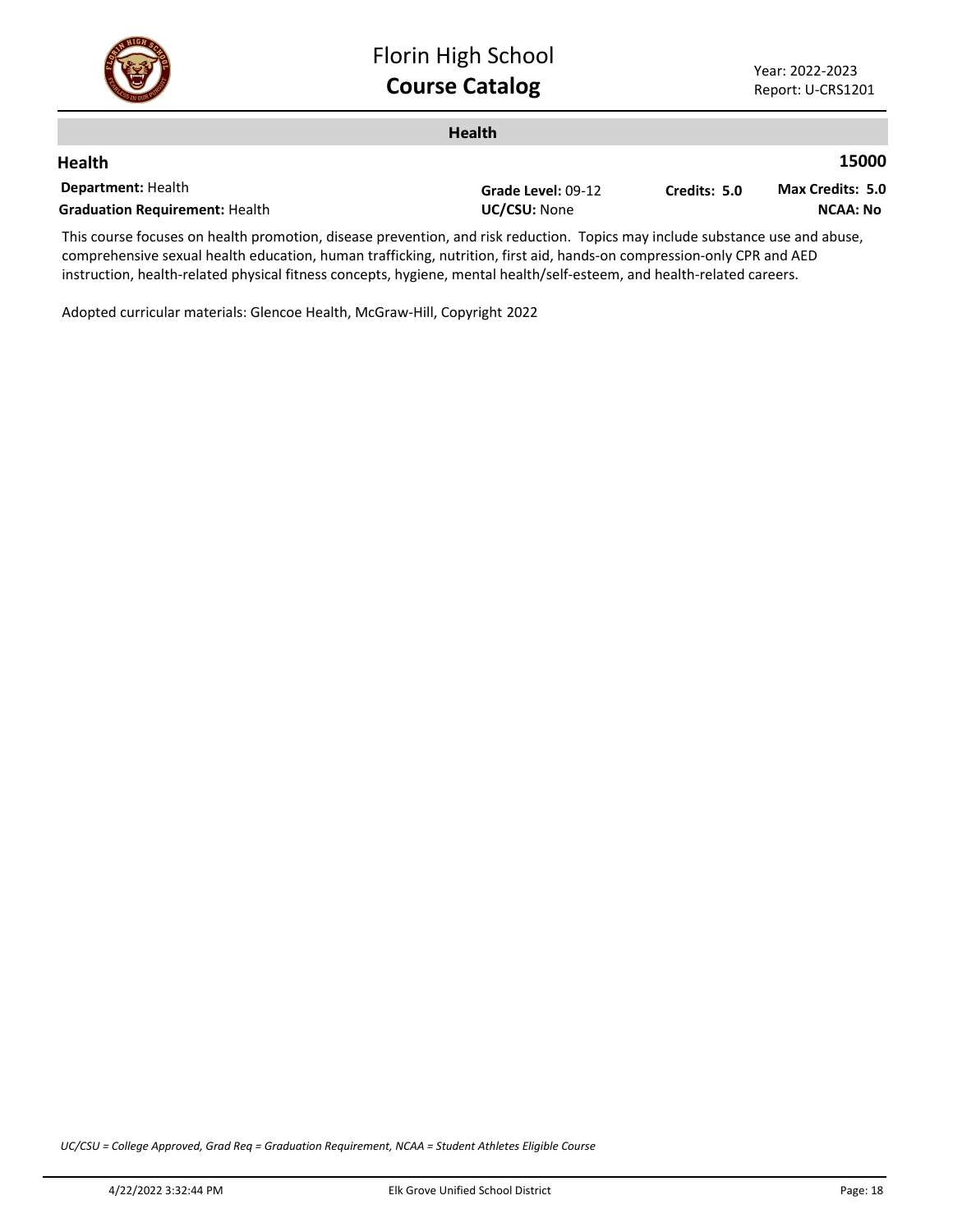

### **History/Social Science**

### **African American Studies**

| <b>Department: History/Social Science</b> | Grade Level: 09-12  | Credits: 5.0 | Max Credits: 5.0 |
|-------------------------------------------|---------------------|--------------|------------------|
| <b>Graduation Requirement: Electives</b>  | <b>UC/CSU:</b> None |              | <b>NCAA: No</b>  |

In this course, students will examine African American history, culture, traditions, achievements, and its impact on the shaping of the modern world. The course will follow the California State framework and will include current issues and topics such as African Diaspora, Reconstruction of the South, Harlem Renaissance, and the Civil Rights Movement. Skills such as critical thinking, reading, writing, problem-solving, note taking, and oral interpretation will be emphasized. It is hoped that the content used in this course will increase individual self-esteem and empowerment to assist in students' academic maturation. Adopted curricular materials: No textbook assigned

| <b>American Government</b>                         |                               |              | 01310                   |
|----------------------------------------------------|-------------------------------|--------------|-------------------------|
| <b>Department: History/Social Science</b>          | Grade Level: 12               | Credits: 5.0 | <b>Max Credits: 5.0</b> |
| <b>Graduation Requirement: American Government</b> | <b>UC/CSU:</b> US History (a) |              | NCAA: Yes               |

This course is designed to prepare students to assume their rights and responsibilities as citizens, which is required for graduation. To achieve this, various branches and key agencies of our government, from the local to the national level, will be studied. Civil rights, affirmative action, the ERA, and the criminal justice system will be emphasized. Resource speakers will be utilized to help students understand the major issues which affect the government today and the process by which political decisions are made. Adopted curricular materials: Impact California Social Studies: Principles of American Democracy, Copyright 2019, McGraw-Hill Education

| <b>American Government, Newcomer EL</b>            |                     |              | 01840            |
|----------------------------------------------------|---------------------|--------------|------------------|
| <b>Department: History/Social Science</b>          | Grade Level: 11-12  | Credits: 5.0 | Max Credits: 5.0 |
| <b>Graduation Requirement:</b> American Government | <b>UC/CSU: None</b> |              | NCAA: No         |

This course is designed to prepare newcomer English Learners to assume their rights and responsibilities as citizens, which is required for graduation. To achieve this, various branches and key agencies of our government, from the local to the national level, will be studied. Primary readings, videos, simulations, and other activities will be used to enhance the subject. This course's ELD standards-based instruction includes an emphasis on academic vocabulary, expository writing, and subject-specific reading. Instructors use a variety of scaffolded instructional techniques to address the specific needs of second language learners. Pre-requisite(s): Placement may be determined by EL coordinator, counselor, and/or multiple measures (primary language proficiency, ELPAC, SBAC/CAASPP, program placement, etc.)

Adopted curricular materials: Impact California Social Studies: Principles of American Democracy, McGraw-Hill Education

|                               |              | 01330            |
|-------------------------------|--------------|------------------|
| Grade Level: 12               | Credits: 5.0 | Max Credits: 5.0 |
| <b>UC/CSU:</b> US History (a) |              | NCAA: Yes        |
|                               |              |                  |

This course is designed for students who want to complete the equivalent of a one-semester college introductory course in American Government and Politics. Students will engage in an intense study of the constitutional foundation of American government; the citizen base of politics; political parties and interest groups; the institutions of the national, state, and local governments; the policy-making process; and civil rights and civil liberties. This class will require extensive reading, writing, and research. Upon completion, students will be eligible to take the AP examination in government.

Adopted curricular materials: American Politics Today, 5th Edition High School Edition, W. W. Norton & Company, Inc.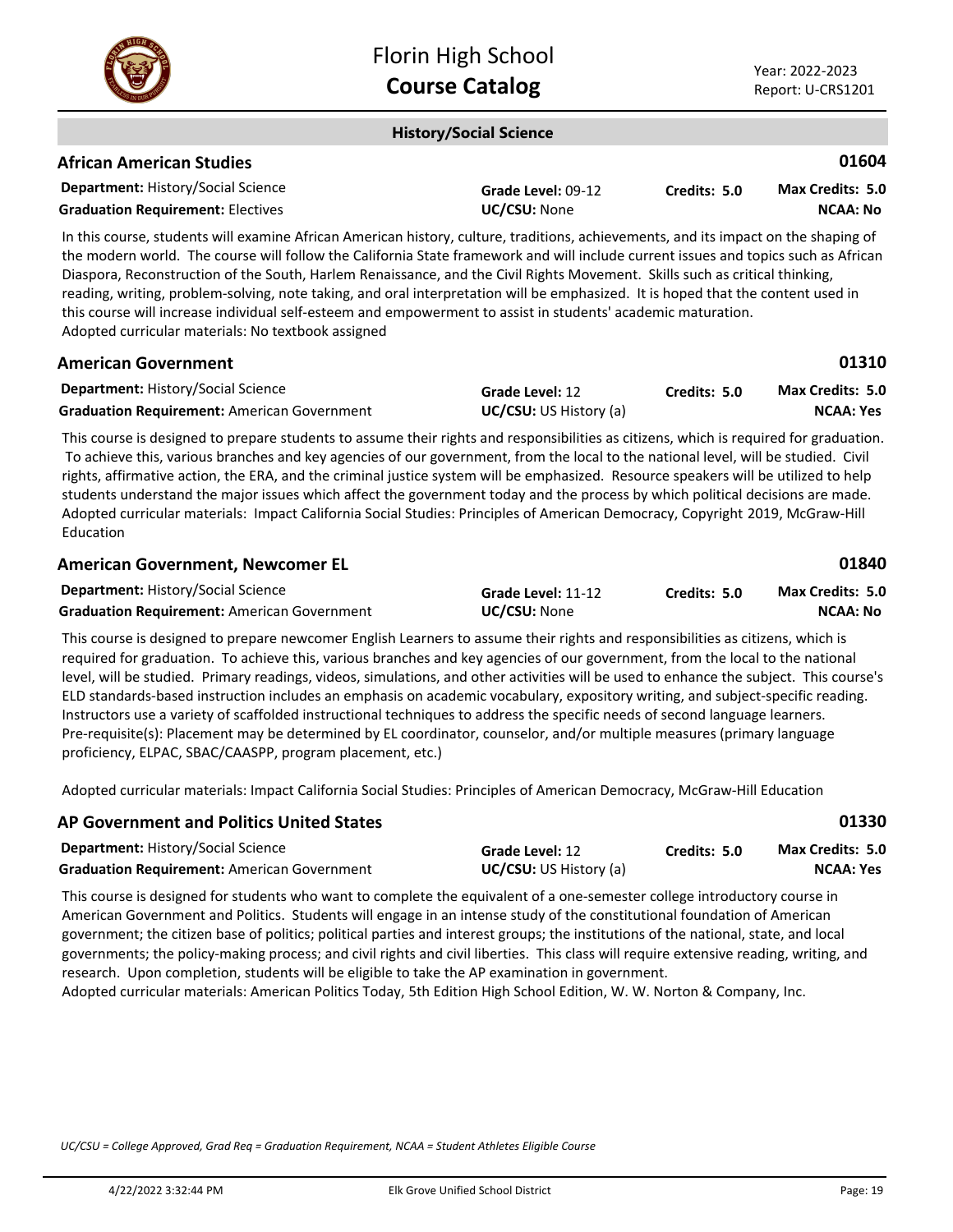**Credits: 5.0**

# **AP Macroeconomics**

**Department:** History/Social Science

**Graduation Requirement:** Economics **UC/CSU:** Elective: History/Social Science (g)

This course provides a thorough understanding of the principles of economics that apply to an economic system as a whole. Such a course places particular emphasis on the study of national income and price determination and also develops familiarity with economic performance measures, economic growth, and international economics.

**Grade Level:** 12

Adopted curricular materials: Krugman's Economics for AP, Second Edition, Worth Publishers

# **AP Microeconomics**

| <b>Department: History/Social Science</b> | Grade Level: 12                                     | Credits: 5.0 | Max Credits: 5.0 |
|-------------------------------------------|-----------------------------------------------------|--------------|------------------|
| <b>Graduation Requirement: Economics</b>  | <b>UC/CSU:</b> Elective: History/Social Science (g) |              | <b>NCAA: Yes</b> |

This course offers a thorough understanding of the principles of economics that apply to the functions of individual decision makers, both consumers and producers, within the larger economic system. It places primary emphasis on the nature and functions of product markets, and includes the study of factor markets and of the role of government in promoting greater efficiency and equity in the economy.

Adopted curricular materials: Krugman's Economics for AP, Second Edition, Worth Publishers

| <b>AP Psychology</b>                      |                                                     |               | 01620             |
|-------------------------------------------|-----------------------------------------------------|---------------|-------------------|
| <b>Department: History/Social Science</b> | Grade Level: 10-12                                  | Credits: 10.0 | Max Credits: 10.0 |
| <b>Graduation Requirement: Electives</b>  | <b>UC/CSU:</b> Elective: History/Social Science (g) |               | NCAA: Yes         |

This course introduces students to the systematic and scientific study of the behavioral and mental processes of human beings and other animals. Students are exposed to the psychological facts, principles, and phenomena associated with each major sub field within psychology. Students will also learn about the methods psychologists use to explore the processes involved in normal and abnormal perceptions, thoughts, feelings, and actions.

Adopted curricular materials: Myers' Psychology for AP, Worth Publishers

| <b>AP US History</b>                      |                               |               | 01230             |
|-------------------------------------------|-------------------------------|---------------|-------------------|
| <b>Department: History/Social Science</b> | Grade Level: 11-12            | Credits: 10.0 | Max Credits: 10.0 |
| <b>Graduation Requirement: US History</b> | <b>UC/CSU:</b> US History (a) |               | NCAA: Yes         |

This course offers an intensive U.S. history program designed for students who wish an accelerated learning experience that may qualify high school work for college credit. Using many sources, documentary materials and statistical tables, the course provides students with the analytic and factual skills necessary to deal critically with problems and issues in American history. A special emphasis of the course will be the development of critical writing skills necessary for the essay portion of the AP examination. Adopted curricular materials: America's History for the AP Course, 8th Edition, Bedford/St. Martin's

# **AP World History**

| <b>Department: History/Social Science</b>    | Grade Level: 10-12               | <b>Credits: 10.0</b> | <b>Max Credits: 10.0</b> |
|----------------------------------------------|----------------------------------|----------------------|--------------------------|
| <b>Graduation Requirement: World History</b> | <b>UC/CSU:</b> World History (a) |                      | NCAA: Yes                |

This course traces the development of world history from the emergence of cities to the present, focusing on the period after 1000 A.D. and emphasizing the analytical and writing skills necessary for success in a college level history course. To this end, the course devotes considerable time to the critical evaluation of primary and secondary sources, analysis of change and continuity over time, and the historical process and contacts between people in different society. In assigned reading and class discussions, there will be an emphasis on critical thinking. Attention will be given to the skills necessary to take the AP World History exam in the spring.

Adopted curricular materials: Worlds Together Worlds Apart, From the Beginnings of Humankind to the Present, AP Edition, W. W. Norton & Company.

*UC/CSU = College Approved, Grad Req = Graduation Requirement, NCAA = Student Athletes Eligible Course*

**01130**



**01440**

**NCAA: Yes Max Credits: 5.0**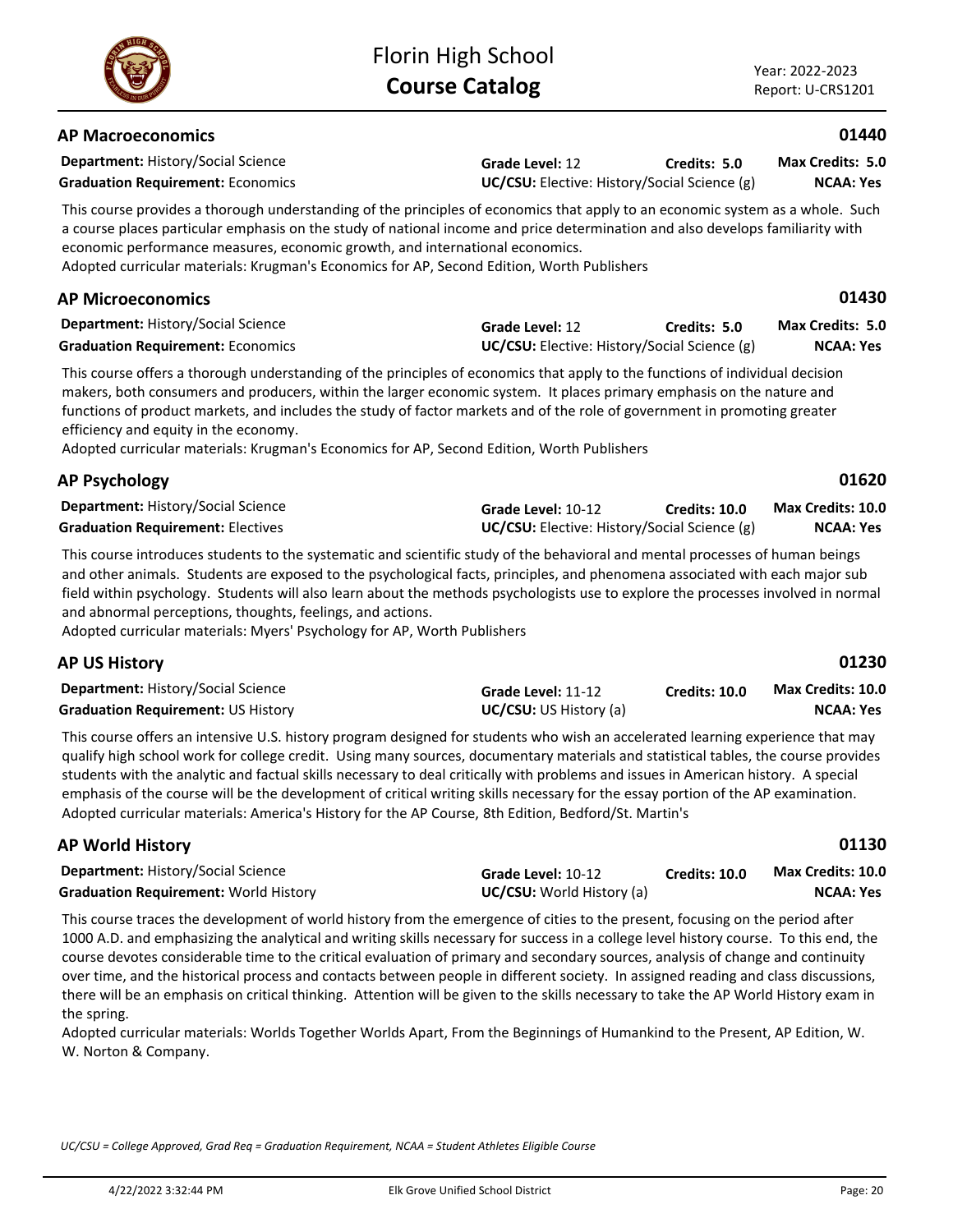### **Cultural Studies**

**Department:** History/Social Science

**Grade Level:** 09-12 **Graduation Requirement:** Electives **UC/CSU:** Elective: History/Social Science (g) **Credits: 5.0**

**NCAA: No Max Credits: 5.0**

**01606**

**01420**

**01850**

This course explores a number of topics such as the histories of African Americans, Latinos, Filipinos, Chinese, Japanese, Native Americans, and women in the United States. Racism, prejudice, stereotyping, and other forms of discrimination will also be examined. Students will become aware of minority struggles and contributions of minority groups to American life. A major part of the course will consist of films, field trips, guest speakers, and special cultural activities. Adopted curricular materials: No textbook assigned

# **Economics**

| <b>Department: History/Social Science</b> | <b>Grade Level: 12</b>                              | Credits: 5.0 | <b>Max Credits: 5.0</b> |
|-------------------------------------------|-----------------------------------------------------|--------------|-------------------------|
| <b>Graduation Requirement: Economics</b>  | <b>UC/CSU:</b> Elective: History/Social Science (g) |              | NCAA: Yes               |

This course introduces the basic principles of all economic systems with special emphasis on a market-based system. This course is required for graduation. Specific topics include the basic principles of decision-making, scarcity, opportunity, cost, and the principles of supply and demand. These principles are examined from individual, national, and international perspectives. This course is designed to give students the necessary tools to analyze their own personal decision making as well as to evaluate the decisions of an individual firm, or the nation as a whole.

Adopted curricular materials: Impact California Social Studies: Principles of Economics, Copyright 2019, McGraw-Hill Education

| <b>Economics, Newcomer EL</b>             |                     |              | 01850                   |
|-------------------------------------------|---------------------|--------------|-------------------------|
| <b>Department: History/Social Science</b> | Grade Level: 11-12  | Credits: 5.0 | <b>Max Credits: 5.0</b> |
| <b>Graduation Requirement: Economics</b>  | <b>UC/CSU: None</b> |              | NCAA: No                |

This course is designed to introduce newcomer English Learners to the basic principles of all economic systems with a special emphasis on a market-based system. Specific topics will include the basic principles of decision making, scarcity, opportunity, cost and the principles of supply and demand. This course's ELD standards-based instruction includes an emphasis on academic vocabulary, expository writing, and subject-specific reading. Instructors use a variety of scaffolded instructional techniques to address the specific needs of second language learners.

Pre-requisite(s): Placement may be determined by EL coordinator, counselor, and/or multiple measures (primary language proficiency, ELPAC, SBAC/CAASPP, program placement, etc.)

Adopted curricular materials: Impact California Social Studies: Principles of Economics, McGraw-Hill Education

| <b>Ethnic Studies</b>                     |                    |                                                     | 01627            |
|-------------------------------------------|--------------------|-----------------------------------------------------|------------------|
| <b>Department: History/Social Science</b> | Grade Level: 09-12 | Credits: 5.0                                        | Max Credits: 5.0 |
| <b>Graduation Requirement: Electives</b>  |                    | <b>UC/CSU:</b> Elective: History/Social Science (g) |                  |

This course is designed to provide key language, historical lessons, and critical analysis skills that empower students to articulate and address the social injustices they see and experience. The class will cultivate the understanding necessary for social, political, and educational engagement while developing academic literacy skills. Students will be able to take an in-depth look at history through a thematic approach (as opposed to chronological) as well as theories of multicultural and gender studies. Pre-Requisite: None

Adopted curricular materials: Our Stories in Our Voices, Copyright 2019, Kendall Hunt Publishing Company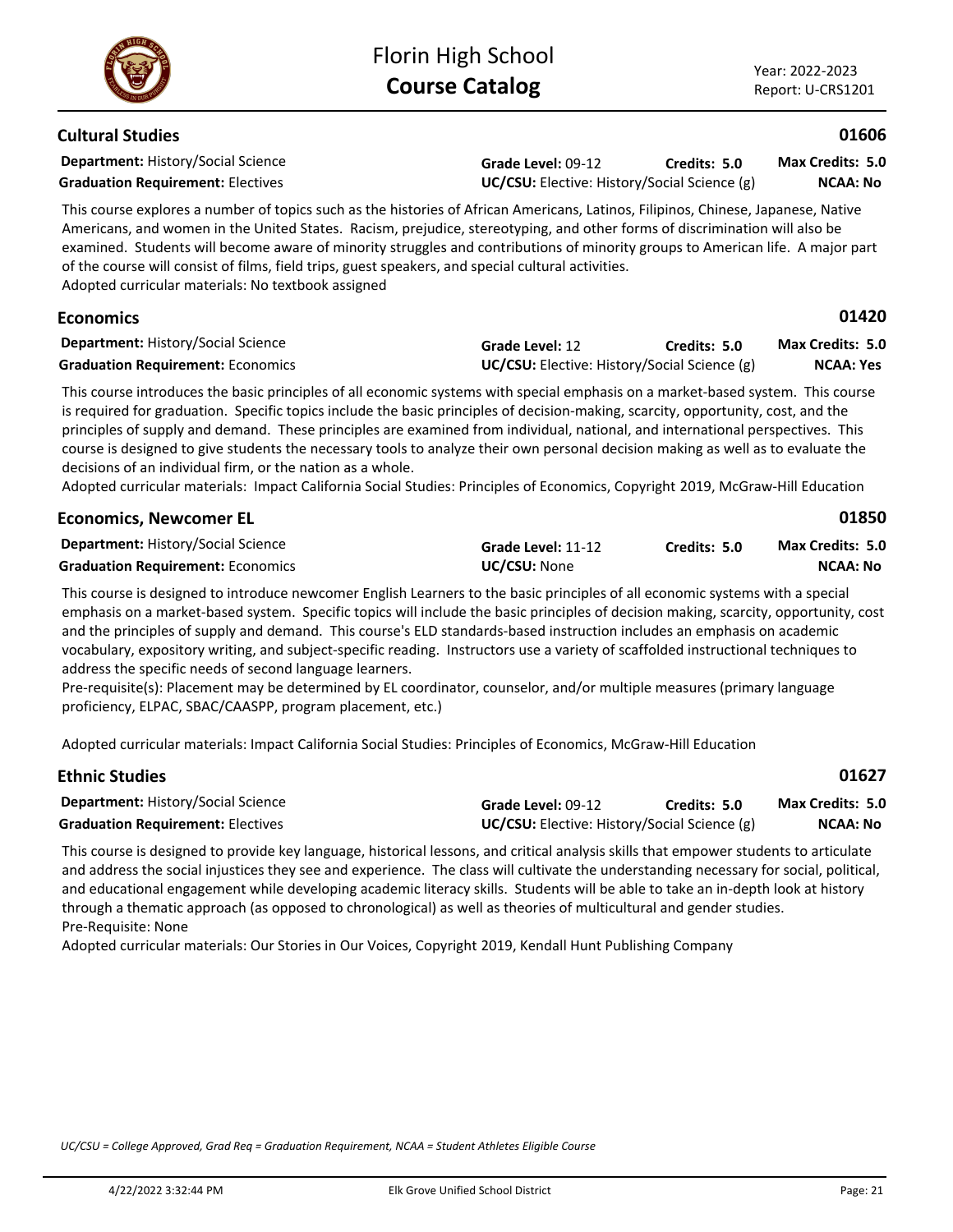*UC/CSU = College Approved, Grad Req = Graduation Requirement, NCAA = Student Athletes Eligible Course*

Adopted curricular materials: Essentials of Psychology Concepts and Applications, 6th Edition, Cengage Learning, Inc., Copyright 2022

| Soundtrack of Modern American History                                                                                          |                                                     |              | ULJJI            |
|--------------------------------------------------------------------------------------------------------------------------------|-----------------------------------------------------|--------------|------------------|
| <b>Department: History/Social Science</b>                                                                                      | Grade Level: 11-12                                  | Credits: 5.0 | Max Credits: 5.0 |
| <b>Graduation Requirement: Electives</b>                                                                                       | <b>UC/CSU:</b> Elective: History/Social Science (g) |              | NCAA: No         |
| ومطاويطات والمكروم والمستحدث والمستحم والمستحار والمستحا والمستحدث والمستحدث والمستحدث والمستحدث والمستحدث والمستحدث والمستحدث |                                                     |              |                  |

This course offers students an opportunity to study popular music in an historical and social perspective from jazz, folk, rhythm and blues, rock, rap, and heavy metal. This course will explore how music responded to social change in twentieth century America through readings, daily listening, movies and videos, and an introduction to music and the instruments used in popular music.

Adopted curricular materials: No textbook assigned

# **US History**

| <b>Department: History/Social Science</b> | Grade Level: 11-12            | <b>Credits: 10.0</b> | <b>Max Credits: 10.0</b> |
|-------------------------------------------|-------------------------------|----------------------|--------------------------|
| <b>Graduation Requirement: US History</b> | <b>UC/CSU:</b> US History (a) |                      | NCAA: Yes                |

This course focuses on the study of modern American history, in accordance with the state framework. This is an 11th grade social science course. The class begins with a review of United States history from the nation's beginnings to the start of the 20th century. Connecting with past learning will highlight the initial segment of the class. The primary focus of the course will be I900 America to the present. Students will participate in the examination of: the Progressive Era, the Jazz Age, world wars and cold wars, depression, civil rights, Watergate, and America today. An in-depth investigation of historical events and periods, the fostering of multicultural awareness, the recognition of ethical, civic, and democratic values present in American history, and the development of a historical perspective in relation to contemporary events represent the major aspects of the course. Literature, music, art, primary readings, videos, simulations and other activities will be used to enhance the subject. Adopted curricular materials: Impact California Social Studies: United States History & Geography, Continuity and Change, Copyright 2019, McGraw-Hill Education

Florin High School **Course Catalog**

# **Psychology I**

**Department:** History/Social Science

This course provides students with a better understanding of human behavior. Students learn how their actions relate to the behavior of others. Units that will be covered include: Introduction to Psychology, learning principles and applications, memory and thought, adolescence and adulthood, and personality theories. Projects of each student's own design will be due at the end of the semester.

Adopted curricular materials: Essentials of Psychology Concepts and Applications, 6th Edition, Cengage Learning, Inc., Copyright 2022

### **Department:** History/Social Science **Psychology II Grade Level:** 10-12 **Graduation Requirement:** Electives **UC/CSU:** Elective: History/Social Science (g) **Credits: 5.0 NCAA: Yes Max Credits: 5.0**

adulthood and aging, mental retardation, drugs and behavior, and suicide. In addition to obtaining useful insights into specific topics related to the field of psychology, students will further develop the necessary research and writing skills for success at the university level. Projects of each student's own design will be due at the end of the semester.

This course explores the topics of: Psychology and society, human relations, careers in psychology, adjustment in the family,

| <b>Soundtrack of Modern American History</b>                                                                                    |                                                     |              | 01591                   |
|---------------------------------------------------------------------------------------------------------------------------------|-----------------------------------------------------|--------------|-------------------------|
| <b>Department: History/Social Science</b>                                                                                       | Grade Level: 11-12                                  | Credits: 5.0 | <b>Max Credits: 5.0</b> |
| <b>Graduation Requirement: Electives</b>                                                                                        | <b>UC/CSU:</b> Elective: History/Social Science (g) |              | NCAA: No                |
| This course offers students an opportunity to study popular music in an historical and social perspective from jazz folk rhythm |                                                     |              |                         |

**Grade Level:** 10-12 **Graduation Requirement:** Electives **UC/CSU:** Elective: History/Social Science (g) **Credits: 5.0 Max Credits: 5.0**

**NCAA: Yes**

**01601**

**01602**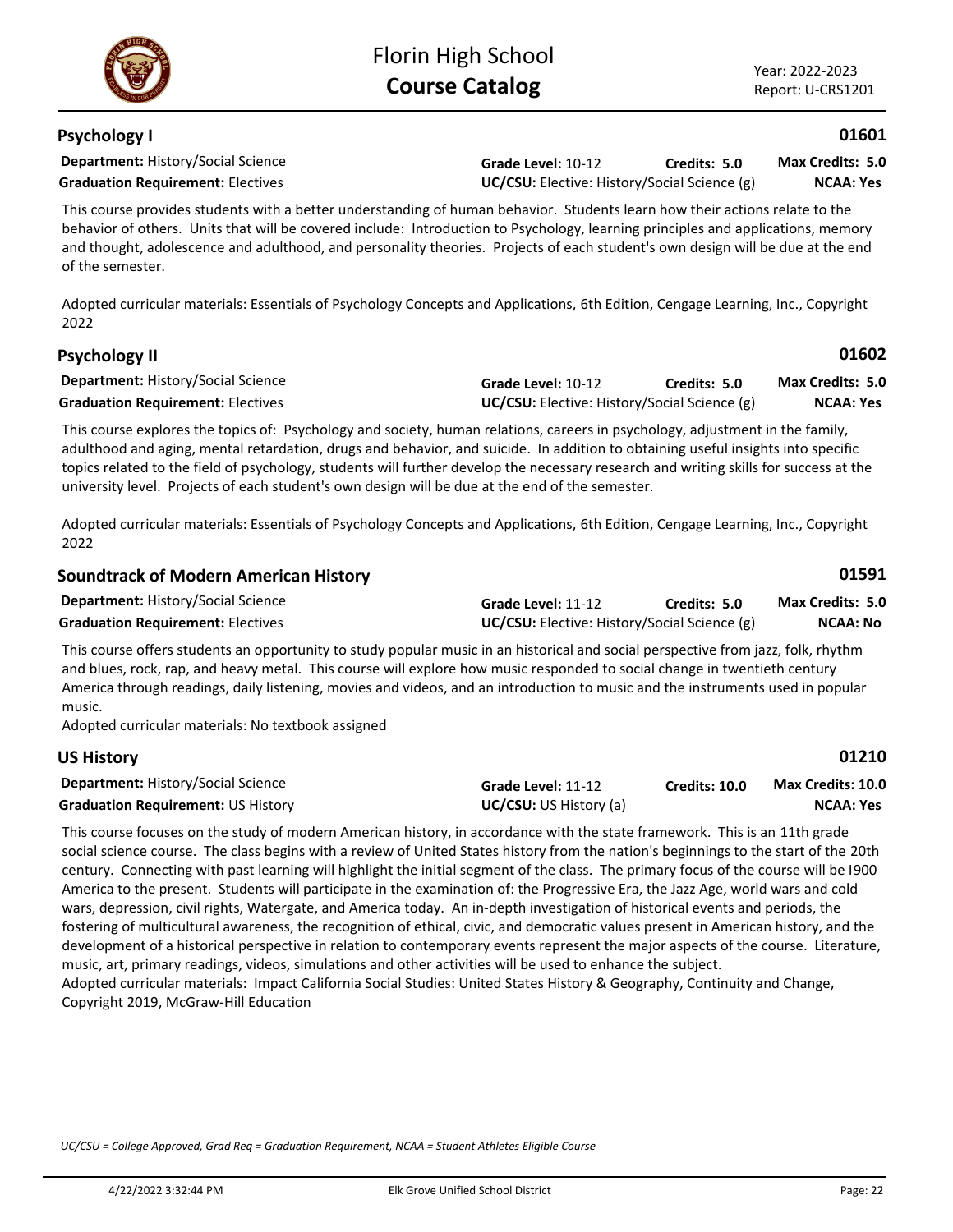# **US History, Newcomer EL**

**Department:** History/Social Science

**Graduation Requirement:** US History **UC/CSU:** None

This course introduces newcomer English Learners to the history of modern America beginning with a review of United States history from the nation's beginnings to the start of the twentieth century. Literature, music, and art primary readings, videos, simulations, and other activities will be used to enhance the subject. This course's ELD standards-based instruction includes an emphasis on academic vocabulary, expository writing, and subject-specific reading. Instructors use a variety of scaffolded instructional techniques to address the specific needs of second language learners.

**Grade Level:** 11-12

Prerequisite(s): Placement may be determined by EL coordinator, counselor, and/or multiple measures (primary language proficiency, ELPAC, SBAC/CAASPP, program placement, etc.)

Adopted Curricular Material: Impact California Social Studies: United States History & Geography, Continuity and Change, McGraw-Hill Education

| <b>Women's Studies</b>                    |                                                     |              | 01607                   |
|-------------------------------------------|-----------------------------------------------------|--------------|-------------------------|
| <b>Department: History/Social Science</b> | Grade Level: 09-12                                  | Credits: 5.0 | <b>Max Credits: 5.0</b> |
| <b>Graduation Requirement: Electives</b>  | <b>UC/CSU:</b> Elective: History/Social Science (g) |              | <b>NCAA: Yes</b>        |

This social science elective course is designed to introduce students to the history of the women's rights era in the United States beginning with the abolitionist movement to the roles of women in today's society. This class is aligned with the CA State Content Standards in World History and US History. Students will analyze women of different racial and social groups throughout women's suffrage reform. They will compare and contrast the working conditions, roles of women, and the image of women in the media/arts from the early 1900s through today. Adopted curricular materials: No textbook assigned

| <b>World Geography</b>                    |                                  |              | 01010            |
|-------------------------------------------|----------------------------------|--------------|------------------|
| <b>Department: History/Social Science</b> | Grade Level: 09-12               | Credits: 5.0 | Max Credits: 5.0 |
| <b>Graduation Requirement: Geography</b>  | <b>UC/CSU:</b> World History (a) |              | NCAA: Yes        |

This course introduces students to the world's geographic regions and allows them to relate that knowledge to events in today's rapidly changing world. Contemporary issues confronting the world today, such as world trade, problems of developing nations, urbanization, environmental pollution, and conservation of the world's resources are addressed. Students develop certain basic geography skills. These include map reading and place name identification along with the interpretation of charts and diagrams. As students gain a global perspective of geography, they become increasingly aware of their role as a global citizen today.

Adopted curricular materials: World Geography & Cultures, Glencoe

| <b>World Geography EL</b>                 |                     |              | 01810                   |
|-------------------------------------------|---------------------|--------------|-------------------------|
| <b>Department: History/Social Science</b> | Grade Level: 09-12  | Credits: 5.0 | <b>Max Credits: 5.0</b> |
| <b>Graduation Requirement: Geography</b>  | <b>UC/CSU:</b> None |              | NCAA: No                |

This social science course introduces newcomer English Learners to the world's geographic regions and allows them to relate that knowledge to events in today's rapidly changing world. Students develop basic geography skills including: map reading, place name identification, and interpretation of charts and diagrams. This course's ELD standards-based instruction includes an emphasis on academic vocabulary, expository writing, and subject-specific reading. Instructors use a variety of scaffolded instructional techniques to address the specific needs of second language learners.

Prerequisite(s): Placement may be determined by EL coordinator, counselor, and/or multiple measures (primary language proficiency, CELDT/ELPAC, SBAC/CAASPP, program placement, etc.)

Adopted curricular materials: Pacemaker World Geography & Cultures, AGS Globe Fearon

*UC/CSU = College Approved, Grad Req = Graduation Requirement, NCAA = Student Athletes Eligible Course*

**Credits: 10.0**



**01830**

**NCAA: No Max Credits: 10.0**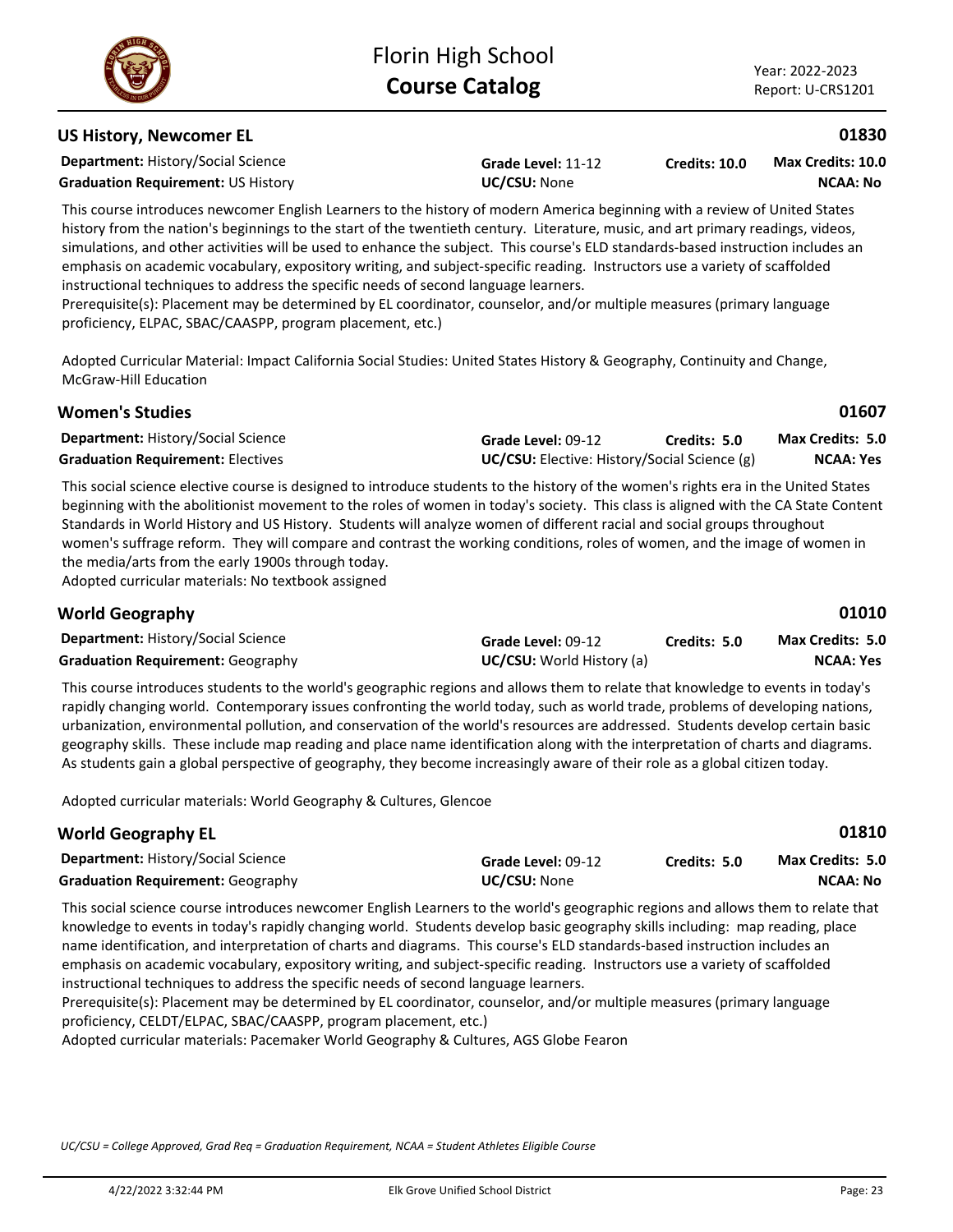**01110**

### **World Geography Honors**

**Department:** History/Social Science

**Graduation Requirement:** Geography **UC/CSU:** World History (a)

**Grade Level:** 09-12

**Credits: 10.0 NCAA: Yes Max Credits: 10.0**

This course provides the same curricular focus as the two-semester college preparatory World Geography course. The increased academic rigor of this course is based on additional reading and writing assignments that will challenge the students in using complex critical thinking skills. As in all honors classes, excellent attendance and participation is mandatory. This course is not granted "honors" credit by the UC system. This EGUSD honors course is not recognized as an honors level course by UC/CSU. It earns an EGUSD GPA enhancement but does NOT earn a GPA enhancement by UC/CSU.

Adopted curricular materials: World Geography & Cultures, Glencoe

### **World History**

| <b>Department: History/Social Science</b>    | Grade Level: 10-12               | <b>Credits: 10.0</b> | <b>Max Credits: 10.0</b> |
|----------------------------------------------|----------------------------------|----------------------|--------------------------|
| <b>Graduation Requirement: World History</b> | <b>UC/CSU:</b> World History (a) |                      | NCAA: Yes                |

This course explores how the connection between the past and the future will continue to form our lives. In World History, students again recognize the growing interdependence of people and cultures throughout the world. Students examine major turning points in the shaping of the modern world from the late eighteenth century to the present. Literature is incorporated to shed light on the life and times of the people and helps explain how and why things turned out as they did in the world today. Adopted curricular materials: Impact California Social Studies: World History, Culture and Geography, Copyright 2019, McGraw-Hill Education

| <b>World History, Newcomer EL</b>            |                     |               | 01820             |  |
|----------------------------------------------|---------------------|---------------|-------------------|--|
| <b>Department: History/Social Science</b>    | Grade Level: 10-12  | Credits: 10.0 | Max Credits: 10.0 |  |
| <b>Graduation Requirement: World History</b> | <b>UC/CSU:</b> None |               | NCAA: No          |  |

This social science course prepares newcomer English Learners to explore how the connection between the past and the future will continue to impact our lives. Students will examine major turning points in the shaping of the modern world from the late eighteenth century to the present. This course's ELD standards-based instruction includes an emphasis on academic vocabulary, expository writing, and subject-specific reading. Instructors use a variety of scaffolded instructional techniques to address the specific needs of second language learners.

Pre-requisite(s): Placement may be determined by EL coordinator, counselor, and/or multiple measures (primary language proficiency, ELPAC, SBAC/CAASPP, program placement, etc.)

Adopted curricular materials: Impact California Social Studies: World History, Culture and Geography, McGraw-Hill Education

| You and the Law                           |                    |                                                     | 01611                   |  |
|-------------------------------------------|--------------------|-----------------------------------------------------|-------------------------|--|
| <b>Department: History/Social Science</b> | Grade Level: 09-12 | Credits: 5.0                                        | <b>Max Credits: 5.0</b> |  |
| <b>Graduation Requirement: Electives</b>  |                    | <b>UC/CSU:</b> Elective: History/Social Science (g) |                         |  |

This course explores the following units: Criminal Law and Juvenile Justice, Tort Law, Consumer Law, Family Law, Housing Law, Constitutional Issues, and Individual Rights and Liberties. This course is a one-semester social science elective that introduces students to criminal and civil justice concepts.

Adopted curricular materials: Street Law: A Course in Practical Law, 10th Edition, McGraw Hill, copyright 2021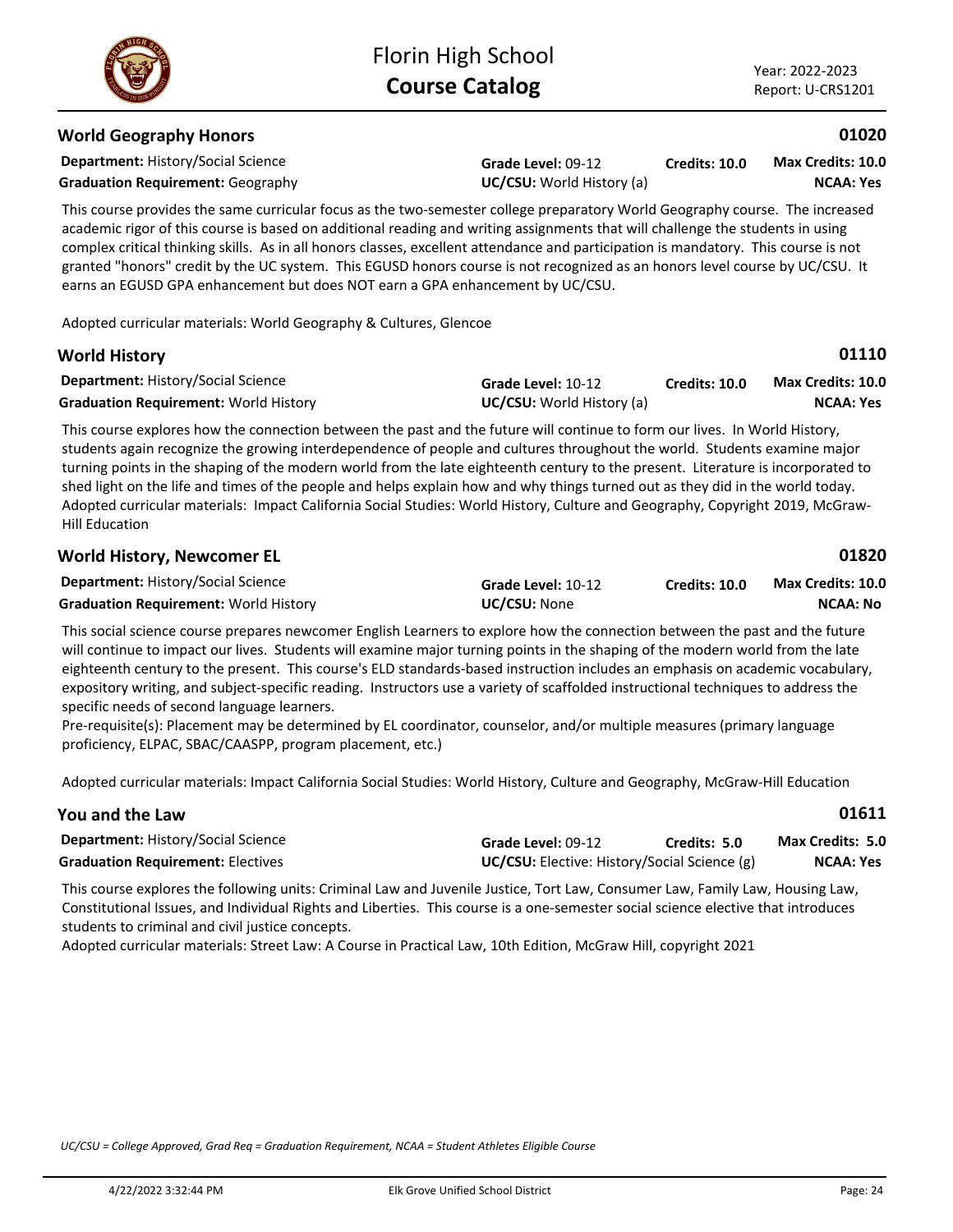

### **Mathematics**

| <b>AP Calculus AB</b>                      |                                    |               | 03050             |
|--------------------------------------------|------------------------------------|---------------|-------------------|
| <b>Department:</b> Mathematics             | Grade Level: 09-12                 | Credits: 10.0 | Max Credits: 10.0 |
| <b>Graduation Requirement: Mathematics</b> | <b>UC/CSU:</b> Mathematics III (c) |               | <b>NCAA: Yes</b>  |

This advanced course is designed to parallel the first semester of a college level calculus course and will cover differential and integral calculus. Topics that will be covered include: limits, differentiation, applications of differentiation, integration, applications of integration, and elementary functions. This class will prepare students to take the AP Calculus AB test near the end of the school year, giving them the opportunity to earn college credit. Students are strongly encouraged to take the AP exam. A graphing calculator is recommended. This course uses a "5-point A" grading system recognized by the CSU and UC system. Pre-requisite(s): Pre-Calculus with a grade of C or better

Adopted curricular materials: Calculus, 11th Edition; Cengage Learning

| <b>AP Calculus BC</b>                      |                                    |                      | 03055                    |
|--------------------------------------------|------------------------------------|----------------------|--------------------------|
| <b>Department:</b> Mathematics             | Grade Level: 09-12                 | <b>Credits: 10.0</b> | <b>Max Credits: 10.0</b> |
| <b>Graduation Requirement: Mathematics</b> | <b>UC/CSU:</b> Mathematics III (c) |                      | NCAA: Yes                |

This advanced course is designed to explore the calculus of functions of a single variable. The course parallels the first year of a college level calculus course. Topics that will be covered include: all topics covered in Calculus AB, plus the rigorous definitions of limits, sequences and series, parametrically defined curves, polar curves, and other advanced techniques of integration. The content of Calculus BC is designed to qualify the student for placement and credit in a course that is one course beyond that granted for Calculus AB. This class will prepare students to take the AP Calculus BC test near the end of the school year, giving them the opportunity to earn college credit. Students are strongly encouraged to take the AP exam. A graphing calculator is recommended. This course uses a "5-point A" grading system recognized by the CSU and UC system. Pre-requisite(s): Pre-Calculus with a grade of C or better or Calculus AB with a grade of C or better Adopted curricular materials: Calculus: Graphical, Numerical, Algebraic, 5th Edition, AP Edition, Pearson

### **AP Statistics**

| <b>Department:</b> Mathematics             | Grade Level: 11-12                 | <b>Credits: 10.0</b> | <b>Max Credits: 10.0</b> |
|--------------------------------------------|------------------------------------|----------------------|--------------------------|
| <b>Graduation Requirement: Mathematics</b> | <b>UC/CSU:</b> Mathematics III (c) |                      | <b>NCAA: Yes</b>         |

This advanced course is designed to parallel the first semester of a college level introductory statistics course. The topics that will be covered include: exploratory data analysis, experimental design, producing models using probability and simulation, and statistical inference. Students are strongly encouraged to take the AP exam. A graphing calculator is strongly recommended. This course uses a "5-point A" grading system recognized by the CSU and UC system. Pre-requisite(s): Mathematics III with a grade of C or better

Adopted curricular materials: The Practice of Statistics, W. H. Freeman and Company

### **Applied Mathematics**

| <b>Department:</b> Mathematics             | Grade Level: 09-12       | <b>Credits: 10.0</b> | <b>Max Credits: 10.0</b> |
|--------------------------------------------|--------------------------|----------------------|--------------------------|
| <b>Graduation Requirement: Mathematics</b> | UC/CSU: Mathematics I(c) |                      | NCAA: No                 |

This year-long college-preparatory course supports key Mathematics I standards and introduces key Mathematics II standards. Designed for students who seek a better grasp of mathematical concepts before enrolling in Mathematics II, this course makes explicit connections between the Standards for Mathematical Practice and the Content Standards through performance tasks and project-based learning. This course prioritizes the usefulness in learning mathematics as students apply their knowledge using a variety of avenues such as surveys and art.

Pre-requisite(s): Mathematics I

Adopted curricular materials: EGUSD Printed APPLIED MATH Materials

*UC/CSU = College Approved, Grad Req = Graduation Requirement, NCAA = Student Athletes Eligible Course*

**03058**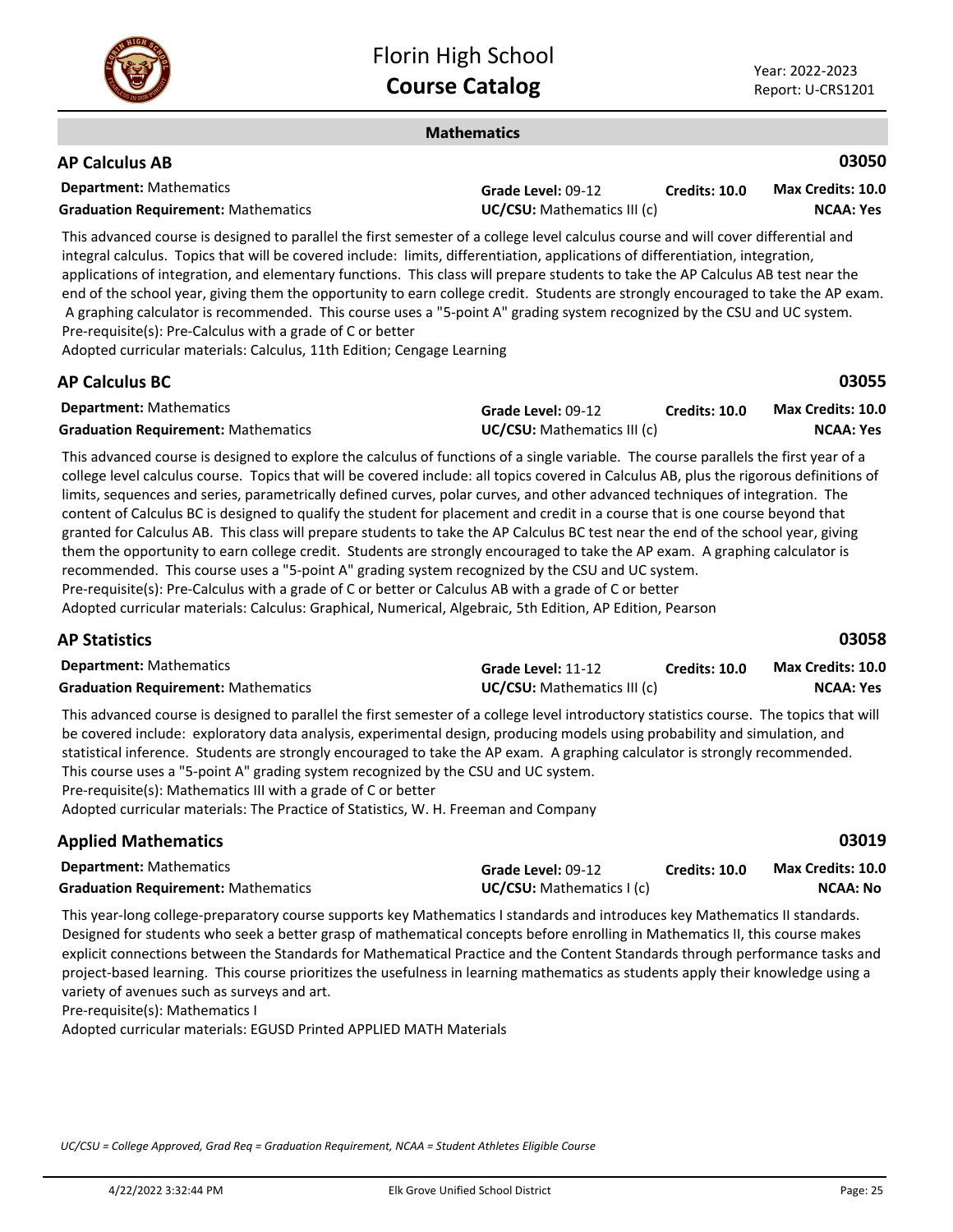### **Mathematics I**

**Department:** Mathematics

**Grade Level:** 08-12 **Graduation Requirement:** Mathematics I **UC/CSU:** Mathematics I (c)

**Credits: 10.0 NCAA: Yes Max Credits: 10.0**

This course is the first course in a series of three that uses an integrated approach to cover the following domains: Number and Quantity, Algebra, Functions, Geometry, and Statistics and Probability. The problem situations, models, and technology used will foster connections to the eight standards of mathematical practice, which develop concepts from multiple perspectives. Mathematics I topics focus on the interconnectedness of function elements, tables, graphs, and equations; comparison and contrast and decision-making using Algebraic models; proving Geometric theorems about two-dimensional figures; and modeling using mathematical probability. Technology will be used to introduce and expand upon all areas of focus. Adopted curricular materials: Integrated Mathematics 1, Houghton-Mifflin Harcourt

| <b>Mathematics II</b>                      |                                   |                      | 03025                    |
|--------------------------------------------|-----------------------------------|----------------------|--------------------------|
| <b>Department:</b> Mathematics             | Grade Level: 09-12                | <b>Credits: 10.0</b> | <b>Max Credits: 10.0</b> |
| <b>Graduation Requirement: Mathematics</b> | <b>UC/CSU:</b> Mathematics II (c) |                      | NCAA: Yes                |

This course is the second course in a series of three that uses an integrated approach to cover the following domains: Number and Quantity, Algebra, Functions, Geometry, and Statistics and Probability. This course focuses on extending the laws of exponents to rational exponents, and solving and comparing the characteristics of functions, including their associated inequalities. Students will extend their work with similarity, triangle and coordinate proofs, constructions, congruence, and transformations while using proportional reasoning, trigonometric ratios and the Pythagorean Identity. Students will expand their conceptual understanding of probability and statistics.

Pre-requisite(s): Mathematics I or Applied Mathematics with a grade of C or better Adopted curricular materials: Integrated Mathematics 2, Houghton-Mifflin Harcourt

| <b>Mathematics II Honors</b>               |                                   |                      | 03026                    |
|--------------------------------------------|-----------------------------------|----------------------|--------------------------|
| <b>Department:</b> Mathematics             | Grade Level: 09-12                | <b>Credits: 10.0</b> | <b>Max Credits: 10.0</b> |
| <b>Graduation Requirement: Mathematics</b> | <b>UC/CSU:</b> Mathematics II (c) |                      | <b>NCAA: Yes</b>         |
|                                            |                                   |                      |                          |

This course expands upon Mathematics II content. Mathematics II Honors includes exploring complex polynomial solutions, using the Fundamental Theorem of Algebra, extending constructions, and using theoretical and experimental probability to model compound events, permutations, combinations, and fair decision making. This EGUSD honors course is not recognized as an honors level course by UC/CSU. It earns an EGUSD GPA enhancement but does NOT earn a GPA enhancement by UC/CSU. Pre-requisite(s): Mathematics I or Mathematics I B, Part 2 with a grade of C or better Adopted curricular materials: Integrated Mathematics 2, Houghton-Mifflin Harcourt

| <b>Mathematics III</b>                                                                                                                 |                                    |                      | 03035             |  |
|----------------------------------------------------------------------------------------------------------------------------------------|------------------------------------|----------------------|-------------------|--|
| <b>Department:</b> Mathematics                                                                                                         | Grade Level: 10-12                 | <b>Credits: 10.0</b> | Max Credits: 10.0 |  |
| <b>Graduation Requirement: Mathematics</b>                                                                                             | <b>UC/CSU:</b> Mathematics III (c) |                      | <b>NCAA: Yes</b>  |  |
| This expected to the third expected in a sector of those that process integrated expressed to consider following dependent Musches and |                                    |                      |                   |  |

This course is the third course in a series of three that uses an integrated approach to cover the following domains: Number and Quantity, Algebra, Functions, Geometry, and Statistics and Probability. This course focuses on four major areas:(1) Expanding the understanding of functions to include polynomial, rational, and radical functions, (2) Expanding right triangle trigonometry to include general triangles, (3) Applying methods from probability and statistics to draw inferences and conclusions from data, and (4) Consolidating functions and geometry to create models and solve contextual problems.

Pre-requisite(s): Mathematics II, Mathematics II B, Part 2, or Mathematics II Honors with a grade of C or better Adopted curricular materials: Integrated Mathematics 3, Houghton-Mifflin Harcourt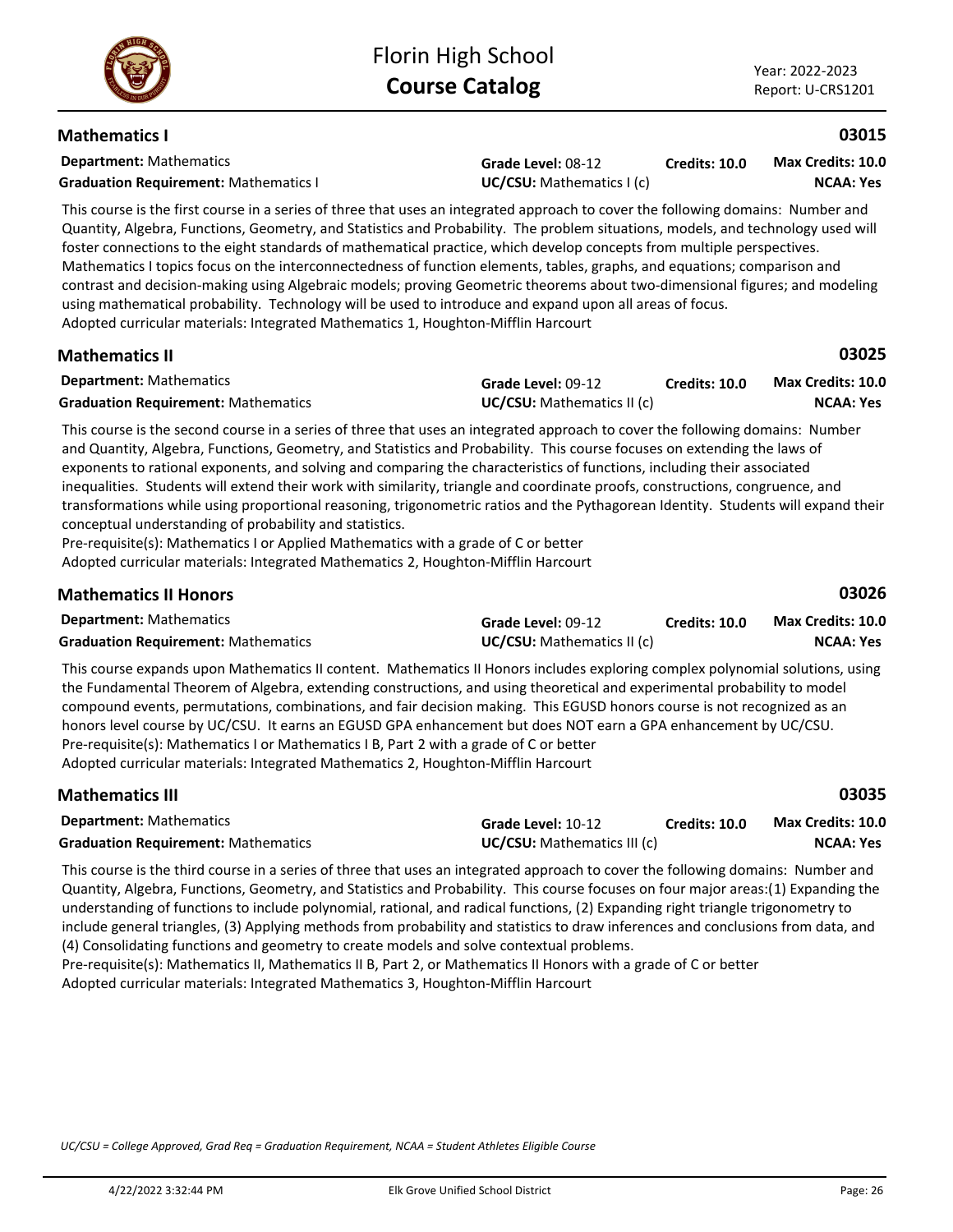| <b>Mathematics III/Pre-Calculus Accelerated Honors</b>                                                                                                                                                                                                                                                                                                                                                                                                                                                                                                                                                                                                                                                                                                                                                                                                                                                                                                                                                                                                             |                                                   |                      | 03038                                        |
|--------------------------------------------------------------------------------------------------------------------------------------------------------------------------------------------------------------------------------------------------------------------------------------------------------------------------------------------------------------------------------------------------------------------------------------------------------------------------------------------------------------------------------------------------------------------------------------------------------------------------------------------------------------------------------------------------------------------------------------------------------------------------------------------------------------------------------------------------------------------------------------------------------------------------------------------------------------------------------------------------------------------------------------------------------------------|---------------------------------------------------|----------------------|----------------------------------------------|
| <b>Department: Mathematics</b><br><b>Graduation Requirement: Mathematics</b>                                                                                                                                                                                                                                                                                                                                                                                                                                                                                                                                                                                                                                                                                                                                                                                                                                                                                                                                                                                       | Grade Level: 10-12<br>UC/CSU: Mathematics III (c) | <b>Credits: 10.0</b> | Max Credits: 20.0<br><b>NCAA: Yes</b>        |
| This course includes a portion of the Mathematics III Honors standards as well as all of the Pre-Calculus standards that focus on<br>extending work with trigonometry to include general triangles and proving and using the Laws of Sines and Cosines as well as<br>consolidating functions and geometry to create models and solve contextual problems. Students will apply methods from<br>probability and statistics to draw inferences and conclusions from data while exploring more complex situations. In addition,<br>students will apply standards from linear algebra, math analysis, and limits to real-world situations. This EGUSD honors course is<br>not recognized as an honors level course by UC/CSU. It earns an EGUSD GPA enhancement but does NOT earn a GPA<br>enhancement by UC/CSU.<br>Pre-requisite(s): Mathematics II/III Accelerated Honors with a grade of C or better<br>Adopted curricular materials: Integrated Mathematics III, Volume 2, Houghton-Mifflin Harcourt and Precalculus with Limits, 4th<br>Edition, Cengage Learning |                                                   |                      |                                              |
| <b>Pre-Calculus</b>                                                                                                                                                                                                                                                                                                                                                                                                                                                                                                                                                                                                                                                                                                                                                                                                                                                                                                                                                                                                                                                |                                                   |                      | 03040                                        |
| <b>Department: Mathematics</b><br><b>Graduation Requirement: Mathematics</b>                                                                                                                                                                                                                                                                                                                                                                                                                                                                                                                                                                                                                                                                                                                                                                                                                                                                                                                                                                                       | Grade Level: 09-12<br>UC/CSU: Mathematics III (c) | Credits: 10.0        | <b>Max Credits: 10.0</b><br><b>NCAA: Yes</b> |
| This course is designed to extend the study of mathematics beyond the standard three-year progression of Mathematics I,<br>Mathematics II, Mathematics III. Topics that will be covered will include: math analysis, trigonometry, and linear algebra. A<br>graphing calculator is recommended.<br>Pre-requisite(s): Mathematics III with a grade of C or better<br>Adopted curricular materials: Precalculus with Limits, 4th Edition, Cengage Learning                                                                                                                                                                                                                                                                                                                                                                                                                                                                                                                                                                                                           |                                                   |                      |                                              |
| <b>Probability and Statistics</b>                                                                                                                                                                                                                                                                                                                                                                                                                                                                                                                                                                                                                                                                                                                                                                                                                                                                                                                                                                                                                                  |                                                   |                      | 03068                                        |
| <b>Department: Mathematics</b><br><b>Graduation Requirement: Mathematics</b>                                                                                                                                                                                                                                                                                                                                                                                                                                                                                                                                                                                                                                                                                                                                                                                                                                                                                                                                                                                       | Grade Level: 11-12<br>UC/CSU: Mathematics III (c) | Credits: 10.0        | <b>Max Credits: 10.0</b><br><b>NCAA: Yes</b> |

This course is designed to explore the study of probability and the processing of statistical information. The course will review Algebra and Geometry concepts that relate to statistics. The topics that will be covered include: probability, standard distributions, measures of central tendency, standard deviation, and interpretation of these data. (A scientific calculator is recommended.)

Pre-requisite(s): Pre-requisite(s): Mathematics II, Mathematics II B, Part 2, Mathematics II Honors, or Exploring Functions through Mathematical Practices with a grade of C or better

Adopted curricular materials: Statistics and Probability with Applications, Third Edition; Bedford, Freeman & Worth

| <b>Transition to Quantitative Reasoning</b> |                                          |               | 03661                    |
|---------------------------------------------|------------------------------------------|---------------|--------------------------|
| <b>Department:</b> Mathematics              | Grade Level: 11-12                       | Credits: 10.0 | <b>Max Credits: 10.0</b> |
| <b>Graduation Requirement: Mathematics</b>  | <b>UC/CSU:</b> Elective: Mathematics (g) |               | NCAA: No                 |

This course for seniors is designed to strengthen students' mathematical foundation and to prepare students to be successful in college-level math. The goal of this course is to deepen conceptual understandings of mathematical theory, skills, and strategies required by the California content and practice standards. Utilizing practical life applications, this course serves both college and career-bound high school seniors.

Pre-requisite(s): Mathematics III or Mathematics III B, Part 2 with a grade of C or higher

Adopted curricular materials: Intersegmental Partnership between CSUS/SCOE/PCOE/LRCCD/SJCCD, Publisher: CSUS/SCOE, Contact Joy Salvetti.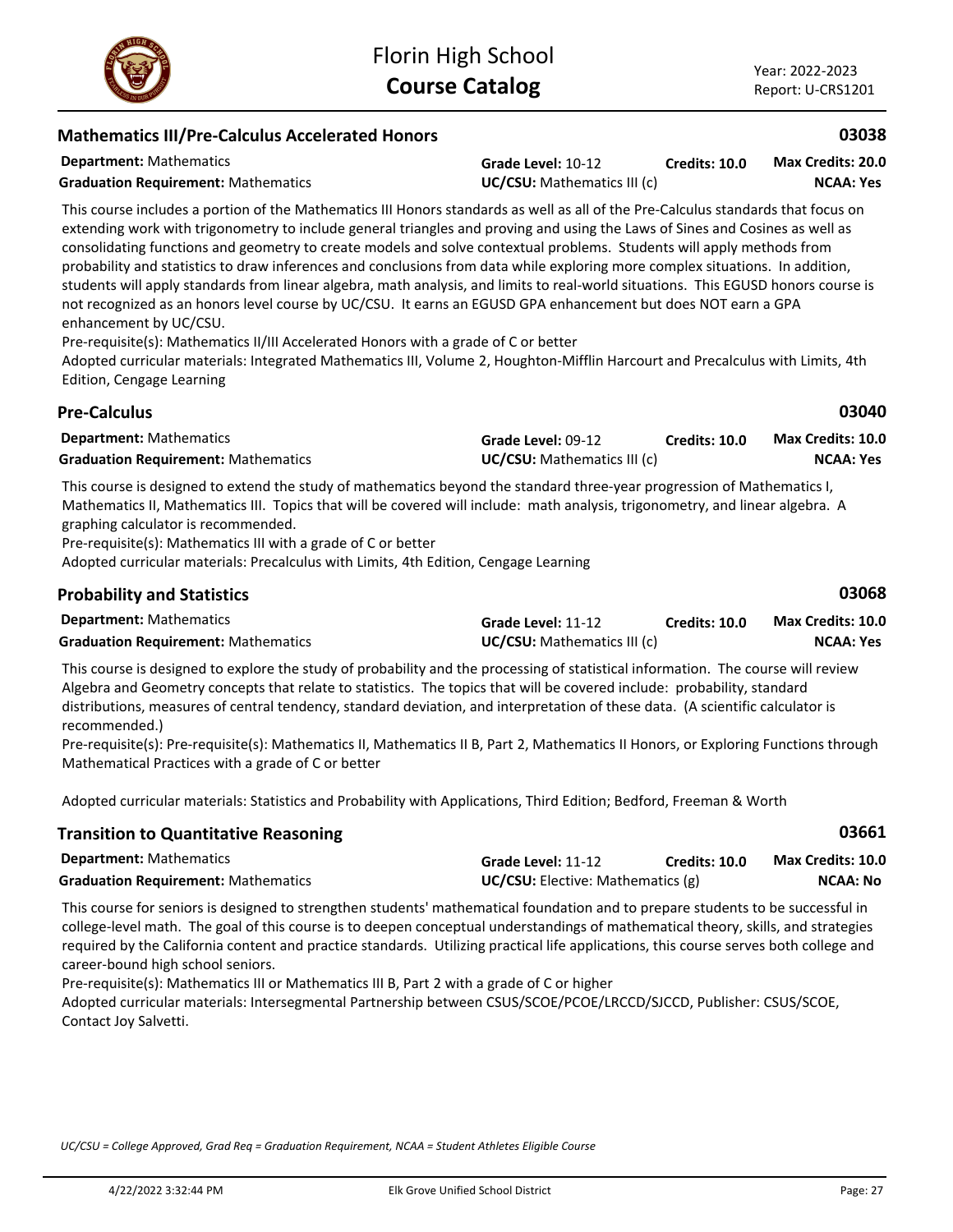

|                                                                                                                                                                                                                                                                                                                                                                                                                                                                                                                                                                                         | <b>Physical Education</b>          |                      |                                             |
|-----------------------------------------------------------------------------------------------------------------------------------------------------------------------------------------------------------------------------------------------------------------------------------------------------------------------------------------------------------------------------------------------------------------------------------------------------------------------------------------------------------------------------------------------------------------------------------------|------------------------------------|----------------------|---------------------------------------------|
| <b>Athletic Conditioning and Strength Training</b>                                                                                                                                                                                                                                                                                                                                                                                                                                                                                                                                      |                                    |                      | 08682                                       |
| <b>Department: Physical Education</b><br><b>Graduation Requirement: Physical Education</b>                                                                                                                                                                                                                                                                                                                                                                                                                                                                                              | Grade Level: 09-12<br>UC/CSU: None | Credits: 5.0         | <b>Max Credits: 20.0</b><br><b>NCAA: No</b> |
| This course seeks to enrich the student athlete's fundamental foundation of sport, including physically, mentally, and socially.<br>The athlete will develop a life-long approach to physical fitness and athletic endeavors. This course is designed to familiarize the<br>student to an approach at athletic conditioning with sport-specific in-season and off-season training. This course may be<br>repeated for a maximum of 20 credits.<br>Co-requisite: 9th grade students must take the California Physical Fitness Test<br>Adopted curricular materials: No textbook assigned |                                    |                      |                                             |
| <b>Personal Fitness/Walking</b>                                                                                                                                                                                                                                                                                                                                                                                                                                                                                                                                                         |                                    |                      | 08624                                       |
| <b>Department: Physical Education</b><br><b>Graduation Requirement: Physical Education</b>                                                                                                                                                                                                                                                                                                                                                                                                                                                                                              | Grade Level: 10-12<br>UC/CSU: None | Credits: 5.0         | Max Credits: 30.0<br><b>NCAA: No</b>        |
| This course is designed to stress the importance of cardiovascular, muscular, and mental fitness development for maintaining a<br>healthy lifestyle. The course will help students acquire the knowledge, skills, and attitude necessary for physical fitness through<br>their participation in a walking program and low-impact exercises (i.e., yoga, chi, aerobics, etc.). This course may be repeated for<br>a maximum of 30 credits.<br>Pre-requisite(s): PE Course I<br>Adopted curricular materials: No textbook assigned                                                        |                                    |                      |                                             |
| <b>Physical Education, Course I</b>                                                                                                                                                                                                                                                                                                                                                                                                                                                                                                                                                     |                                    |                      | 08020                                       |
| <b>Department: Physical Education</b>                                                                                                                                                                                                                                                                                                                                                                                                                                                                                                                                                   | Grade Level: 09-12                 | <b>Credits: 10.0</b> | <b>Max Credits: 10.0</b>                    |

Graduation Requirement: Physical Education **UC/CSU:** None

This course provides a wide variety of activities focusing on aquatics, rhythm/dance, and individual and team activities. All students are expected to dress and participate on a daily basis. The class is designed to provide an introduction to many different activities. In each activity, fitness, fundamentals, and skill development will be emphasized. Grades are based on skill development, participation, writing assignments, and written tests. All 9th grade students are required to pass 5 out of 6 of the state's FITNESSGRAM tests.

Adopted curricular materials: No textbook assigned

### PHYSICAL EDUCATION, ADAPTED

This course provides for students whose needs are not met in the regular program. The adapted physical education program is under the supervision of an Adapted Physical Education (A.P.E.) specialist with training in this area. Enrollment must be accompanied by a physician's approval. The program provides individualized activities specially designed to meet each student's needs and conditions. The class gives special attention to those with limitations and protects students with disabilities. Pre-requisite(s): I.E.P. and physician approval Adopted curricular materials: No textbook assigned

### PHYSICAL EDUCATION, MODIFIED

This course provides for students with temporary limitations (four weeks to one year) i.e., knee, arm, ankle, shoulder, back problems, fractures. Enrollment must be accompanied by a physician's recommendation. Activities may include archery, badminton, Frisbee games, golf, hockey, rhythms, table tennis, and weight training that will be modified to meet each student's needs.

Pre-requisite(s): Physician recommendation

Adopted curricular materials: No textbook assigned

*UC/CSU = College Approved, Grad Req = Graduation Requirement, NCAA = Student Athletes Eligible Course*

**NCAA: No**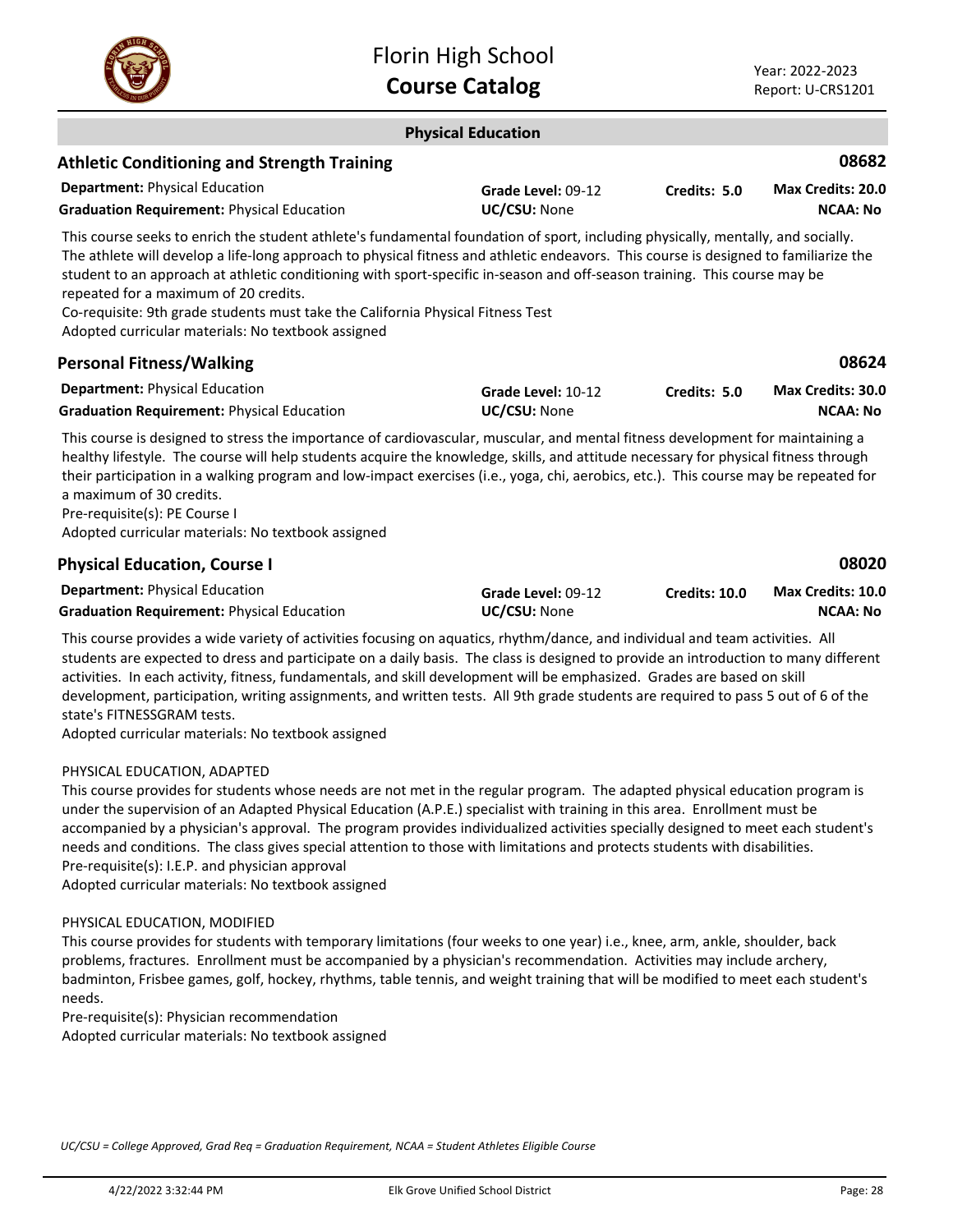### **Department:** Physical Education **08030** This course offers a variety of activities focusing on Junior combatives, gymnastics/tumbling and team activities through which the Senior California Department of Education Physical Education Content Standards, Course II, will be met. Students will learn skills necessary to perform a variety of physical activities as well as knowledge of physical fitness and wellness. They will create goals and integrate their knowledge into life-long patterns of wellness and fitness. Students who have not previously passed 5 out of 6 FITNESSGRAM tests in Course I will have to Pass 5 out of 6 FITNESSGRAM tests in Course II. Adopted curricular materials: No textbook assigned **Physical Education, Course II Grade Level:** 09-12 **Graduation Requirement: Physical Education <b>UC/CSU:** None **Credits: 10.0 NCAA: No Max Credits: 10.0 Department:** Physical Education **08683** The emphasis in this course is on muscular strength, endurance, flexibility, and safety. The core lifts in this course include parallel squats, power and hanging cleans, bench press, and incline press. Important components in this course include: weight room **Weight Training and Conditioning Grade Level:** 09-12 Graduation Requirement: Physical Education **UC/CSU: None Credits: 5.0 NCAA: No Max Credits: 20.0**

safety, warm up/cool down procedures, lifting techniques and safety for all lifts, major muscle identification, and individual goal setting. Students will monitor and improve their fitness levels by participating in the FitnessGram assessments throughout the semester. This course may be repeated for a maximum of 20 credits. Co-requisite: 9th grade students must take the California Physical Fitness Test

Adopted curricular materials: No textbook assigned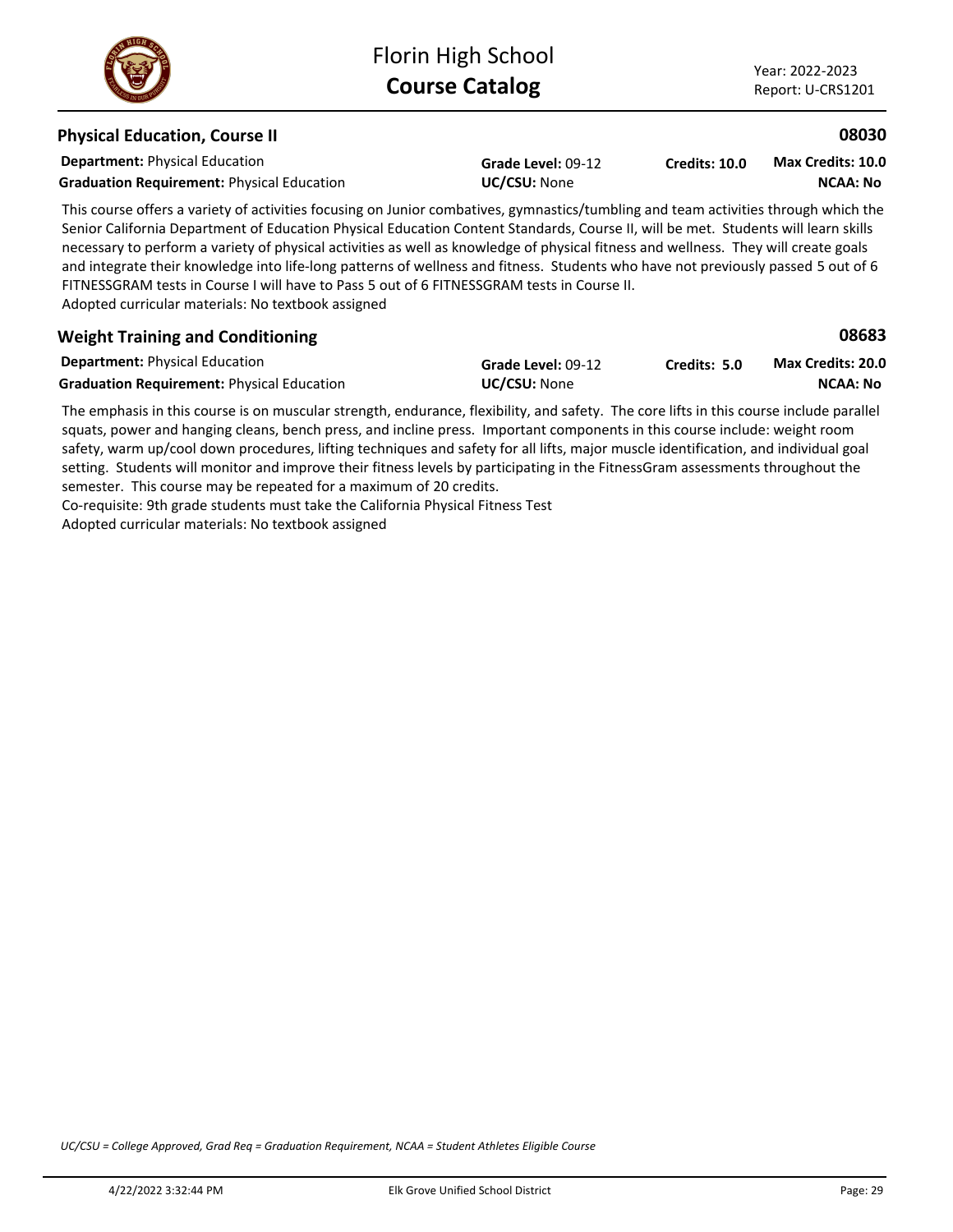

### **Science Department:** Science **04109** This course is designed as an intensive, in-depth second year biology course for students who seek additional challenge. This college-level class will focus on the content of the AP biology curriculum and will prepare students to take the AP biology test. Students are strongly encouraged to take the AP exam. Pre-requisite(s): Biology and Chemistry with a grade of C or better Adopted curricular materials: AP Edition, Campbell Biology in Focus, Pearson, 3rd Edition, Copyright 2020 **AP Biology Grade Level:** 11-12 **Graduation Requirement:** Life Science **UC/CSU:** Biological Science (d) **Credits: 10.0 NCAA: Yes Max Credits: 10.0 Department:** Science **04209** This course offers mathematical and laboratory models to develop an understanding of Chemistry. This accelerated Chemistry course content includes reactions, thermo chemistry, bonding, and kinetics. Students will be eligible to take the AP examination in Chemistry and may earn college credit. Students are strongly encouraged to take the AP exam. Pre-requisite(s): Mathematics II with a grade of C or better and concurrent enrollment in Mathematics III or higher level mathematics course Adopted curricular materials: Chemistry: A Molecular Approach, AP Edition, Pearson, 6th Edition, Copyright 2023 **AP Chemistry Grade Level:** 10-12 **Graduation Requirement:** Physical Science **UC/CSU:** Physical Science (d) **Credits: 10.0 NCAA: Yes Max Credits: 10.0 Department:** Science **04239 AP Chemistry Support Grade Level:** 10-12 **Graduation Requirement:** Electives **UC/CSU:** None **Credits: 5.0 NCAA: No Max Credits: 5.0**

This course is designed to enhance student's conceptual knowledge through inquiry laboratory experiences. After performing each inquiry lab, students will prepare lab reports, complete problem sets, and participate in discussions. Skills developed in this class will prepare students for success on the AP Chemistry exam.

Co-requisite: Concurrent enrollment in AP Chemistry course and in Mathematics III or higher-level mathematics course Adopted curricular materials: Chemistry: A Molecular Approach, AP Edition, Pearson, 6th Edition, Copyright 2023

| <b>AP Physics I</b>                             |                                     |                      | 04311                    |
|-------------------------------------------------|-------------------------------------|----------------------|--------------------------|
| <b>Department:</b> Science                      | Grade Level: 10-12                  | <b>Credits: 10.0</b> | <b>Max Credits: 10.0</b> |
| <b>Graduation Requirement: Physical Science</b> | <b>UC/CSU:</b> Physical Science (d) |                      | NCAA: Yes                |

This course is an algebra-based, introductory college-level physics course that explores topics such as Newtonian mechanics (including rotational motion); work, energy, and power; mechanical waves and sound; and introductory, simple circuits. Through inquiry-based learning, students will develop scientific critical thinking and reasoning skills. Approximately twenty-five percent of the instructional time will be spent in hands-on laboratory work with an emphasis on inquiry-based investigations that provide opportunities for students to apply the science practices.

Pre-requisite(s): Mathematics II with a grade of C or better and concurrent enrollment in Mathematics III Adopted curricular materials: College Physics, Cengage Learning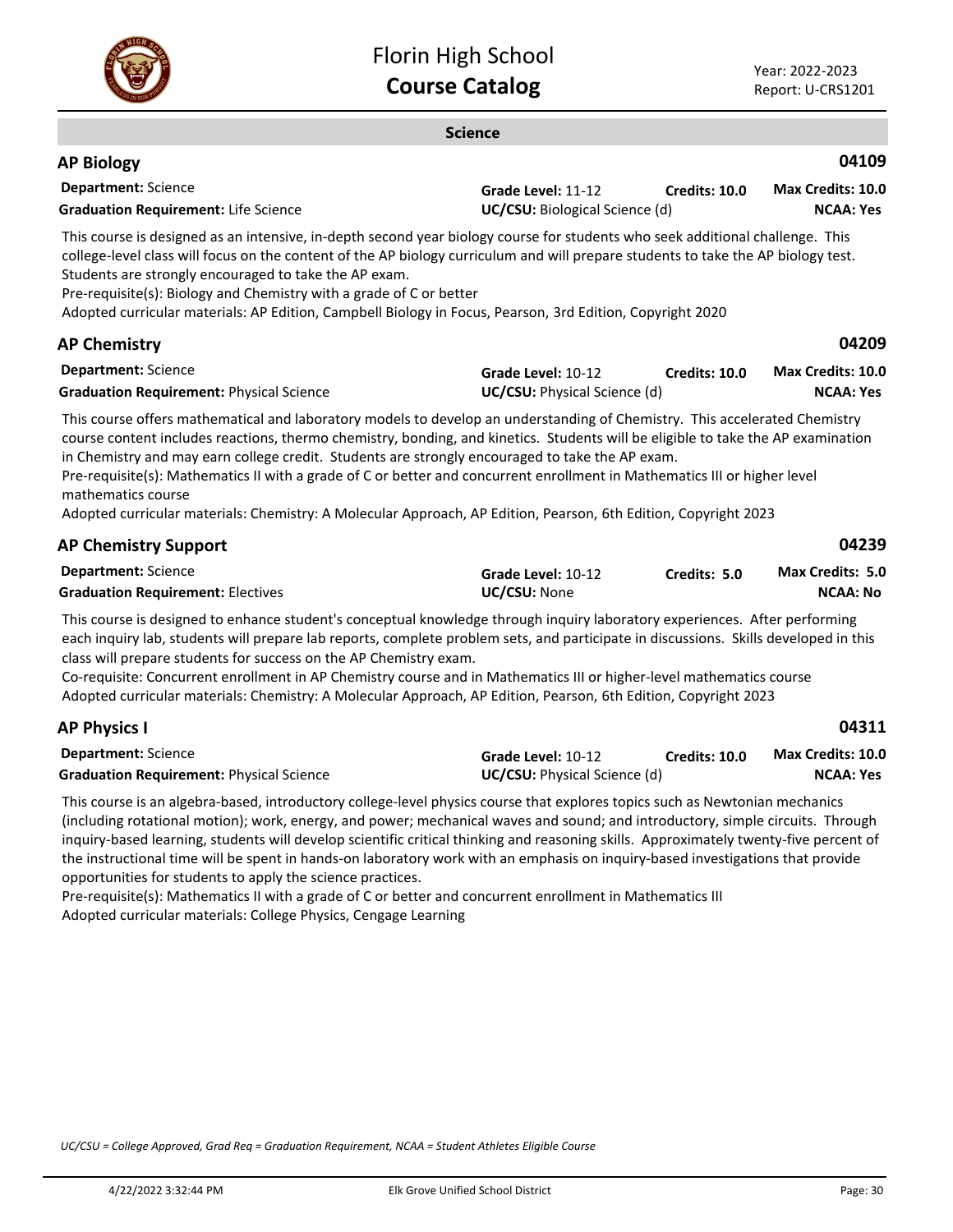**04611**

**04104**

**04107**

### **AP Physics II**

**Astronomy**

| <b>Department: Science</b>                                                                                                                                                                                                                                                                                                                                                                                                                                                                                                                                                                                                                                                                                                                                                                                                                                                                        | Grade Level: 11-12                  | <b>Credits: 10.0</b> | <b>Max Credits: 10.0</b> |
|---------------------------------------------------------------------------------------------------------------------------------------------------------------------------------------------------------------------------------------------------------------------------------------------------------------------------------------------------------------------------------------------------------------------------------------------------------------------------------------------------------------------------------------------------------------------------------------------------------------------------------------------------------------------------------------------------------------------------------------------------------------------------------------------------------------------------------------------------------------------------------------------------|-------------------------------------|----------------------|--------------------------|
| <b>Graduation Requirement: Physical Science</b>                                                                                                                                                                                                                                                                                                                                                                                                                                                                                                                                                                                                                                                                                                                                                                                                                                                   | <b>UC/CSU:</b> Physical Science (d) |                      | <b>NCAA: Yes</b>         |
| This course is an algebra-based, introductory college-level physics course that explores topics such as fluid statics and dynamics;<br>thermodynamics with kinetic theory; PV diagrams and probability; electrostatics; electrical circuits with capacitors; magnetic<br>fields; electromagnetism; physical and geometric optics; and quantum, atomic, and nuclear physics. Through inquiry-based<br>learning, students will develop scientific critical thinking and reasoning skills. Approximately twenty-five percent of the<br>instructional time will be spent in hands-on laboratory work with an emphasis on inquiry-based investigations that provide<br>opportunities for students to apply the science practices.<br>Pre-requisite(s): AP Physics I or a comparable introductory course with a grade of C or better<br>Adopted curricular materials: College Physics, Cengage Learning |                                     |                      |                          |

| <b>Department:</b> Science             | <b>Grade Level: 09-12</b>            | Credits: 10.0 | <b>Max Credits: 10.0</b> |
|----------------------------------------|--------------------------------------|---------------|--------------------------|
| <b>Graduation Requirement: Science</b> | <b>UC/CSU:</b> Elective: Science (g) |               | <b>NCAA: Yes</b>         |

This course explores the universe in which we live. The class will focus on the science behind our understanding of our universe. The course may provide opportunities for viewing stars and exploring constellations. Pre-Requisite: Concurrent enrollment in Mathematics I or higher Adopted curricular materials: Foundations of Astronomy, 14th Edition, Cengage, Copyright 2019

# **Biology of the Living Earth**

| <b>Department:</b> Science                  | Grade Level: 09-12                    | <b>Credits: 10.0</b> | <b>Max Credits: 10.0</b> |
|---------------------------------------------|---------------------------------------|----------------------|--------------------------|
| <b>Graduation Requirement: Life Science</b> | <b>UC/CSU:</b> Biological Science (d) |                      | <b>NCAA: Yes</b>         |

This laboratory course provides a foundation for the biological and earth sciences. Topics include ecosystem interactions and energy, history of Earth's atmosphere, evidence for evolution, inheritance of traits, structure and function, and ecosystem stability and the response to climate change. This course emphasizes developing conceptual models through asking questions, analyzing data, designing and carrying out experiments and designing solutions to real world situations. Co-requisite: Completion or enrollment in Mathematics I or equivalent

Adopted curricular materials: STEMscopes CA-NGSS-3D, The Living Earth, Accelerated Learning, Inc.

| <b>Department: Science</b>                  | Grade Level: 09-12                    | <b>Credits: 10.0</b> | Max Credits: 10.0 |
|---------------------------------------------|---------------------------------------|----------------------|-------------------|
| <b>Graduation Requirement: Life Science</b> | <b>UC/CSU:</b> Biological Science (d) |                      | <b>NCAA: Yes</b>  |

This laboratory course provides English learners in a Newcomer Program a foundation for the biological and earth sciences. Topics include ecosystem interactions and energy, history of Earth's atmosphere, evidence for evolution, inheritance of traits, structure and function, and ecosystem stability, and the response to climate change. This course integrates ELD standards-based instruction to include a focus on academic vocabulary, expository writing, and expository reading of science texts. (See NGSS Performance Expectations & Disciplinary Core Ideas.) Instructors use a variety of scaffolded instructional techniques focusing on listening, speaking, reading, and writing to address the specific needs of Newcomer English Learners. This course emphasizes developing conceptual models through asking questions, analyzing data, designing and carrying out experiments, and designing solutions to real-world situation.

Pre-Requisite(s): None

Co-Requisite(s): Completion or enrollment in Mathematics I or equivalent AND enrollment in a Newcomer Program

Adopted curricular materials: STEMscopes CA NGSS 3D - HS The Living Earth; Accelerate Learning Inc., Copyright 2018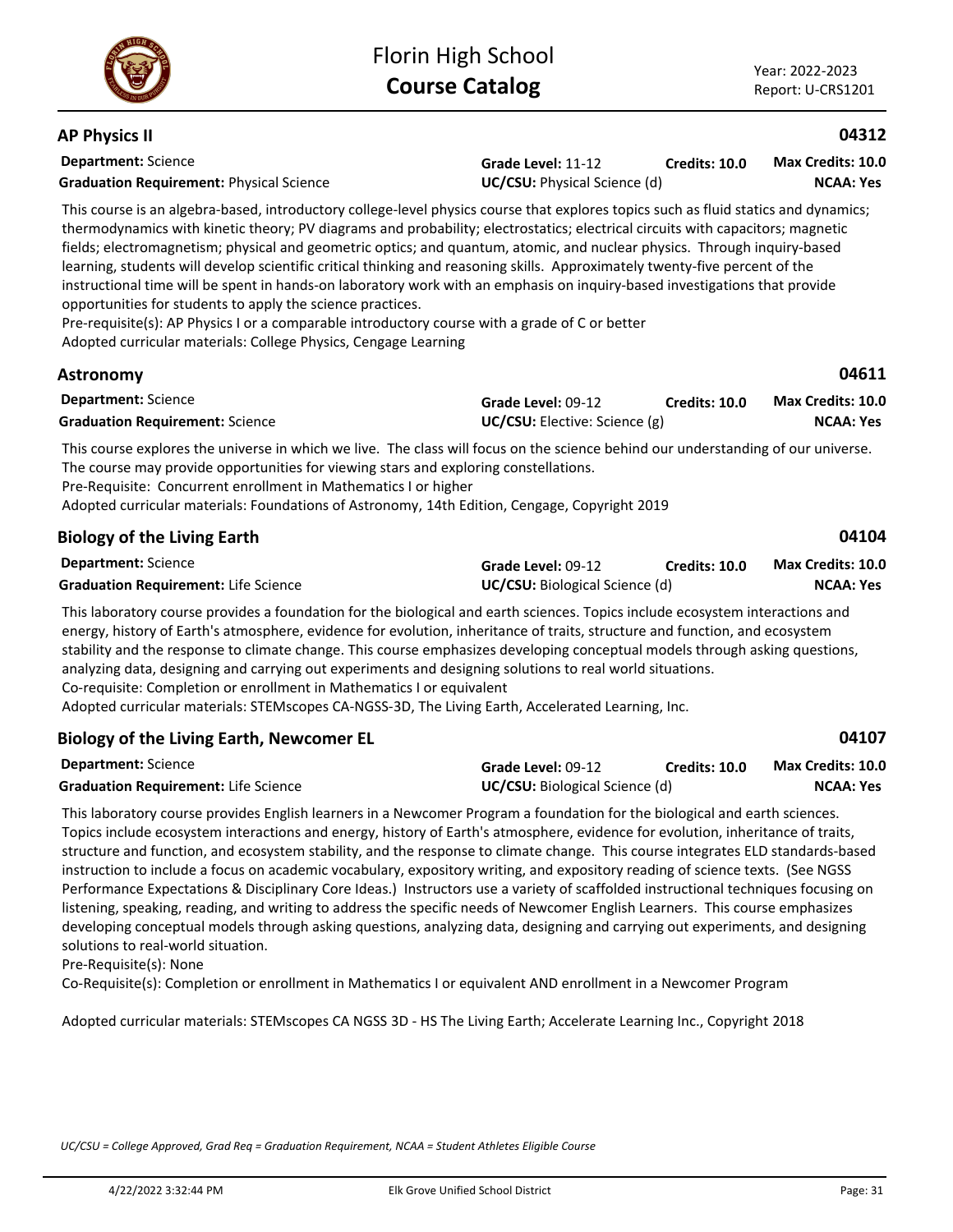*UC/CSU = College Approved, Grad Req = Graduation Requirement, NCAA = Student Athletes Eligible Course*

# **Chemistry in the Earth System**

**Department:** Science **Grade Level:** 10-12 **Graduation Requirement:** Physical Science **UC/CSU:** Physical Science (d)

This laboratory course provides instruction in chemistry through exploration of natural phenomena in earth systems. Students will engage in scientific practices and laboratory experiments to investigate the following topics: atomic theory, chemical bonding and reactions, thermodynamics, plate tectonics, climate change, and ocean acidification.

Florin High School **Course Catalog**

Co-requisite: Completion or enrollment in Mathematics I or equivalent

Adopted curricular materials: Experience Chemistry in the Earth System, Copyright 2021, Pearson Education, Inc.

# **Physics of the Universe**

| <b>Department:</b> Science                      | Grade Level: 10-12                  | <b>Credits: 10.0</b> | Max Credits: 10.0 |
|-------------------------------------------------|-------------------------------------|----------------------|-------------------|
| <b>Graduation Requirement: Physical Science</b> | <b>UC/CSU:</b> Physical Science (d) |                      | <b>NCAA: Yes</b>  |

This laboratory course addresses the relationships of physics in the universe. Emphasis is on observing phenomena, gathering and interpreting data, developing models, discovering graphical and mathematical relationships, and engineering and refining solutions to realistic problem scenarios. This course includes units on motion and forces, energy conversions, waves and electromagnetic waves, nuclear processes, and stellar processes.

Co-requisite: Completion of or enrollment in Mathematics I or equivalent

Adopted curricular materials: STEMscopes CA-NGSS-3D, Physics in the Universe, Accelerated Learning, Inc.

# **Physics of the Universe, Newcomer EL**

| <b>Department:</b> Science                      | Grade Level: 10-12                    | <b>Credits: 10.0</b> | Max Credits: 10.0 |
|-------------------------------------------------|---------------------------------------|----------------------|-------------------|
| <b>Graduation Requirement: Physical Science</b> | <b>UC/CSU:</b> Biological Science (d) |                      | NCAA: Yes         |

This laboratory course addresses the relationships of physics in the universe for English learners in a Newcomer Program. Emphasis is on observing phenomena, gathering and interpreting data, developing models, discovering graphical and mathematical relationships, and engineering and refining solutions to realistic problem scenarios. This course integrates ELD standards-based instruction to include a focus on academic vocabulary, expository writing, and expository reading of science texts. (See NGSS Performance Expectations & Disciplinary Core Ideas.) Instructors use a variety of scaffolded instructional techniques focusing on listening, speaking, reading, and writing to address the specific needs of Newcomer English Learners. This course includes units on motion and forces, energy conversions, waves and electromagnetic waves, nuclear processes, and stellar processes.

Pre-Requisite(s): None

Co-Requisite(s): Completion or enrollment in Mathematics I or equivalent AND enrollment in a Newcomer Program

Adopted curricular materials: STEMscopes CA NGSS 3D - HS Physics in the Universe; Accelerate Learning Inc., Copyright 2018



**Credits: 10.0**

**04204**

**04304**

**04305**

**NCAA: Yes Max Credits: 10.0**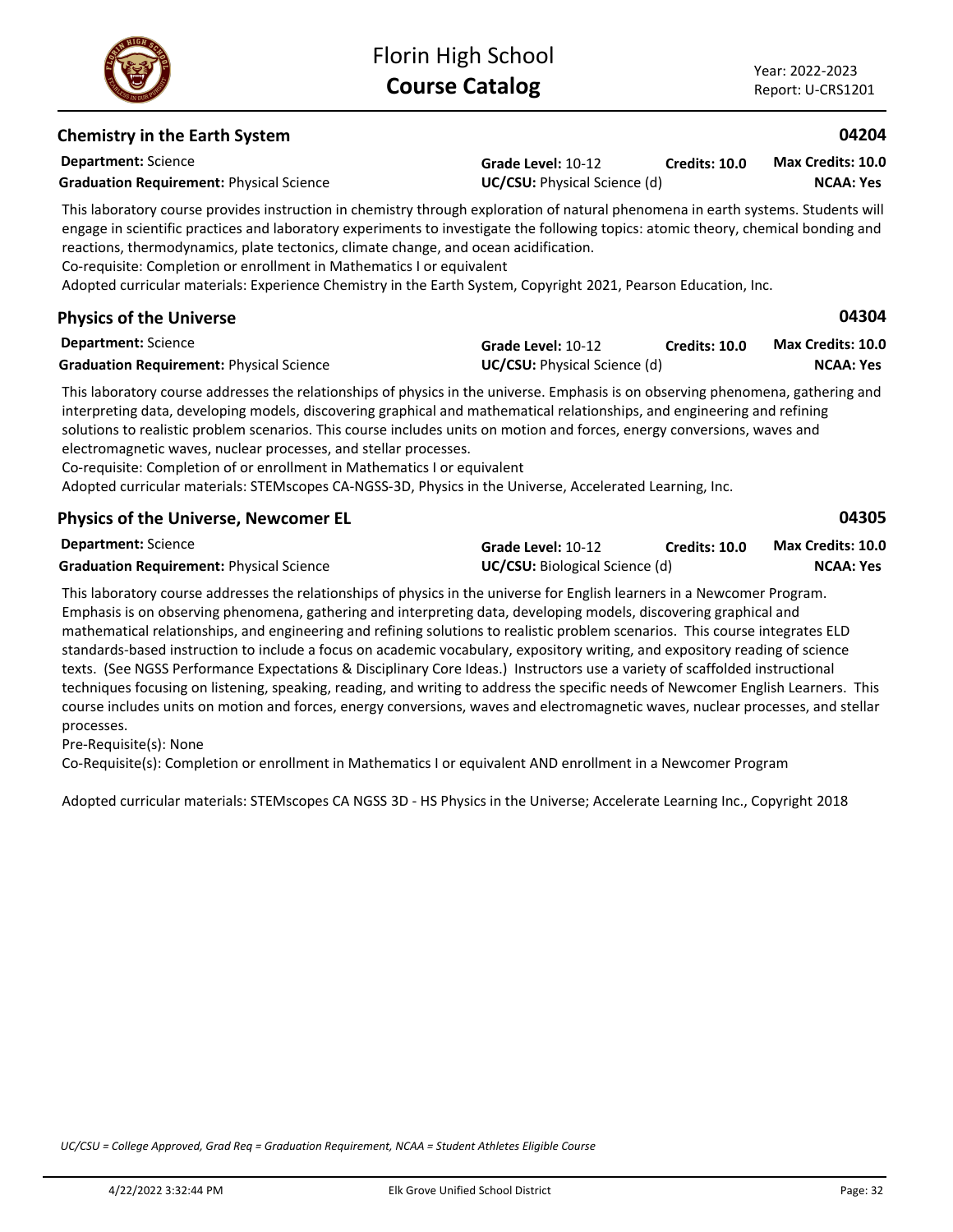

### **Visual/Performing Arts**

| <b>AP Music Theory</b>                                                                                                                                                                                                                                                                                                                                                                                                                                                                                                               |                                                                 |               | 06315                                       |
|--------------------------------------------------------------------------------------------------------------------------------------------------------------------------------------------------------------------------------------------------------------------------------------------------------------------------------------------------------------------------------------------------------------------------------------------------------------------------------------------------------------------------------------|-----------------------------------------------------------------|---------------|---------------------------------------------|
| <b>Department: Visual/Performing Arts</b><br><b>Graduation Requirement: Visual/Performing Arts</b>                                                                                                                                                                                                                                                                                                                                                                                                                                   | Grade Level: 10-12<br><b>UC/CSU:</b> Visual/Performing Arts (f) | Credits: 10.0 | <b>Max Credits: 10.0</b><br><b>NCAA: No</b> |
| This course is designed to develop the students' ability to read and write four-part music and provides ear training for intervals,<br>scales, and chords. Students learn to recognize and use basic components and music including notation, rhythm and meter,<br>melody, scales, key signatures, intervals and triads. Students will practice constructing melodies and writing in four parts. The<br>course includes an introduction to systems of music from a variety of cultures and time periods. This course is an excellent |                                                                 |               |                                             |

preparation for college-level music theory. Upon completion, students will be eligible to take the AP examination in Music Theory that may qualify for college credit. Students are strongly encouraged to take the AP exam.

Pre-requisite(s): Ability to read music

Adopted curricular materials: Musician's Guide to Theory & Analysis, Third Edition, W.W. Norton

| AP Studio Art: 3-D Design                             |                                           |                      | 06051                    |
|-------------------------------------------------------|-------------------------------------------|----------------------|--------------------------|
| <b>Department:</b> Visual/Performing Arts             | Grade Level: 10-12                        | <b>Credits: 10.0</b> | <b>Max Credits: 10.0</b> |
| <b>Graduation Requirement:</b> Visual/Performing Arts | <b>UC/CSU:</b> Visual/Performing Arts (f) |                      | NCAA: No                 |

This course focuses on a broad interpretation of sculptural issues in depth and space, such as mass, volume, form, plane, light, and texture. Such elements and concepts may be articulated through additive, subtractive, and/or fabrication processes. A variety of approaches to representation, abstraction, and expression will be presented in traditional sculpture, architectural models, apparel, ceramics, three-dimensional fiber arts or metal work, among others.

Pre-requisite(s): Ceramics II or Commercial Art/Graphics with a grade of C or better or by instructor approval Adopted curricular materials: No textbook assigned

| <b>AP Studio Art: Drawing</b>                                                                                             |                                           |                      | 06060             |
|---------------------------------------------------------------------------------------------------------------------------|-------------------------------------------|----------------------|-------------------|
| <b>Department:</b> Visual/Performing Arts                                                                                 | Grade Level: 10-12                        | <b>Credits: 10.0</b> | Max Credits: 10.0 |
| <b>Graduation Requirement:</b> Visual/Performing Arts                                                                     | <b>UC/CSU:</b> Visual/Performing Arts (f) |                      | <b>NCAA: No</b>   |
| This course is designed to address a vany hread interpretation of drawing issues and modia. Light and shade, line quality |                                           |                      |                   |

This course is designed to address a very broad interpretation of drawing issues and media. Light and shade, line quality, rendering of form, composition, surface manipulation, and illusion of depth are drawing issues that will be addressed through a variety of means. Works may include painting, printmaking and mixed media, as well as abstract, observational, and inventive works.

Pre-requisite(s): Art II or Commercial Art/Graphics with a grade of C or better or by instructor approval Adopted curricular materials: No textbook assigned

| Art I                                                 |                                           |               | 06010             |
|-------------------------------------------------------|-------------------------------------------|---------------|-------------------|
| <b>Department:</b> Visual/Performing Arts             | Grade Level: 09-12                        | Credits: 10.0 | Max Credits: 10.0 |
| <b>Graduation Requirement: Visual/Performing Arts</b> | <b>UC/CSU:</b> Visual/Performing Arts (f) |               | <b>NCAA: No</b>   |

This course introduces students to the fundamentals of drawing, painting, sculpture, printmaking, art history, art appreciation and aesthetic judgment. Prior experience in art is not necessary to enroll in this course. Projects in the class will emphasize the elements and principles of design and the technical skills of drawing, painting, and sculpture. Student projects may include the use of glass etching, charcoal, ink, pastels, tempera, watercolor, and plaster. Printmaking projects may include linoleum block prints, silk screen painting, and dry point etching.

Adopted curricular materials: Discovering Drawing, Davis Publishing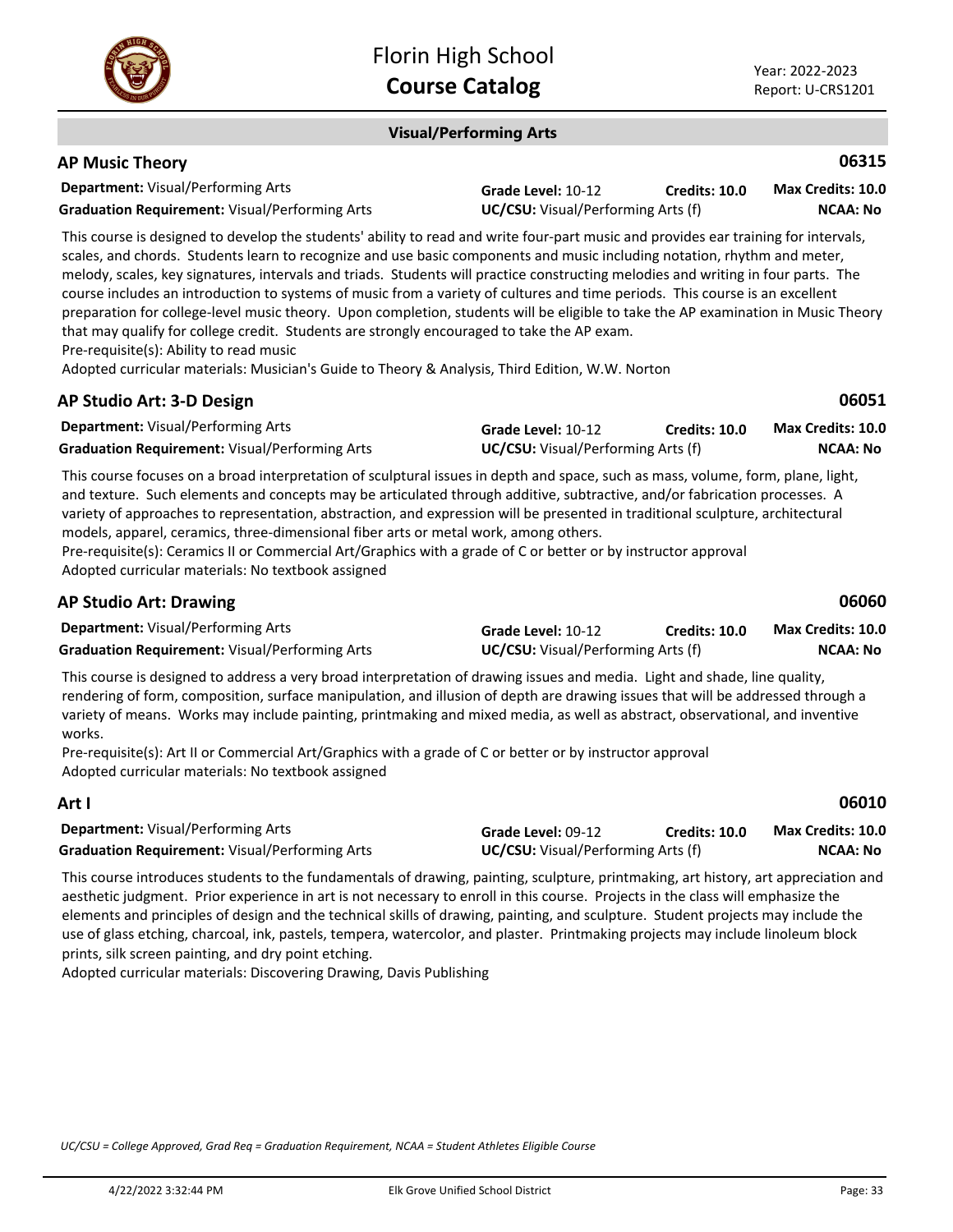

**Art II**

### **06020**

**06035**

**Department:** Visual/Performing Arts **Graduation Requirement:** Visual/Performing Arts **UC/CSU:** Visual/Performing Arts (f)

**Grade Level:** 10-12 **Credits: 10.0**

**NCAA: No Max Credits: 10.0**

This course is designed for students who wish to continue their studies of drawing, painting, art history, and design at a more advanced level. Students are encouraged to register for both Art II A and Art II B. Art II is an extension of the skills and techniques developed in Art I. Projects will require the student to work at a more independent and mature level and will culminate in a portfolio of their work. Students will be encouraged to enter a variety of art contests and shows. Pre-requisite(s): Art I or instructor approval

Adopted curricular materials: Experience Painting, Davis Publishing

### **Art II, Honors**

| <b>Department:</b> Visual/Performing Arts             | Grade Level: 10-12                        | <b>Credits: 10.0</b> | Max Credits: 10.0 |
|-------------------------------------------------------|-------------------------------------------|----------------------|-------------------|
| <b>Graduation Requirement: Visual/Performing Arts</b> | <b>UC/CSU:</b> Visual/Performing Arts (f) |                      | NCAA: No          |

This course is intended for the advanced art student who intends to prepare and refine a college or arts career portfolio. It allows students to create a digital portfolio of independently produced work through traditional, graphic design and digital fine arts practices. This course is a prerequisite and/or concurrent course to AP Studio Art (and/or a concurrent course to IB Art SL1 and IB Art HL1. This course will have an emphasis on advanced knowledge of aesthetics, art criticism, art history, artists, and studio production which will include: advanced skills in mediums explored with personal intent based on progression of skill, research and evaluation of artist's works as well as focus on the elements of art and principles of design. Note: This course is not granted "honors" credit by the UC system. This EGUSD honors course is not recognized as an honors level course by UC/CSU. It earns an EGUSD GPA enhancement but does NOT earn a GPA enhancement by UC/CSU.

Pre-Requisite(s): Art II or Commercial Art/Graphics or portfolio review and instructor recommendation.

Adopted curricular materials: The Visual Experience, Davis

# **Band, Beginning**

| <b>Department:</b> Visual/Performing Arts             | <b>Grade Level: 09-12</b>                 | <b>Credits: 10.0</b> | <b>Max Credits: 10.0</b> |
|-------------------------------------------------------|-------------------------------------------|----------------------|--------------------------|
| <b>Graduation Requirement: Visual/Performing Arts</b> | <b>UC/CSU:</b> Visual/Performing Arts (f) |                      | <b>NCAA: No</b>          |

This course is designed for students to participate in an instrumental ensemble. Students study music literature through band methods and sheet music composed for Beginning Concert Band. Students explore the role of the performing arts in culture and human history. Instruments include all of the varieties found within the brass, woodwind and percussion families. Adopted curricular materials: No textbook assigned

### **Department:** Visual/Performing Arts **06321 Band, Intermediate Grade Level:** 09-12 **Graduation Requirement:** Visual/Performing Arts **UC/CSU:** Visual/Performing Arts (f) **Credits: 10.0 NCAA: No Max Credits: 40.0**

This course is designed for students to participate in an instrumental ensemble. Students study advanced music literature through band methods and sheet music composed for Intermediate Concert Band. Students will explore the role of the performing arts in culture and human history. Instruments include all of the varieties found within the brass, woodwind and percussion families. This course may be repeated for a maximum of 40 credits.

Pre-requisite(s): Ability to play a band instrument and recommendation by current music teacher or audition with the band director

Adopted curricular materials: No textbook assigned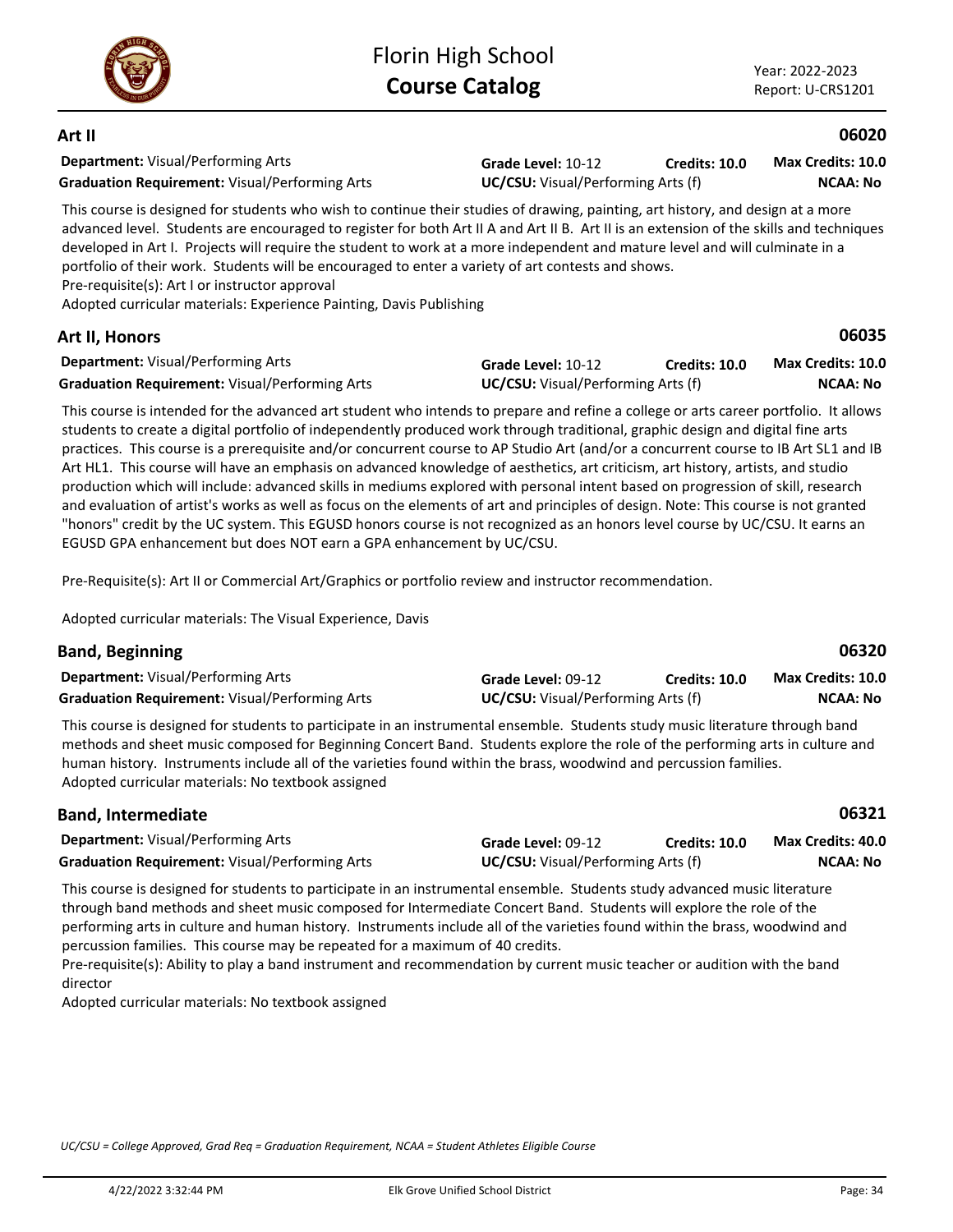**Grade Level:** 09-12

**Credits: 10.0**

# **Band, Intro to Marching/Concert**

**Department:** Visual/Performing Arts

**Graduation Requirement:** Visual/Performing Arts **UC/CSU:** Visual/Performing Arts (f)

This course is designed for students to participate in a performing ensemble. It is the first course for students enrolling in Marching/Concert Band. Students study music in literature, compose for concert band and marching band, and display their efforts in public recitals. Students will explore the role of the performing arts in culture and human history. 25 hours of Community Service awarded at Laguna Creek High School.

Pre-requisite(s): Ability to play a band instrument and recommendation by current music teacher or audition with the band director

Adopted curricular materials: No textbook assigned

### **Department:** Visual/Performing Arts **06324 Band, Marching Auxiliaries Grade Level:** 09-12 Graduation Requirement: Visual/Performing Arts **UC/CSU:** None **Credits: 10.0 NCAA: No Max Credits: 40.0**

This course focuses on Band Auxiliary groups including, when applicable, Drill Team, Majorettes, Banner Carriers, Shield Bearers, Color Guard, and Flag Team. All students will be expected to stay for practices before and after school and participate in all extracurricular activities. Each student is expected to dress appropriately and participate on a daily basis. This course may be repeated for a maximum of 40 credits.

Adopted curricular materials: No textbook assigned

|  | <b>Band, Marching/Concert</b> |  |
|--|-------------------------------|--|
|--|-------------------------------|--|

| <b>Department: Visual/Performing Arts</b> | Grade Level: 09-12  | Credits: 10.0 | Max Credits: 40.0 |
|-------------------------------------------|---------------------|---------------|-------------------|
| <b>Graduation Requirement: Electives</b>  | <b>UC/CSU: None</b> |               | <b>NCAA: No</b>   |

This course allows students to participate in a performing band, which will be playing music of a high technical level, and will perform at numerous concerts, parades, and field competitions. This group will function as a marching band and as a concert band. This course may be repeated for a maximum of 40 credits. 25 Community Service hours awarded at Laguna Creek High School.

Pre-requisite(s): Ability to play a band instrument and recommendation by current music teacher or audition with the band director, and Introduction to Marching/Concert Band

Adopted curricular materials: No textbook assigned

# **Ceramics I**

| <b>Department: Visual/Performing Arts</b>             | Grade Level: 09-12                        | Credits: 10.0 | Max Credits: 10.0 |
|-------------------------------------------------------|-------------------------------------------|---------------|-------------------|
| <b>Graduation Requirement:</b> Visual/Performing Arts | <b>UC/CSU:</b> Visual/Performing Arts (f) |               | <b>NCAA: No</b>   |

This course introduces students to the fundamental methods of working with clay including hand building techniques, use of the potter's wheel, glaze application, and firing techniques. This is an introductory class in the basic skills and processes of ceramics. The role of ceramics in art history and the work of contemporary artists will be included in the course study. Adopted curricular materials: Experience Clay, Second Edition, Davis Publishing

| <b>Ceramics II</b>                                    |                                           |                      | 06120             |
|-------------------------------------------------------|-------------------------------------------|----------------------|-------------------|
| <b>Department:</b> Visual/Performing Arts             | Grade Level: 10-12                        | <b>Credits: 10.0</b> | Max Credits: 10.0 |
| <b>Graduation Requirement:</b> Visual/Performing Arts | <b>UC/CSU:</b> Visual/Performing Arts (f) |                      | <b>NCAA: No</b>   |

This course emphasizes advanced work on the potter's wheel, advanced hand-building techniques, advanced glaze, and decoration techniques. This is an intermediate course in Ceramics, continuing the skills and techniques developed in Ceramics I. Students will be introduced to glaze formulation and the loading and unloading of kilns. Art history as it relates to ceramics will be included in the course of study. Students will be encouraged to enter a variety of contests and shows. Pre-requisite(s): Ceramics I with a grade of C or better or by instructor approval Adopted curricular materials: Beginning Sculpture, Davis Publishing

*UC/CSU = College Approved, Grad Req = Graduation Requirement, NCAA = Student Athletes Eligible Course*



**06323**

**06110**

**NCAA: No Max Credits: 10.0**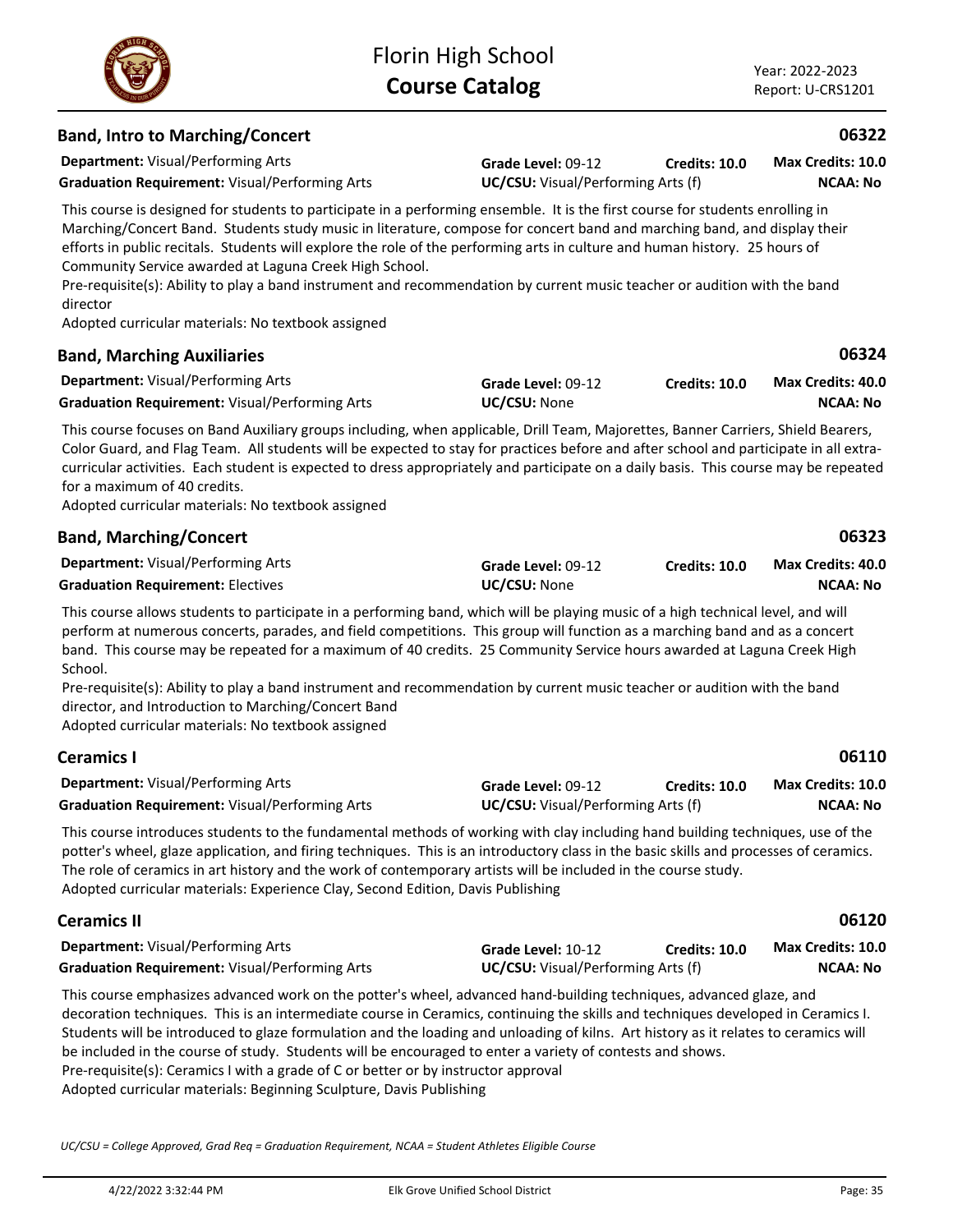### **Ceramics II, Honors**

**Department:** Visual/Performing Arts **Graduation Requirement:** Visual/Performing Arts **UC/CSU:** Visual/Performing Arts (f)

**Grade Level:** 10-12 **Credits: 10.0**

**NCAA: No Max Credits: 10.0**

**06150**

This advanced ceramics course includes aesthetics, art criticism, art history, and studio production. Students complete up to 12 theme-based projects showing progression of style and artistic influence through research and evaluation of artist's works. Students will focus on craftsmanship, skills, techniques, and originality. Included in the course of study are the work of contemporary ceramic artists, ceramic cultural art history, written research through critical analysis, and reports of a particular genre, style, or historical periods, which will be used to give direction to mastery level work. This EGUSD honors course is recognized as an honors level course by UC/CSU and earns a GPA enhancement by both EGUSD and UC/CSU. Pre-Requisite: Ceramics I

Adopted curricular materials: The Visual Experience, 3rd Edition, Davis Publications

| <b>Ceramics III</b>                                   |                    |                                           | 06130                    |  |
|-------------------------------------------------------|--------------------|-------------------------------------------|--------------------------|--|
| <b>Department:</b> Visual/Performing Arts             | Grade Level: 10-12 | <b>Credits: 10.0</b>                      | <b>Max Credits: 10.0</b> |  |
| <b>Graduation Requirement: Visual/Performing Arts</b> |                    | <b>UC/CSU:</b> Visual/Performing Arts (f) |                          |  |

This course focuses on extensive study in production pottery and advanced decoration, along with intensive study in glaze formulation and kiln construction. Students choosing this course should enroll for both fall and spring semesters. Students will study art history as it relates to ceramics. The class includes the process of Raku. Some homework will be required, but the class will be project oriented.

Pre-requisite(s): Ceramics II with a grade of C or better or by instructor approval Adopted curricular materials: Clayworks, Form & Idea in Ceramic Design, Davis

| <b>Ceramics IV</b>                                                                                                                                                                                                          |                                           |                      | 06140                    |
|-----------------------------------------------------------------------------------------------------------------------------------------------------------------------------------------------------------------------------|-------------------------------------------|----------------------|--------------------------|
| <b>Department:</b> Visual/Performing Arts                                                                                                                                                                                   | Grade Level: 11-12                        | <b>Credits: 10.0</b> | <b>Max Credits: 20.0</b> |
| <b>Graduation Requirement:</b> Visual/Performing Arts                                                                                                                                                                       | <b>UC/CSU:</b> Visual/Performing Arts (f) |                      | NCAA: No                 |
| ▼bto connoc formace and the distributional machinesis and consequences are consecuted and consecuted and distributional consequences and the consequence of the consequence of the consequence of the consequence of the co |                                           |                      |                          |

This course focuses on individual multi-product study and contemporary ceramic art. This course provides an in-depth study on theory and philosophy of ceramic development as it relates to each student's own work. Students choosing this course should enroll for both fall and spring semesters. The class provides Individual studio production for students who have completed Ceramics I, II, and III. Students will organize and promote gallery sales. Some homework will be required, but the project will be class oriented. This course may be repeated for a maximum of 20 credits. This course meets the UC elective (g) requirement. Pre-requisite(s): Ceramics III with a grade of C or better or by instructor approval Adopted curricular materials: The Craft and Art of Clay, Prentice Hall

| <b>Chamber Orchestra</b>                              |                                           |                      | 06340             |
|-------------------------------------------------------|-------------------------------------------|----------------------|-------------------|
| <b>Department:</b> Visual/Performing Arts             | Grade Level: 09-12                        | <b>Credits: 10.0</b> | Max Credits: 40.0 |
| <b>Graduation Requirement: Visual/Performing Arts</b> | <b>UC/CSU:</b> Visual/Performing Arts (f) |                      | NCAA: No          |

This course emphasizes the study of appropriate orchestra literature from all periods of music. Objectives include the continuation of the development of correct playing habits, sight-reading, intonation, and phrasing. Public performances are expected. This course may be repeated for a maximum of 40 credits.

Pre-requisite(s): Audition with instructor. Ability to play a string instrument (violin, viola, cello, bass). Student must be able to supply his/her own instrument.

Adopted curricular materials: No textbook assigned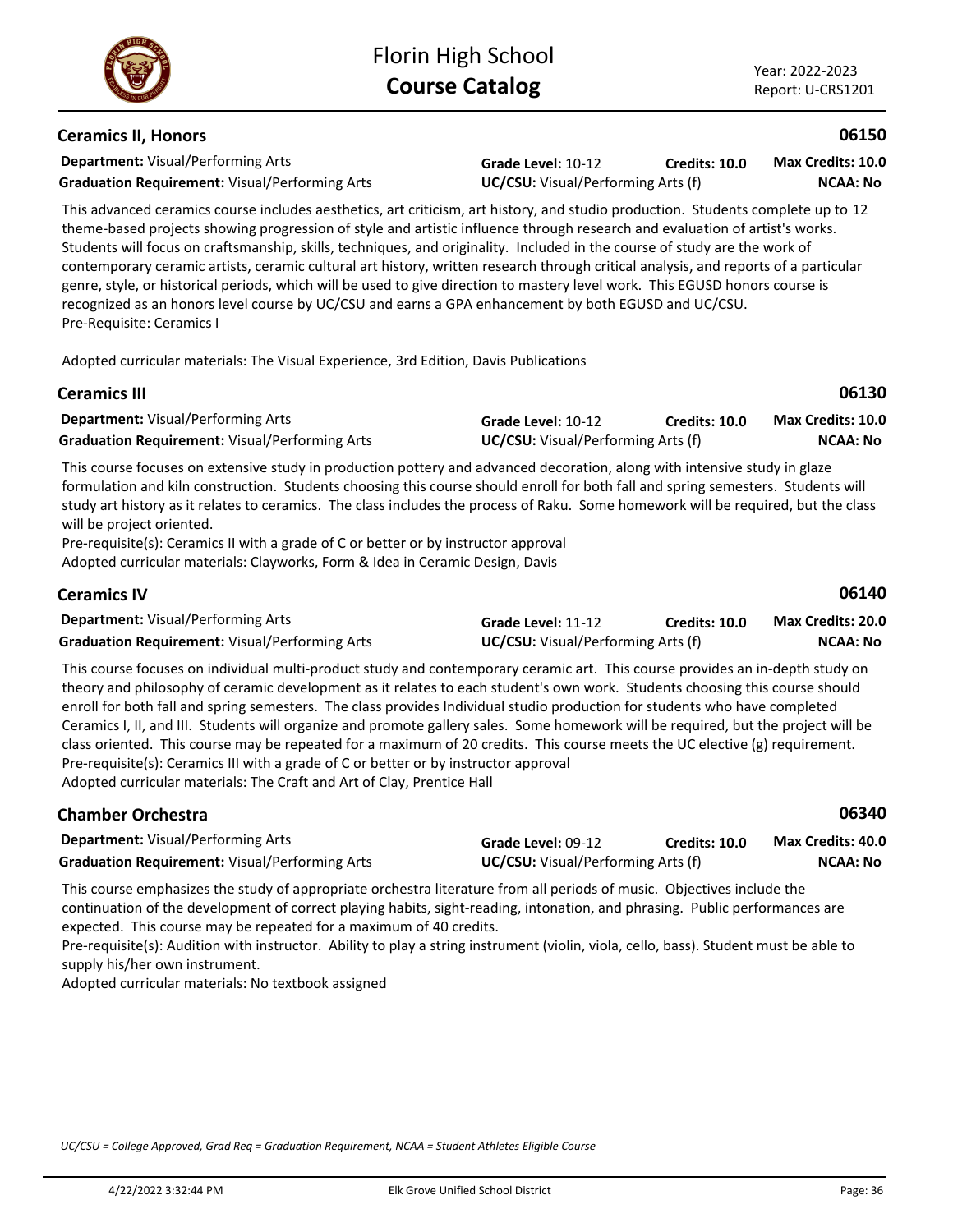**06613**

### **Choir, Concert**

**Department:** Visual/Performing Arts **Graduation Requirement:** Visual/Performing Arts **UC/CSU:** Visual/Performing Arts (f)

**Grade Level:** 09-12 **Credits: 10.0 NCAA: No Max Credits: 40.0**

This course is designed as an ensemble consisting of students performing choral music of a high technical and musical level, in a variety of musical styles. Students practice vocal techniques including tone production, posture, breathing, and ensemble blending. Listening skills for musicianship are developed. Basic skills of reading music and singing music at sight are stressed. Performance participation required. This course may be repeated for a maximum of 40 credits.

Pre-requisite(s): Introduction to Concert Choir

Adopted curricular materials: No textbook assigned

### **Computers and Graphic Design**

| <b>Department:</b> Visual/Performing Arts             | Grade Level: 09-12                        | Credits: 10.0 | Max Credits: 10.0 |
|-------------------------------------------------------|-------------------------------------------|---------------|-------------------|
| <b>Graduation Requirement: Visual/Performing Arts</b> | <b>UC/CSU:</b> Visual/Performing Arts (f) |               | <b>NCAA: No</b>   |

This course is designed to introduce basic computer use and operation, as well as the elements and principles of design. Students will have the opportunity to work with computers and a variety of software such as Adobe Photoshop, Illustrator, and PageMaker. Emphasis will be on creativity, originality, technique, meeting the needs of the client, and task completion. Students will also be introduced to design terminology, the history of design, as well as the development of aesthetic judgment. Careers in this field will also be explored in this class and students will be encouraged to meet the graphic arts needs of the campus by creating posters, signs, publication design and other arts services as requested. This course meets the UC elective requirement. Adopted curricular materials: Graphic Design Solutions, Thomson/Delmar

| <b>Computers and Graphic Design II</b>    |                     |               | 06614             |
|-------------------------------------------|---------------------|---------------|-------------------|
| <b>Department:</b> Visual/Performing Arts | Grade Level: 10-12  | Credits: 10.0 | Max Credits: 10.0 |
| <b>Graduation Requirement: Electives</b>  | <b>UC/CSU: None</b> |               | <b>NCAA: No</b>   |

This course is designed to build upon the skills and techniques learned in Computer and Graphic Design. Students will learn advanced tool skills in Adobe's Creative Suite (Photoshop, Illustrator, InDesign) and Macromedia Flash. These skills will be applied to advanced personal and community projects. Students will have opportunities to work with real clients and explore careers in the field. Emphasis will be on expanding creative thinking as a valuable tool for visual problem solving and applying those skills in the marketplace. A professional attitude is required. Design process, terminology, history, and aesthetics will continue to be a focus.

Pre-requisite(s): C or better in Digital Art and Graphic Design Adopted curricular materials: No textbook assigned

| <b>Concert Choir, Introduction to</b>                 |                                           |                      | 06350             |
|-------------------------------------------------------|-------------------------------------------|----------------------|-------------------|
| <b>Department:</b> Visual/Performing Arts             | Grade Level: 09-12                        | <b>Credits: 10.0</b> | Max Credits: 10.0 |
| <b>Graduation Requirement: Visual/Performing Arts</b> | <b>UC/CSU:</b> Visual/Performing Arts (f) |                      | NCAA: No          |

This course is designed to introduce students to the world of choral music. It is the first course for students enrolling in Concert Choir. Emphasis is placed on learning, rehearsing and performing quality choral music in a variety of musical styles. Students practice vocal techniques including tone production, posture, breathing, and ensemble blending. Listening skills for musicianship are developed. Basic skills of reading music and singing music at sight are stressed. Performance participation is required. Adopted curricular materials: No textbook assigned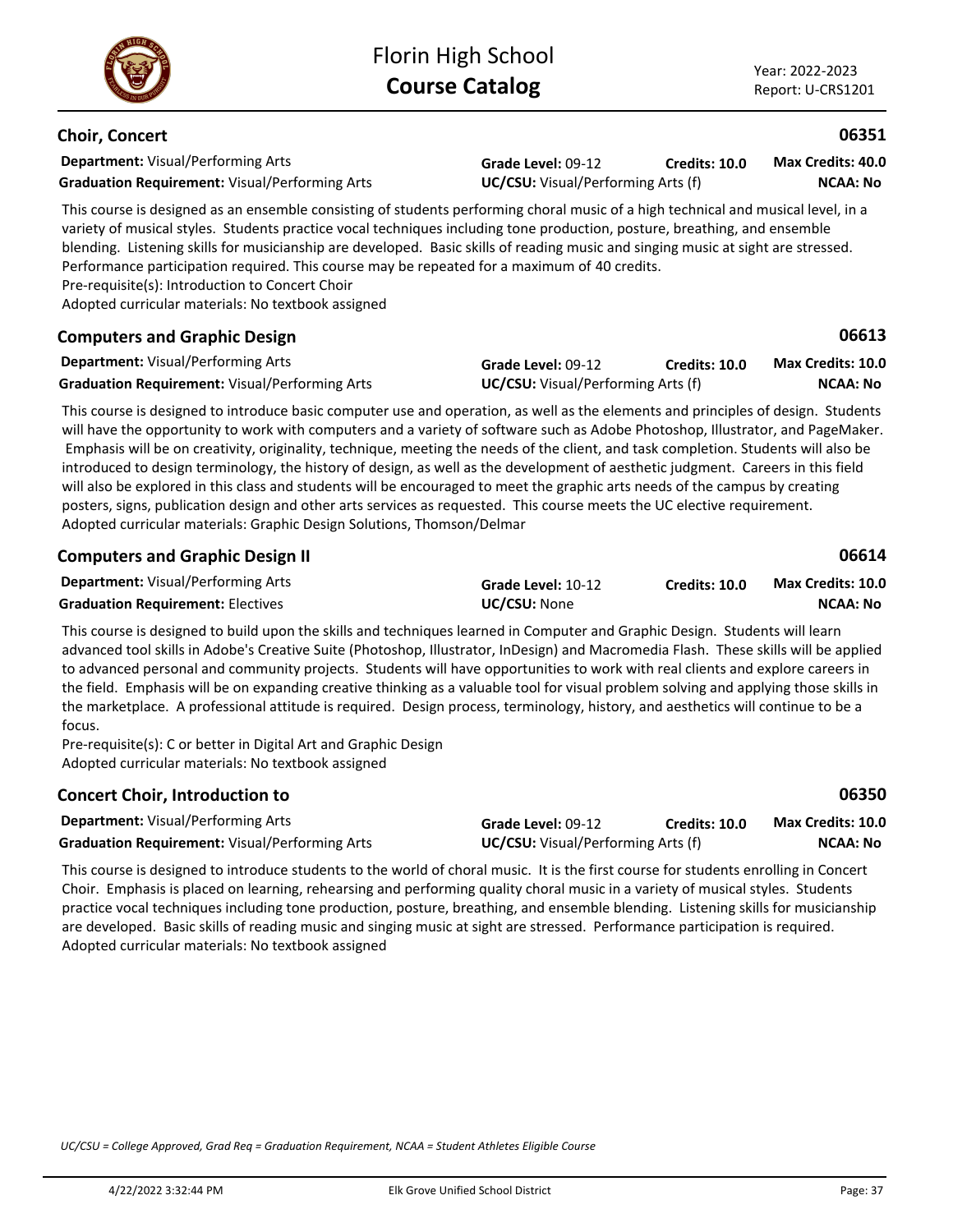# **Dance Composition & Performance I**

**Department:** Visual/Performing Arts

**Grade Level:** 09-12 **Graduation Requirement:** Visual/Performing Arts **UC/CSU:** Visual/Performing Arts (f) **Credits: 10.0**

**NCAA: No Max Credits: 20.0**

This course is designed for the student/dancer to become a part of a performing troupe. Rhythmycal Maddness: Elk Grove High School; Master Peace: Florin High School; Infinite Motion: Franklin High School; Fusion Dance Company: Laguna Creek High School; Impulse: Monterey Trail High School; Soul Purpose: Pleasant Grove High School and Universal Rhythm: Sheldon High School. Level I is an introductory level experience in the creative process of dance choreography. Students will participate in student choreography, and be introduced to the many facets of production. All students will participate in all aspects of the main stage production, recitals, and lecture demonstration performance.

Pre-requisite(s): Jazz Dance I and successful audition

Adopted curricular materials: Dance Composition, Human Kinetics

### **Dance I, Beginning**

| <b>Department:</b> Visual/Performing Arts             | <b>Grade Level: 09-12</b>                 | Credits: 10.0 | <b>Max Credits: 10.0</b> |
|-------------------------------------------------------|-------------------------------------------|---------------|--------------------------|
| <b>Graduation Requirement:</b> Visual/Performing Arts | <b>UC/CSU:</b> Visual/Performing Arts (f) |               | <b>NCAA: No</b>          |

This course offers students beginning dance technique and choreography. Students will be introduced to various dance styles, including ballet and modern dance, jazz and tap dance, social and cultural dance, and contemporary and hip-hop dance. Students will gain an appreciation for dance as an art form and develop foundational skills necessary to pursue a variety of careers in dance. This course includes the application of the choreographic elements and principles, the study of history and evolution of dance, and an exploration of dance from a careers perspective.

Adopted curricular materials: Discovering Dance, Human Kinetics

| Dance II, Intermediate                                |                                           |               | 06466             |
|-------------------------------------------------------|-------------------------------------------|---------------|-------------------|
| <b>Department:</b> Visual/Performing Arts             | Grade Level: 10-12                        | Credits: 10.0 | Max Credits: 20.0 |
| <b>Graduation Requirement: Visual/Performing Arts</b> | <b>UC/CSU:</b> Visual/Performing Arts (f) |               | NCAA: No          |

This course offers students intermediate dance technique and choreography. Students develop intermediate dance skills, including ballet and modern dance, jazz and tap dance, social and cultural dance, and contemporary and hip-hop dance. Students will gain a deeper connection to dance as an art form and develop intermediate skills necessary to pursue a variety of careers in dance. Students will be introduced to production elements such as staging, lighting and sound, and company organization and management in professional dance careers. This course may be repeated for a maximum of 20 credits. Pre-requisite(s): Successful completion of a beginning-level dance course and/or audition

Adopted curricular materials: Experiencing Dance: From Student to Dance Artist, Second Edition, Human Kinetics

| <b>Digital Photography I</b>                                                                                                                                                                                                                                                                                                                                                                                                                                                                                                                         |                                           |               | 06603                                      |
|------------------------------------------------------------------------------------------------------------------------------------------------------------------------------------------------------------------------------------------------------------------------------------------------------------------------------------------------------------------------------------------------------------------------------------------------------------------------------------------------------------------------------------------------------|-------------------------------------------|---------------|--------------------------------------------|
| <b>Department: Visual/Performing Arts</b><br><b>Graduation Requirement: Electives</b>                                                                                                                                                                                                                                                                                                                                                                                                                                                                | Grade Level: 09-12<br><b>UC/CSU: None</b> | Credits: 5.0  | <b>Max Credits: 5.0</b><br><b>NCAA: No</b> |
| This course explores the history of traditional and digital photography, composition, elements of art, principles of design,<br>cameras, computer software such as Adobe Photoshop, visualization of imagery, creative options, secrets of scanning, basic<br>darkroom type techniques, subject treatment, and the publishing of images. This is a basic course in the art of digital<br>photography. Students will be introduced to terminology as well as development of aesthetic judgment.<br>Adopted curricular materials: No textbook assigned |                                           |               |                                            |
| <b>Guitar Workshop I</b>                                                                                                                                                                                                                                                                                                                                                                                                                                                                                                                             |                                           |               | 06310                                      |
| <b>Department:</b> Visual/Performing Arts                                                                                                                                                                                                                                                                                                                                                                                                                                                                                                            | Grade Level: 09-12                        | Credits: 10.0 | Max Credits: 20.0                          |
| <b>Graduation Requirement:</b> Visual/Performing Arts                                                                                                                                                                                                                                                                                                                                                                                                                                                                                                | <b>UC/CSU:</b> Visual/Performing Arts (f) |               | <b>NCAA: No</b>                            |

This course focuses on beginning and intermediate acoustic guitar. Students will work individually or in small groups. Emphasis will be placed on chords, finger patterns, and reading music. This course may be repeated for a maximum of 20 credits. Adopted curricular materials: Guitar School: Method Book 1, Alfred's

*UC/CSU = College Approved, Grad Req = Graduation Requirement, NCAA = Student Athletes Eligible Course*



**06465**

**06461**

4/22/2022 3:32:44 PM Elk Grove Unified School District Page: 38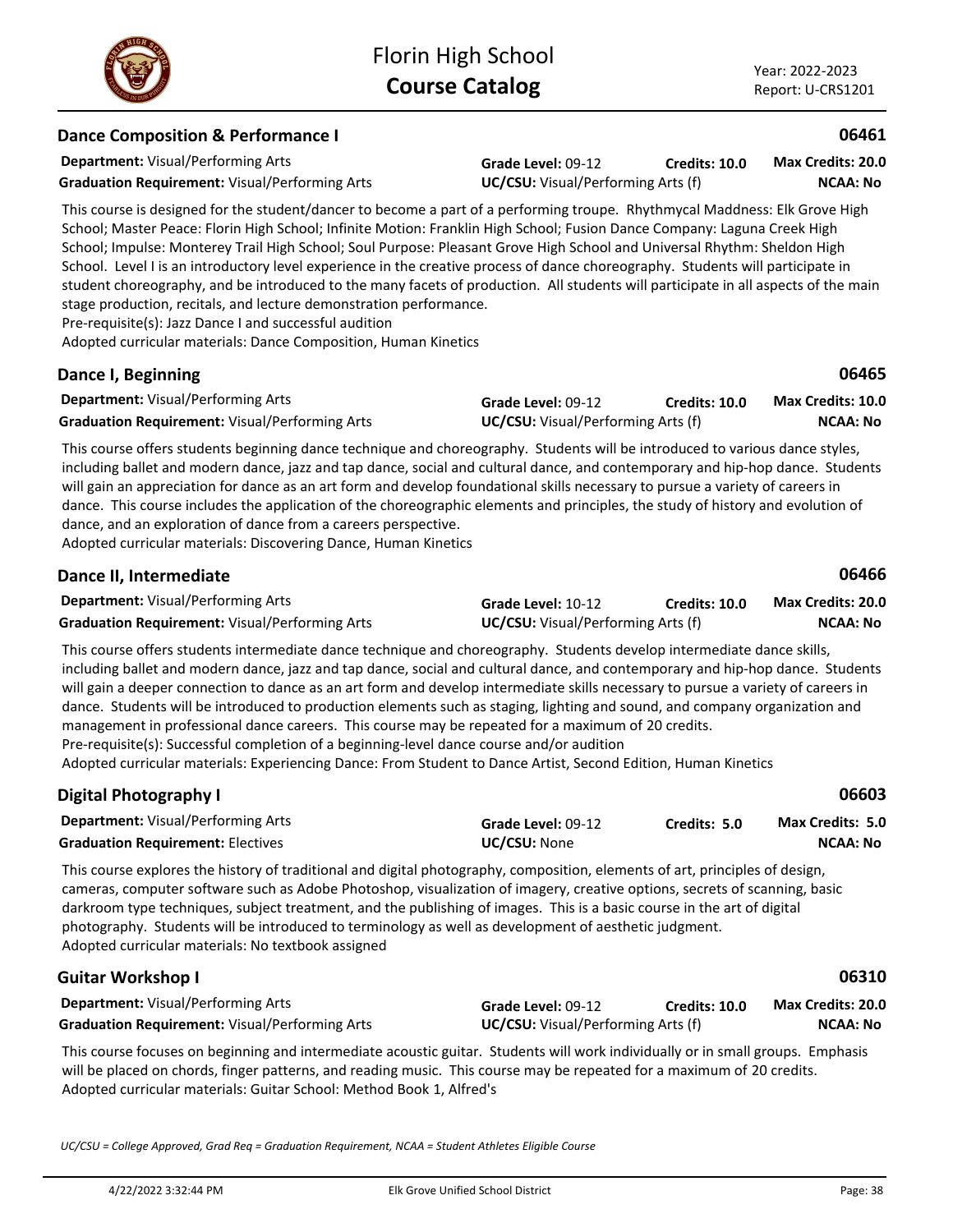**Credits: 5.0**

| <b>Graduation Requirement: Visual/Performing Arts</b>                                                                                                                                                                                                                                                                                                                                                                                                         | UC/CSU: Visual/Performing Arts (f)                              | <b>NCAA: No</b>      |                                             |
|---------------------------------------------------------------------------------------------------------------------------------------------------------------------------------------------------------------------------------------------------------------------------------------------------------------------------------------------------------------------------------------------------------------------------------------------------------------|-----------------------------------------------------------------|----------------------|---------------------------------------------|
| This course is designed to teach basic note and rhythm reading for a piano keyboard. Students will work individually on their<br>playing skills. The course will include units on music theory and history. Skills taught are transferable to other music classes. This<br>course may be repeated for a maximum of 20 credits.<br>Adopted curricular materials: Alfred's Basic Adult Piano: Lesson 1                                                          |                                                                 |                      |                                             |
| <b>Theatre I</b>                                                                                                                                                                                                                                                                                                                                                                                                                                              |                                                                 |                      | 06410                                       |
| <b>Department: Visual/Performing Arts</b><br><b>Graduation Requirement: Visual/Performing Arts</b>                                                                                                                                                                                                                                                                                                                                                            | Grade Level: 09-12<br><b>UC/CSU:</b> Visual/Performing Arts (f) | <b>Credits: 10.0</b> | Max Credits: 10.0<br><b>NCAA: No</b>        |
| This course is designed to give students experience with the Theatre. The stage, the applause, the curtain riseswho knows? We<br>may see your name in lights! The class will be involved in Theatre games and exercises, pantomime and movement,<br>improvisation, dramatic literature, and scene presentation.<br>Adopted curricular materials: Basic Drama Projects, Perfection Learning                                                                    |                                                                 |                      |                                             |
| <b>Theatre II</b>                                                                                                                                                                                                                                                                                                                                                                                                                                             |                                                                 |                      | 06420                                       |
| Department: Visual/Performing Arts<br><b>Graduation Requirement: Visual/Performing Arts</b>                                                                                                                                                                                                                                                                                                                                                                   | Grade Level: 09-12<br>UC/CSU: Visual/Performing Arts (f)        | <b>Credits: 10.0</b> | <b>Max Credits: 10.0</b><br><b>NCAA: No</b> |
| This course is designed for the student who has completed Theatre I or who has had other Theatre experience. The class will<br>continue to develop and refine acting skills learned in Theatre I and will deal with the presentation of scenes, and working with<br>one-act plays.<br>Pre-requisite(s): Theatre I (10 credit High School course) or instructor approval<br>Adopted curricular materials: Drama for Reading & Performance, Perfection Learning |                                                                 |                      |                                             |
| <b>Theatre III</b>                                                                                                                                                                                                                                                                                                                                                                                                                                            |                                                                 |                      | 06430                                       |
| <b>Department:</b> Visual/Performing Arts<br><b>Graduation Requirement: Visual/Performing Arts</b>                                                                                                                                                                                                                                                                                                                                                            | Grade Level: 09-12<br>UC/CSU: Visual/Performing Arts (f)        | Credits: 10.0        | <b>Max Credits: 10.0</b><br><b>NCAA: No</b> |
| This course is designed for advanced students with prior knowledge and experience in educational Theatre. Students will work in<br>readers' Theatre, children's Theatre, and do scene work from different styles and time periods. In addition, students will be<br>required to view and critique a live, community Theatre performance.                                                                                                                      |                                                                 |                      |                                             |

**Piano Lab**

**Graduation Requirement:** Visual/Performing Arts **UC/CSU:** Visual/Performing Arts (f)

| <b>Department: Visual/Performing Arts</b>             | Grade Level: 09-12                        | Credits: 10.0 | <b>Max Credits: 20.0</b> |
|-------------------------------------------------------|-------------------------------------------|---------------|--------------------------|
| <b>Graduation Requirement: Visual/Performing Arts</b> | <b>UC/CSU:</b> Visual/Performing Arts (f) |               | NCAA: No                 |

This course offers a survey of various styles of music. It is a study of the musical elements, instrumentation, form, and the unique sounds that make music what it is today. Historical periods covered are the Renaissance, Baroque, Classical, Romantic, and 20th Century. Jazz, rock, and other contemporary forms of music will also be explored. The class will include listening, analyzing and

**Grade Level:** 09-12

Adopted curricular materials: Enjoyment of Music, W.W. Norton

# **Theatre I**

| <b>Department:</b> Visual/Performing Arts             | <b>Grade Level: 09-12</b>                 | <b>Credits: 10.0</b> | <b>Max Credits: 10.</b> |
|-------------------------------------------------------|-------------------------------------------|----------------------|-------------------------|
| <b>Graduation Requirement: Visual/Performing Arts</b> | <b>UC/CSU:</b> Visual/Performing Arts (f) |                      | <b>NCAA: No</b>         |

Pre-requisite(s): Theatre I (10 credit High School course) and Theatre II; audition

*UC/CSU = College Approved, Grad Req = Graduation Requirement, NCAA = Student Athletes Eligible Course*

Adopted curricular materials: The Essential Theatre, Harcourt Brace



**Music Appreciation**

understanding music.

**Department:** Visual/Performing Arts

# **06313**

**06314**

**NCAA: No Max Credits: 5.0**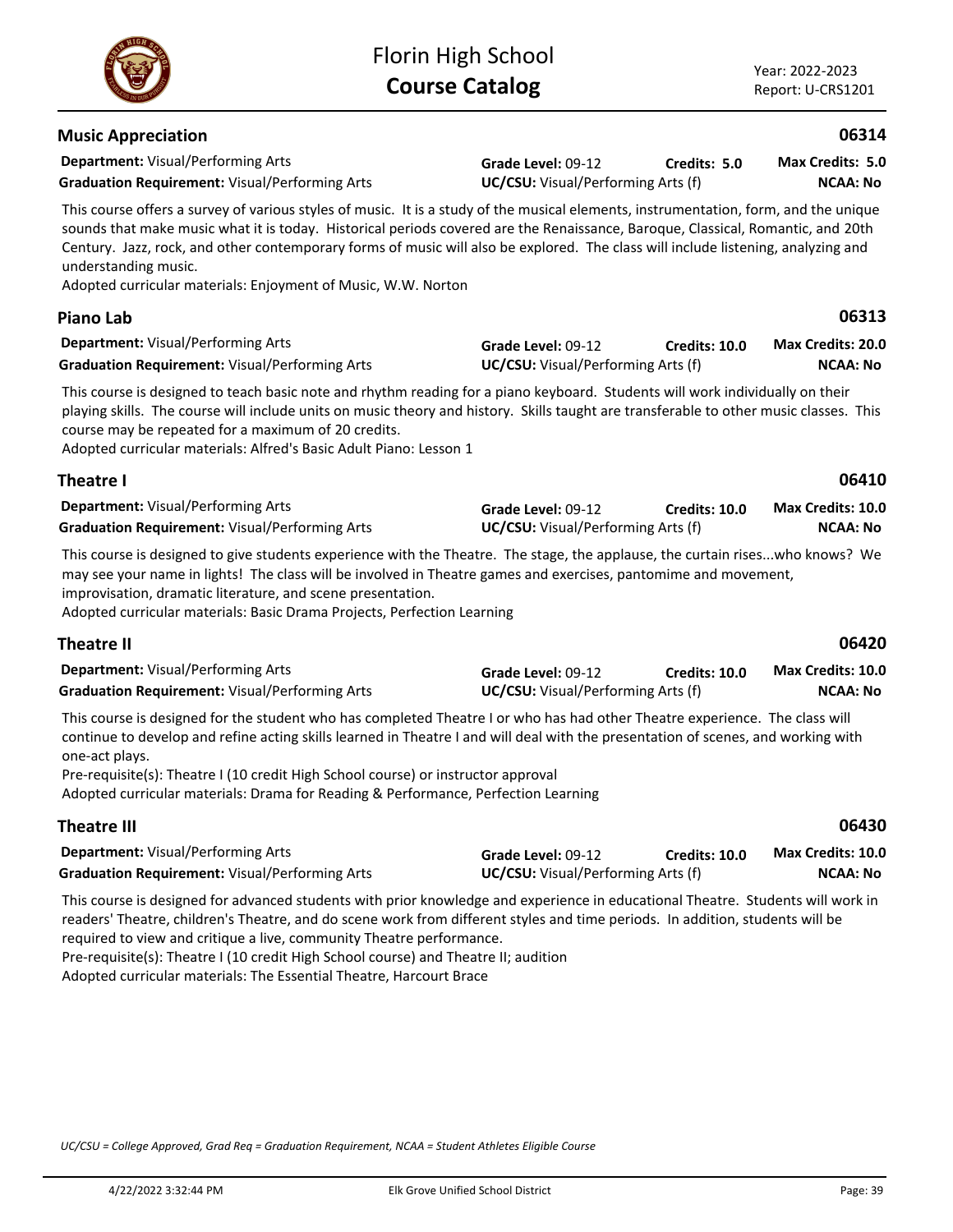### **Vocal Ensemble**

**Department:** Visual/Performing Arts **Graduation Requirement: Visual/Performing Arts**  Grade Level: 09-12 **Credit**<br>**UC/CSU:** Visual/Performing Arts (f) **Credits: 10.0**

**NCAA: No Max Credits: 20.0**

This course allows a performing ensemble of students with proven singing ability to perform both alone and with the concert choir. Students practice and refine their ability to use proper vocal techniques in singing music from a variety of musical styles including classical, romantic, twentieth-century, and jazz. Skills in reading music and musicianship will be developed further. This course may be repeated for a maximum of 20 credits.

Pre-requisite(s): One semester of high school choral experience and audition with director Adopted curricular materials: No textbook assigned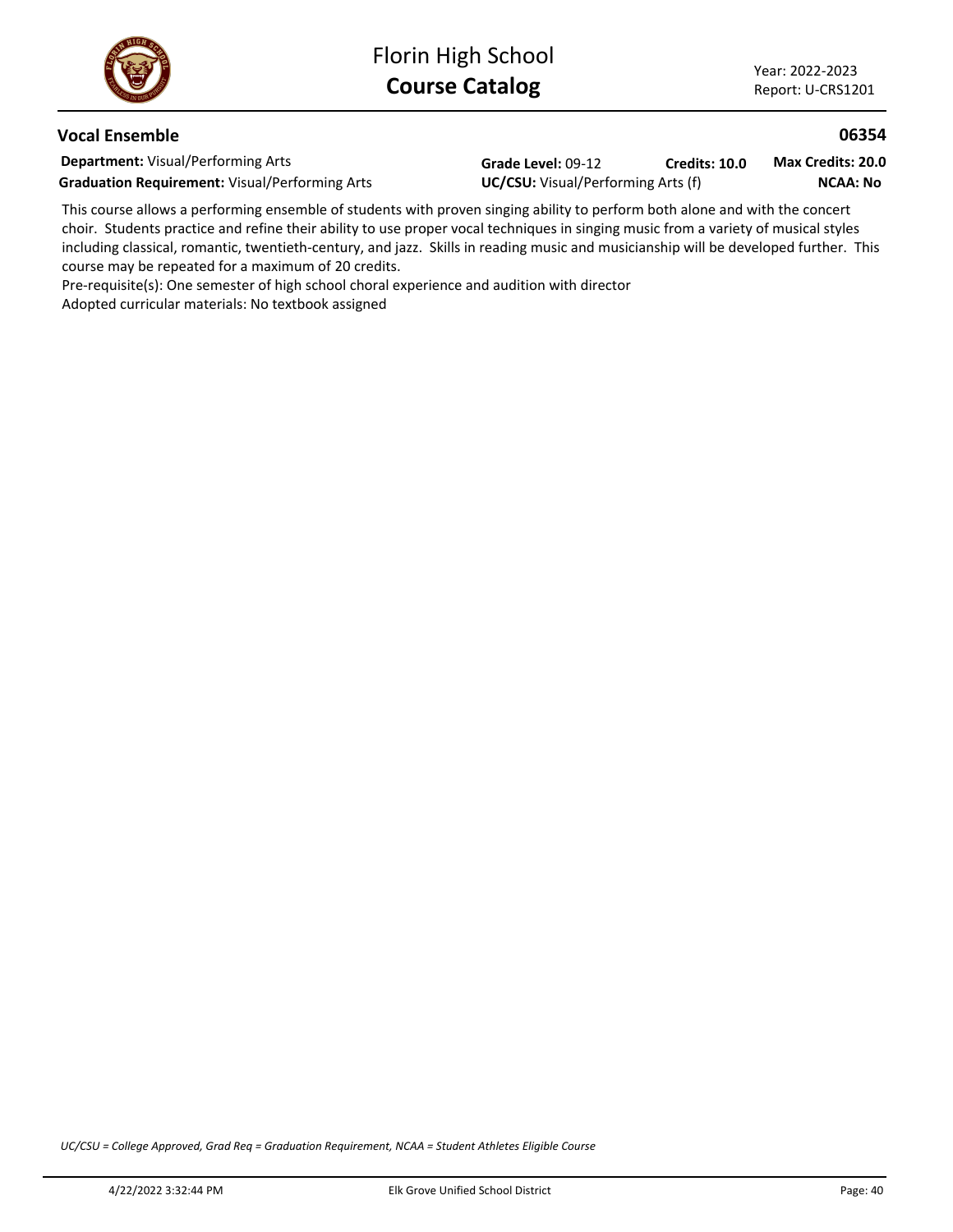

### **World Language**

### **AP Spanish Language and Culture**

| <b>Department:</b> World Language             | Grade Level: 11-12                | Credits: 10.0 | Max Credits: 10.0 |
|-----------------------------------------------|-----------------------------------|---------------|-------------------|
| <b>Graduation Requirement:</b> World Language | <b>UC/CSU:</b> World Language (e) |               | <b>NCAA: Yes</b>  |

This course emphasizes communication skills in understanding, speaking, reading, and writing in Spanish. Grammar will be emphasized along with cultural studies and some exposure to literature. The goal of this course is to become fluent in Spanish and this class is conducted entirely in Spanish. Homework is assigned daily. Upon completion, students will be eligible to take the AP examination in Spanish that may qualify for college credit.

Pre-requisite(s): Spanish III with a Grade of C or better

Adopted curricular materials: Triángulo APreciado, 6th Edition; Copyright 2019, Wayside Publishing

|                                     |                      | 05310                    |
|-------------------------------------|----------------------|--------------------------|
| Grade Level: 07-12                  | <b>Credits: 10.0</b> | <b>Max Credits: 10.0</b> |
| <b>UC/CSU:</b> World Language I (e) |                      | <b>NCAA: Yes</b>         |
|                                     |                      |                          |

This course emphasizes communication in Japanese by speaking, listening, reading, and writing. Students will study the countries and cultures where Japanese is spoken and will make comparisons and connections with their own. The course will be conducted primarily in Japanese. Homework is assigned daily.

Adopted curricular materials: Adventures in Japanese 1, 4th Edition; Copyright 2016, Cheng & Tsui

| Japanese II                                   |                                   |               | 05320                    |
|-----------------------------------------------|-----------------------------------|---------------|--------------------------|
| <b>Department:</b> World Language             | Grade Level: 08-12                | Credits: 10.0 | <b>Max Credits: 10.0</b> |
| <b>Graduation Requirement: World Language</b> | <b>UC/CSU:</b> World Language (e) |               | NCAA: Yes                |

This course provides increased emphasis in comprehension, expression, reading, and writing Japanese. Students will improve their Japanese communication during dialogues, oral presentations and group activities. Japanese II is taught primarily in Japanese. A continued study of the Japanese culture is included. Homework is assigned daily. Pre-requisite(s): Japanese I with a grade of C

Adopted curricular materials: Adventures in Japanese 2, 4th Edition; Copyright 2016, Cheng & Tsui

| Japanese III                                  |                                   |               | 05330             |
|-----------------------------------------------|-----------------------------------|---------------|-------------------|
| <b>Department:</b> World Language             | Grade Level: 09-12                | Credits: 10.0 | Max Credits: 10.0 |
| <b>Graduation Requirement: World Language</b> | <b>UC/CSU:</b> World Language (e) |               | <b>NCAA: Yes</b>  |

This course emphasizes listening, speaking, writing, and reading in Japanese. Students will communicate in Japanese. Students will continue to deepen their knowledge of culture. The course is conducted primarily in Japanese. Homework is assigned daily. Pre-requisite(s): Japanese II with a grade of C or better

Adopted curricular materials: Genki II, Second Edition, The Japan Times, Ltd.

*UC/CSU = College Approved, Grad Req = Graduation Requirement, NCAA = Student Athletes Eligible Course*